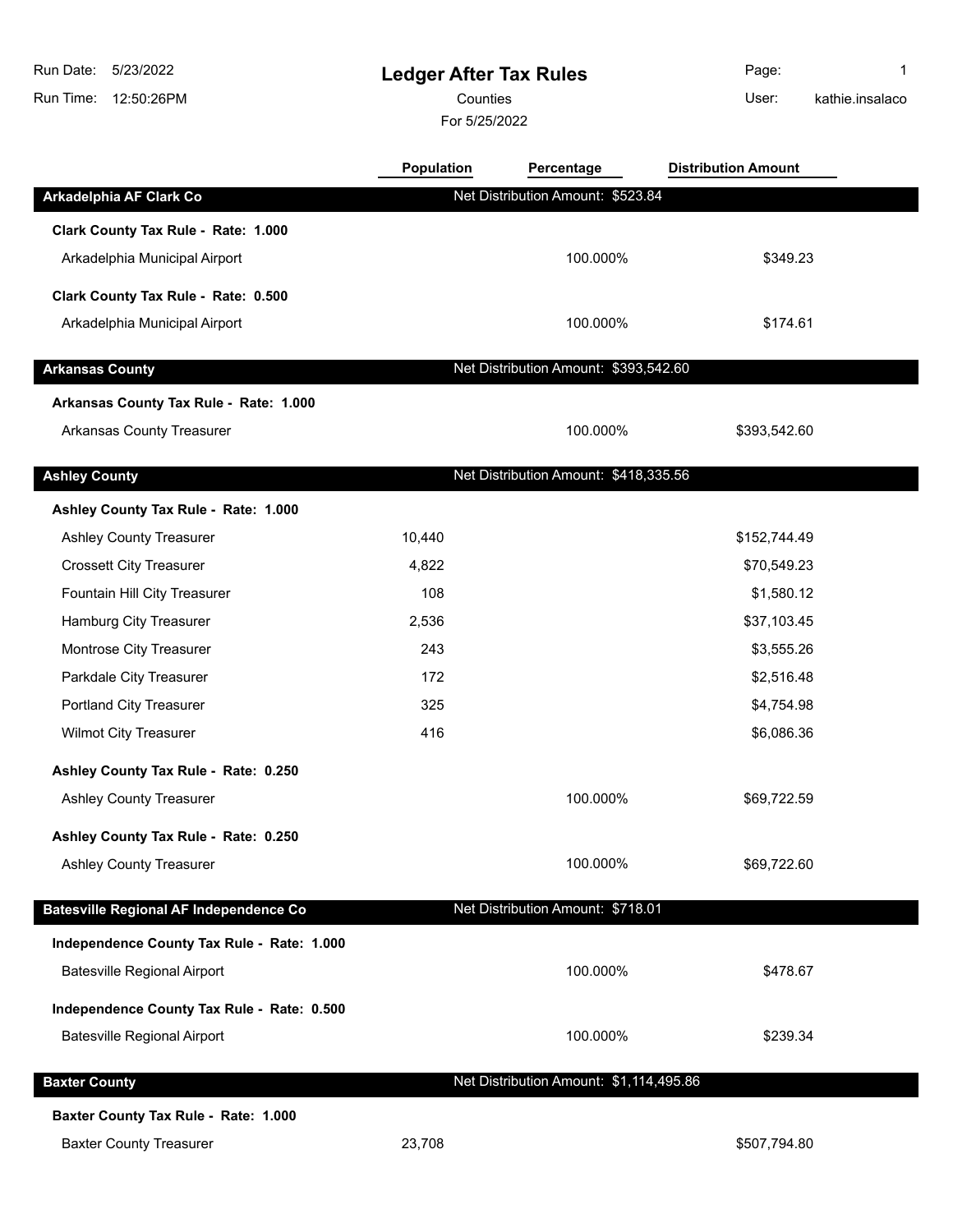## **Ledger After Tax Rules**

For 5/25/2022 Counties **Counties** User:

Page: 2 kathie.insalaco

|                                      | <b>Population</b> | Percentage | <b>Distribution Amount</b> |
|--------------------------------------|-------------------|------------|----------------------------|
| <b>Big Flat City Treasurer</b>       | 88                |            | \$1,884.85                 |
| <b>Briarcliff City Treasurer</b>     | 236               |            | \$5,054.82                 |
| <b>Cotter City Treasurer</b>         | 886               |            | \$18,976.98                |
| <b>Gassville City Treasurer</b>      | 2,171             |            | \$46,500.02                |
| Lakeview City Treasurer              | 775               |            | \$16,599.50                |
| Mountain Home City Treasurer         | 12,825            |            | \$274,694.97               |
| Norfork City Treasurer               | 465               |            | \$9,959.70                 |
| Salesville City Treasurer            | 473               |            | \$10,131.05                |
| Baxter County Tax Rule - Rate: 0.250 |                   |            |                            |
| <b>Baxter County Treasurer</b>       |                   | 100.000%   | \$222.899.17               |

### **Benton County Benton County Net Distribution Amount: \$7,232,574.05**

| Benton County Tax Rule - Rate: 1.000  |        |                |
|---------------------------------------|--------|----------------|
| Avoca City Treasurer                  | 487    | \$12,387.81    |
| <b>Bella Vista City Treasurer</b>     | 30,104 | \$765,754.97   |
| <b>Benton County Treasurer</b>        | 44,795 | \$1,139,449.71 |
| <b>Bentonville City Treasurer</b>     | 54,164 | \$1,377,768.82 |
| <b>Bethel Heights City Treasurer</b>  |        | \$0.00         |
| <b>Cave Springs City Treasurer</b>    | 5,495  | \$139,776.23   |
| Centerton City Treasurer              | 17,792 | \$452,574.82   |
| Decatur City Treasurer                | 1,773  | \$45,099.77    |
| Elm Springs City Treasurer            | 465    | \$11,828.20    |
| <b>Garfield City Treasurer</b>        | 593    | \$15,084.13    |
| Gateway City Treasurer                | 436    | \$11,090.53    |
| <b>Gentry City Treasurer</b>          | 3,790  | \$96,406.17    |
| <b>Gravette City Treasurer</b>        | 3,547  | \$90,224.98    |
| <b>Highfill City Treasurer</b>        | 1,587  | \$40,368.49    |
| Little Flock City Treasurer           | 3,055  | \$77,709.99    |
| Lowell City Treasurer                 | 9,839  | \$250,274.49   |
| Pea Ridge City Treasurer              | 6,559  | \$166,841.18   |
| Rogers City Treasurer                 | 69,908 | \$1,778,248.70 |
| Siloam Springs City Treasurer         | 17,287 | \$439,729.15   |
| Springdale City Treasurer             | 12,093 | \$307,609.45   |
| Springtown City Treasurer             | 83     | \$2,111.27     |
| <b>Sulphur Springs City Treasurer</b> | 481    | \$12,235.19    |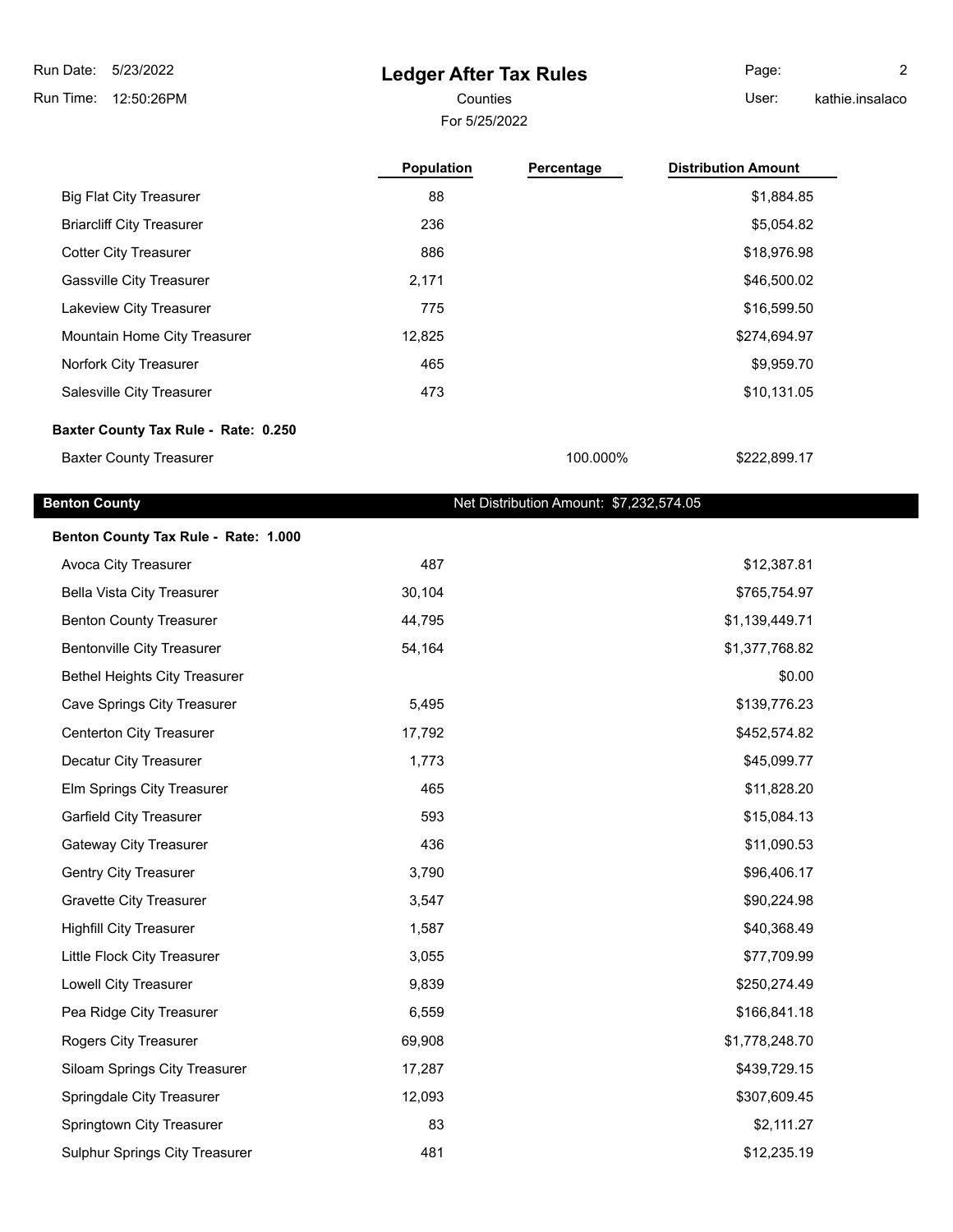| Run Date:<br>Run Time: | 5/23/2022<br>12:50:26PM                               | <b>Ledger After Tax Rules</b><br>Counties<br>For 5/25/2022 |                                       | Page:<br>User:             | 3<br>kathie.insalaco |
|------------------------|-------------------------------------------------------|------------------------------------------------------------|---------------------------------------|----------------------------|----------------------|
|                        |                                                       | <b>Population</b>                                          | Percentage                            | <b>Distribution Amount</b> |                      |
|                        | <b>Benton County Special Aviation</b>                 |                                                            | Net Distribution Amount: \$13,187.50  |                            |                      |
|                        | Benton County Special Aviation Tax Rule - Rate: 1.000 |                                                            |                                       |                            |                      |
|                        | Northwest Arkansas Regional Airport                   |                                                            | 100.000%                              | \$13,187.50                |                      |
|                        | <b>Bentonville AF Benton Co</b>                       |                                                            | Net Distribution Amount: \$910.12     |                            |                      |
|                        | Benton County Tax Rule - Rate: 1.000                  |                                                            |                                       |                            |                      |
|                        | <b>Bentonville Municipal Airport</b>                  |                                                            | 100.000%                              | \$910.12                   |                      |
|                        | <b>Billy Free Memorial AF Desha Co</b>                |                                                            | Net Distribution Amount: \$79.56      |                            |                      |
|                        | Desha County Tax Rule - Rate: 1.000                   |                                                            |                                       |                            |                      |
|                        | <b>Billy Free Memorial Airport</b>                    |                                                            | 100.000%                              | \$53.04                    |                      |
|                        | Desha County Tax Rule - Rate: 0.500                   |                                                            |                                       |                            |                      |
|                        | <b>Billy Free Memorial Airport</b>                    |                                                            | 100.000%                              | \$26.52                    |                      |
|                        | <b>Blytheville AF Mississippi Co</b>                  |                                                            | Net Distribution Amount: \$1,205.09   |                            |                      |
|                        | Mississippi County Tax Rule - Rate: 1.000             |                                                            |                                       |                            |                      |
|                        | <b>Blytheville Municipal Airport</b>                  |                                                            | 100.000%                              | \$482.04                   |                      |
|                        | Mississippi County Tax Rule - Rate: 0.250             |                                                            |                                       |                            |                      |
|                        | <b>Blytheville Municipal Airport</b>                  |                                                            | 100.000%                              | \$120.51                   |                      |
|                        | Mississippi County Tax Rule - Rate: 0.250             |                                                            |                                       |                            |                      |
|                        | <b>Blytheville Municipal Airport</b>                  |                                                            | 50.000%                               | \$60.26                    |                      |
|                        | <b>Blytheville Municipal Airport</b>                  |                                                            | 50.000%                               | \$60.25                    |                      |
|                        | Mississippi County Tax Rule - Rate: 0.500             |                                                            |                                       |                            |                      |
|                        | <b>Blytheville Municipal Airport</b>                  |                                                            | 100.000%                              | \$241.02                   |                      |
|                        | Mississippi County Tax Rule - Rate: 0.500             |                                                            |                                       |                            |                      |
|                        | <b>Blytheville Municipal Airport</b>                  |                                                            | 100.000%                              | \$241.01                   |                      |
| <b>Boone County</b>    |                                                       |                                                            | Net Distribution Amount: \$892,140.89 |                            |                      |
|                        | Boone County Tax Rule - Rate: 1.000                   |                                                            |                                       |                            |                      |
|                        | Alpena City Treasurer                                 | 290                                                        |                                       | \$5,538.13                 |                      |
|                        | <b>Bellefonte City Treasurer</b>                      | 411                                                        |                                       | \$7,848.87                 |                      |
|                        | <b>Bergman City Treasurer</b>                         | 426                                                        |                                       | \$8,135.33                 |                      |
|                        | <b>Boone County Treasurer</b>                         | 21,553                                                     |                                       | \$411,597.95               |                      |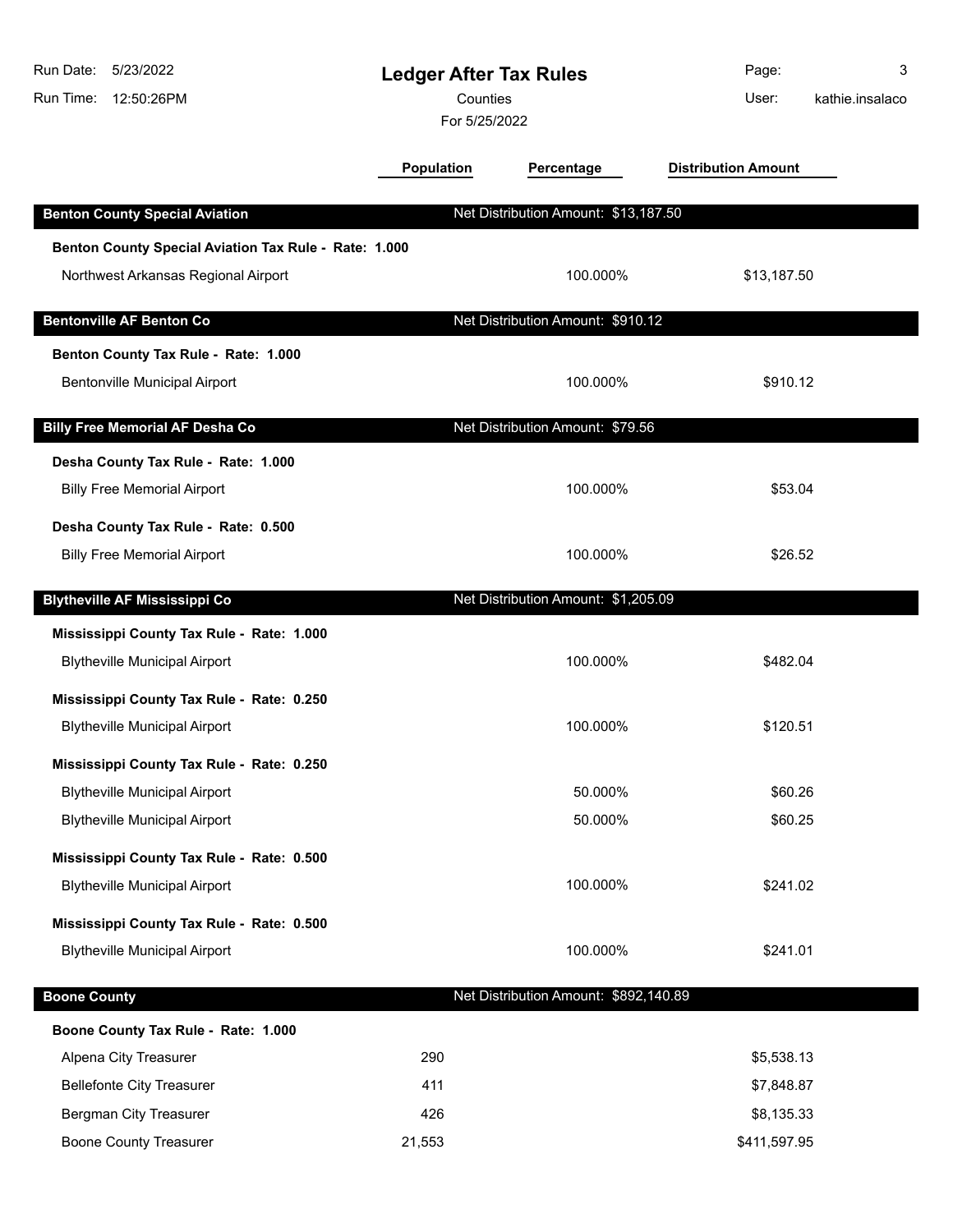# **Ledger After Tax Rules**

For 5/25/2022

Counties User: Page: 4

|  | kathie.insalaco |  |
|--|-----------------|--|
|  |                 |  |
|  |                 |  |
|  |                 |  |
|  |                 |  |

|                                       | <b>Population</b> | Percentage                            | <b>Distribution Amount</b> |  |
|---------------------------------------|-------------------|---------------------------------------|----------------------------|--|
| <b>Diamond City Treasurer</b>         | 757               |                                       | \$14,456.44                |  |
| Everton City Treasurer                | 104               |                                       | \$1,986.09                 |  |
| Harrison City Treasurer               | 13,069            |                                       | \$249,578.88               |  |
| Lead Hill City Treasurer              | 274               |                                       | \$5,232.58                 |  |
| Omaha City Treasurer                  | 128               |                                       | \$2,444.42                 |  |
| South Lead Hill City Treasurer        | 86                |                                       | \$1,642.34                 |  |
| Valley Springs City Treasurer         | 183               |                                       | \$3,494.75                 |  |
| Zinc City Treasurer                   | 92                |                                       | \$1,756.93                 |  |
| Boone County Tax Rule - Rate: 0.250   |                   |                                       |                            |  |
| <b>Boone County Treasurer</b>         |                   | 100.000%                              | \$178,428.18               |  |
| <b>Boone County AF Co</b>             |                   | Net Distribution Amount: \$70.83      |                            |  |
| Boone County Tax Rule - Rate: 1.000   |                   |                                       |                            |  |
| <b>Boone County Airport</b>           |                   | 100.000%                              | \$56.66                    |  |
| Boone County Tax Rule - Rate: 0.250   |                   |                                       |                            |  |
| <b>Boone County Airport</b>           |                   | 100.000%                              | \$14.17                    |  |
|                                       |                   |                                       |                            |  |
| <b>Bradley County</b>                 |                   | Net Distribution Amount: \$255,643.99 |                            |  |
| Bradley County Tax Rule - Rate: 1.000 |                   |                                       |                            |  |
| <b>Banks City Treasurer</b>           | 87                |                                       | \$1,054.58                 |  |
| <b>Bradley County Treasurer</b>       | 4,480             |                                       | \$54,304.65                |  |
| Hermitage City Treasurer              | 525               |                                       | \$6,363.83                 |  |
| Warren City Treasurer                 | 5,453             |                                       | \$66,098.94                |  |
| Bradley County Tax Rule - Rate: 1.000 |                   |                                       |                            |  |
| <b>Bradley County Treasurer</b>       |                   | 100.000%                              | \$127,821.99               |  |
| <b>Calhoun County</b>                 |                   | Net Distribution Amount: \$255,883.49 |                            |  |
| Calhoun County Tax Rule - Rate: 1.000 |                   |                                       |                            |  |
| <b>Calhoun County Treasurer</b>       | 2,959             |                                       | \$63,908.78                |  |
| Hampton City Treasurer                | 1,181             |                                       | \$25,507.36                |  |
| <b>Harrell City Treasurer</b>         | 210               |                                       | \$4,535.60                 |  |
| Thornton City Treasurer               | 339               |                                       | \$7,321.76                 |  |
| Tinsman City Treasurer                | 50                |                                       | \$1,079.90                 |  |

**Calhoun County Tax Rule - Rate: 0.500**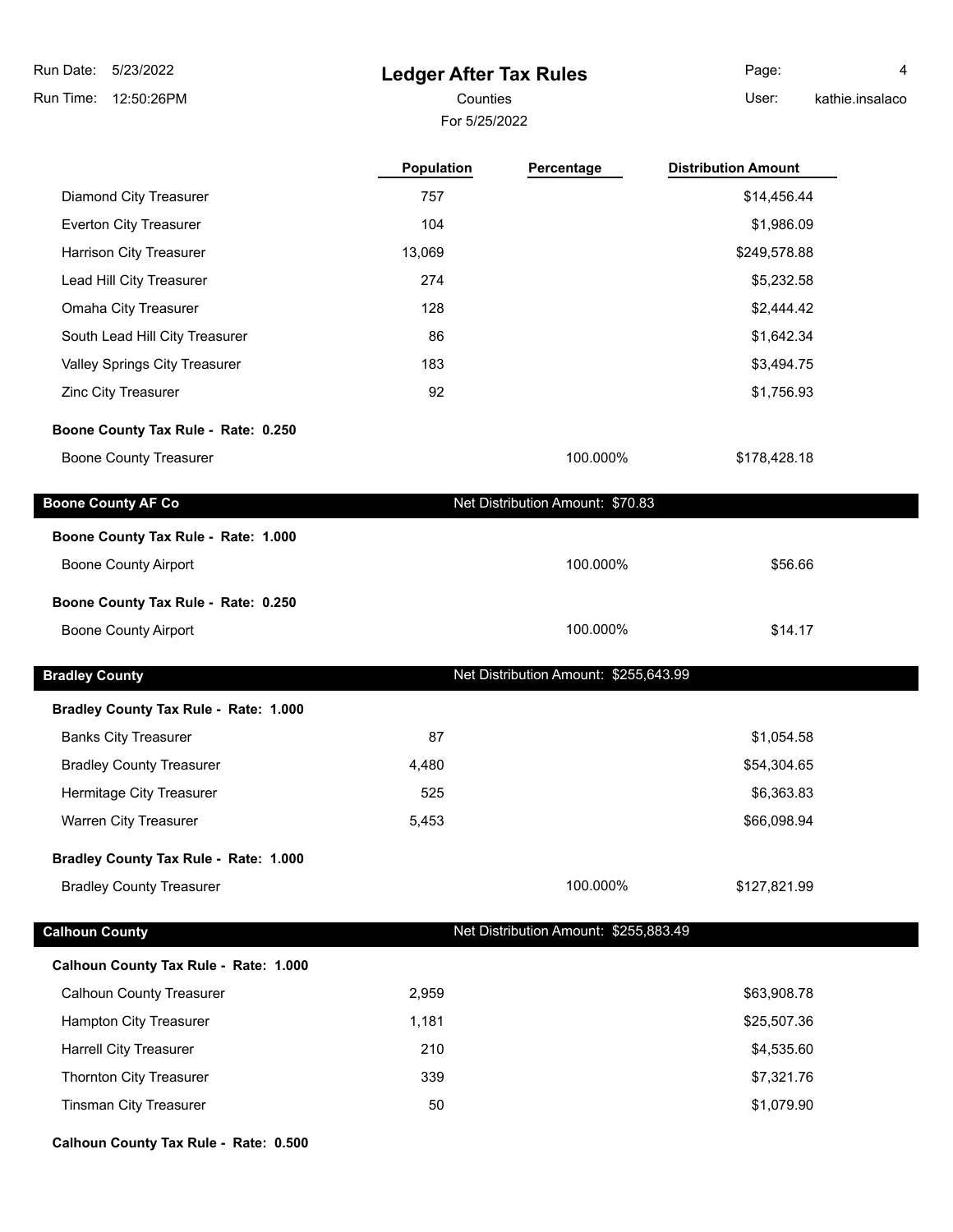**Ledger After Tax Rules** Run Time: 12:50:26PM 5/23/2022 Run Date: For 5/25/2022 Counties **Counties** User: Page: 5 kathie.insalaco **Population Percentage Distribution Amount** Calhoun County Treasurer **100.000%** \$51,176.70 **Calhoun County Tax Rule - Rate: 1.000** Calhoun County Treasurer 2,959 **2,959** \$63,908.77 Hampton City Treasurer 1,181 **\$25,507.35** \$25,507.35 Harrell City Treasurer 210 210 \$4,535.60 Thornton City Treasurer 339 \$7,321.76 Tinsman City Treasurer 50 \$1,079.91 **Carlisle AF Lonoke Co Concrete AF Lonoke Co Net Distribution Amount: \$91.21 Lonoke County Tax Rule - Rate: 1.000** Lonoke County Treasurer 100.000% \$60.81 **Lonoke County Tax Rule - Rate: 0.500** Carlisle Municipal Airport 100.000% \$30.40 **Carroll County Carroll County Carroll County Carroll County Carroll County Carroll County Carroll County Carroll County Carroll County Carroll County County Amount: \$262,347.79 Carroll County Tax Rule - 26-74-401 - Rate: 0.500** Beaver City Treasurer 67 \$621.99 \$621.99 Blue Eye City Treasurer and the control of the 46  $\,$  46  $\,$  46  $\,$  427.03  $\,$ Carroll County Treasurer 25,748 \$239,027.99 Holiday Island City Treasurer 2,399 **322,270.78 \$22,270.78 Chicot County Chicot County Chicot County Chicot County Chicot County Chicot County Chicot County Chicot County Chicot County Chicot County Chicot County Chicot County County County Chicot County Tax Rule - Rate: 1.000** Chicot County Treasurer 1988 and the county of the county of the county of the county of the county of the county of the county of the county of the county of the county of the county of the county of the county of the cou Dermott City Treasurer 2,021 \$28,981.80 Eudora City Treasurer 1,728 **\$24,780.08** \$24,780.08 Lake Village City Treasurer 1980 1990 1990 1990 2,065 1990 1990 1991 1992 1994 1999 1990 1991 1992 1998 1999 1 **Chicot County Tax Rule - Rate: 1.000** Chicot County Treasurer **100.000%** \$146,386.02 **Clark County Clark County Net Distribution Amount: \$622,818.76 Clark County Tax Rule - Rate: 1.000** Clark County Treasurer 100.000% \$415,212.51

**Clark County - Rate: 0.500**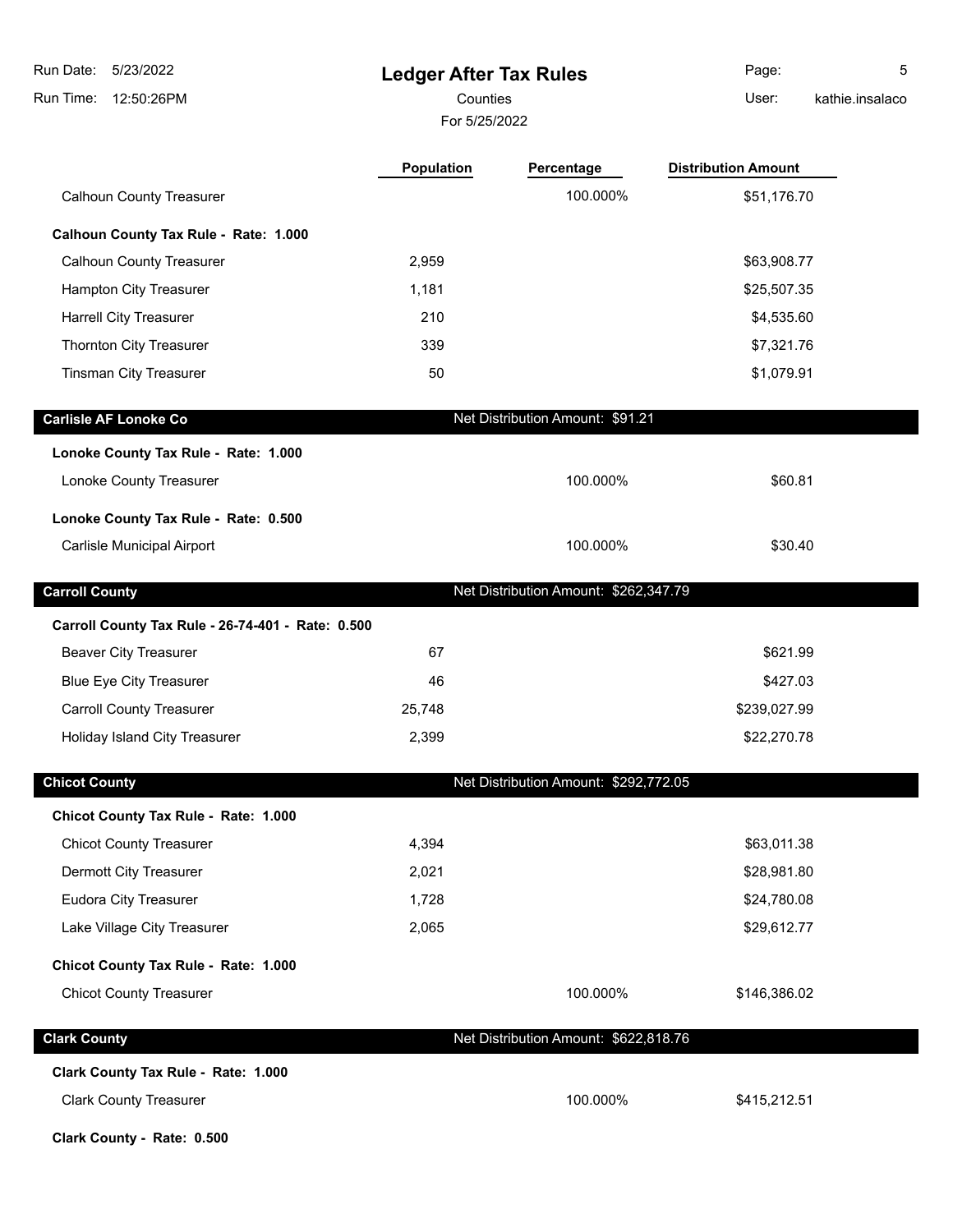| Run Date:<br>5/23/2022<br>Run Time:<br>12:50:26PM | <b>Ledger After Tax Rules</b><br>Counties<br>For 5/25/2022 |                                       | Page:<br>User:             | 6<br>kathie.insalaco |
|---------------------------------------------------|------------------------------------------------------------|---------------------------------------|----------------------------|----------------------|
|                                                   | Population                                                 | Percentage                            | <b>Distribution Amount</b> |                      |
| <b>Clark County Treasurer</b>                     |                                                            | 100.000%                              | \$207,606.25               |                      |
| <b>Clarksville AF Johnson Co</b>                  |                                                            | Net Distribution Amount: \$71.80      |                            |                      |
| Johnson County Tax Rule - Rate: 1.000             |                                                            |                                       |                            |                      |
| <b>Clarksville Airport Commission</b>             |                                                            | 100.000%                              | \$71.80                    |                      |
| <b>Clay County</b>                                |                                                            | Net Distribution Amount: \$219,858.50 |                            |                      |
| Clay County Tax Rule - 26-74-401 - Rate: 0.500    |                                                            |                                       |                            |                      |
| <b>Clay County Treasurer</b>                      | 13,349                                                     |                                       | \$67,227.67                |                      |
| Datto City Treasurer                              | 65                                                         |                                       | \$327.35                   |                      |
| <b>Greenway City Treasurer</b>                    | 174                                                        |                                       | \$876.29                   |                      |
| Knobel City Treasurer                             | 147                                                        |                                       | \$740.32                   |                      |
| <b>McDougal City Treasurer</b>                    | 134                                                        |                                       | \$674.85                   |                      |
| Nimmons City Treasurer                            | 69                                                         |                                       | \$347.49                   |                      |
| Peach Orchard City Treasurer                      | 105                                                        |                                       | \$528.80                   |                      |
| Pollard City Treasurer                            | 193                                                        |                                       | \$971.98                   |                      |
| St. Francis City Treasurer                        | 218                                                        |                                       | \$1,097.88                 |                      |
| <b>Success City Treasurer</b>                     | 98                                                         |                                       | \$493.54                   |                      |
| Clay County Tax Rule - Rate: 1.000                |                                                            |                                       |                            |                      |
| <b>Clay County Treasurer</b>                      | 4,638                                                      |                                       | \$46,715.40                |                      |
| <b>Corning City Treasurer</b>                     | 3,227                                                      |                                       | \$32,503.36                |                      |
| Datto City Treasurer                              | 65                                                         |                                       | \$654.70                   |                      |
| <b>Greenway City Treasurer</b>                    | 174                                                        |                                       | \$1,752.58                 |                      |
| Knobel City Treasurer                             | 147                                                        |                                       | \$1,480.63                 |                      |
| <b>McDougal City Treasurer</b>                    | 134                                                        |                                       | \$1,349.69                 |                      |
| Nimmons City Treasurer                            | 69                                                         |                                       | \$694.99                   |                      |
| Peach Orchard City Treasurer                      | 105                                                        |                                       | \$1,057.59                 |                      |
| <b>Piggott City Treasurer</b>                     | 3,622                                                      |                                       | \$36,481.93                |                      |
| Pollard City Treasurer                            | 193                                                        |                                       | \$1,943.96                 |                      |
| <b>Rector City Treasurer</b>                      | 1,862                                                      |                                       | \$18,754.65                |                      |
| St. Francis City Treasurer                        | 218                                                        |                                       | \$2,195.76                 |                      |
| <b>Success City Treasurer</b>                     | 98                                                         |                                       | \$987.09                   |                      |

**Cleburne County Cleburne County Net Distribution Amount: \$724,457.98** 

**Cleburne County Tax Rule - Rate: 1.000**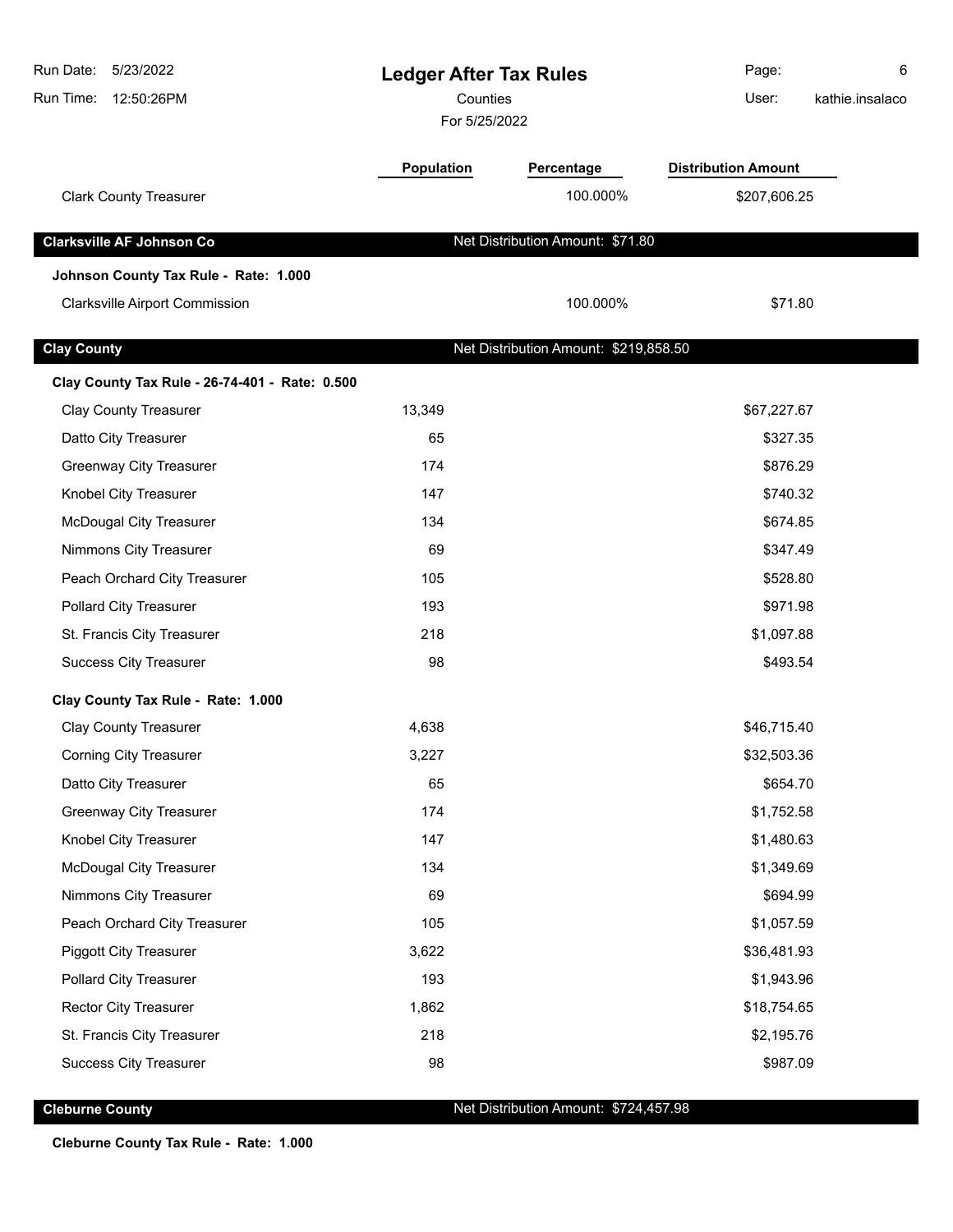#### **Ledger After Tax Rules**

For 5/25/2022

Cleburne County Treasurer 15,796 \$284,981.48

Page: 7

Counties **Counties** User:

kathie.insalaco

| <b>Cleveland County</b>                |       | Net Distribution Amount: \$188,239.94 |              |
|----------------------------------------|-------|---------------------------------------|--------------|
|                                        |       |                                       |              |
| <b>Cleburne County Treasurer</b>       |       | 100.000%                              | \$55,727.53  |
| Cleburne County Tax Rule - Rate: 0.130 |       |                                       |              |
| <b>Cleburne County Treasurer</b>       |       | 100.000%                              | \$222,910.15 |
| Cleburne County Tax Rule - Rate: 0.500 |       |                                       |              |
| <b>Quitman City Treasurer</b>          | 660   |                                       | \$11,907.31  |
| <b>Higden City Treasurer</b>           | 114   |                                       | \$2,056.72   |
| Heber Springs City Treasurer           | 6,969 |                                       | \$125,730.31 |
| <b>Greers Ferry City Treasurer</b>     | 821   |                                       | \$14,811.96  |
| <b>Fairfield Bay City Treasurer</b>    | 161   |                                       | \$2,904.66   |
| <b>Concord City Treasurer</b>          | 190   |                                       | \$3,427.86   |

**Population Percentage Distribution Amount**

| Cleveland County Tax Rule - Rate: 1.000 |       |          |             |
|-----------------------------------------|-------|----------|-------------|
| <b>Cleveland County Treasurer</b>       | 6,236 |          | \$47,839.60 |
| Kingsland City Treasurer                | 347   |          | \$2,662.02  |
| <b>Rison City Treasurer</b>             | 967   |          | \$7,418.36  |
| Cleveland County Tax Rule - Rate: 0.250 |       |          |             |
| <b>Cleveland County Treasurer</b>       |       | 100.000% | \$14,480.00 |
| Cleveland County Tax Rule - Rate: 2.000 |       |          |             |

Cleveland County Treasurer 100.000% \$115,839.96 **Clinton AF Van Buren Co** Net Distribution Amount: \$47.54 **Van Buren County Tax Rule - Rate: 1.000** Clinton Municipal Airport 100.000% \$31.69 **Van Buren County Tax Rule - Rate: 0.500** Clinton Municipal Airport 100.000% \$15.85 **Columbia County Columbia County Columbia County Net Distribution Amount:** \$651,218.65 **Columbia County Tax Rule - Rate: 1.000** Columbia County Treasurer **100.000%** \$434,145.77 **Columbia County Tax Rule - Rate: 0.500** Columbia County Treasurer **66.667%** \$144,715.33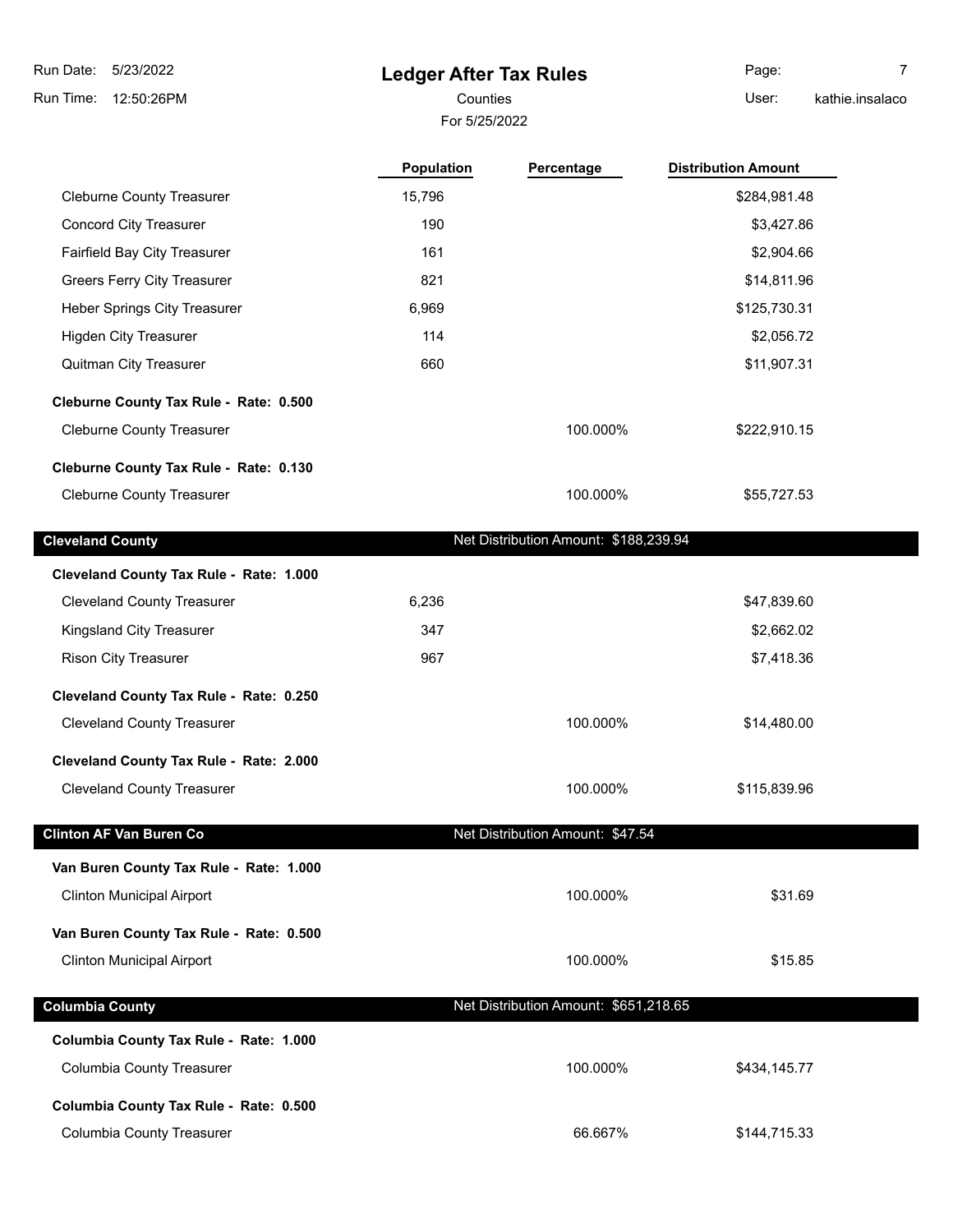# **Ledger After Tax Rules**

For 5/25/2022

Counties **Counties** User: Page: 8

kathie.insalaco

|                                              | Population | Percentage                              | <b>Distribution Amount</b> |
|----------------------------------------------|------------|-----------------------------------------|----------------------------|
|                                              |            | 33.333%                                 | \$72,357.55                |
| <b>Columbia County Treasurer</b>             | 9,235      |                                         | \$29,306.70                |
| <b>Emerson City Treasurer</b>                | 293        |                                         | \$929.82                   |
| Magnolia City Treasurer                      | 11,162     |                                         | \$35,421.91                |
| <b>McNeil City Treasurer</b>                 | 381        |                                         | \$1,209.08                 |
| <b>Taylor City Treasurer</b>                 | 579        |                                         | \$1,837.42                 |
| <b>Waldo City Treasurer</b>                  | 1,151      |                                         | \$3,652.62                 |
| <b>Conway County</b>                         |            | Net Distribution Amount: \$589,792.03   |                            |
| Conway County Tax Rule - Rate: 1.000         |            |                                         |                            |
| <b>Conway County Treasurer</b>               | 11,978     |                                         | \$194,876.84               |
| Menifee City Treasurer                       | 274        |                                         | \$4,457.86                 |
| Morrilton City Treasurer                     | 6,992      |                                         | \$113,756.79               |
| Oppelo City Treasurer                        | 737        |                                         | \$11,990.67                |
| Plumerville City Treasurer                   | 734        |                                         | \$11,941.86                |
| Conway County Tax Rule - Rate: 0.250         |            |                                         |                            |
| <b>Conway County Treasurer</b>               |            | 100.000%                                | \$84,256.00                |
| Conway County Tax Rule - Rate: 0.250         |            |                                         |                            |
| <b>Conway County Treasurer</b>               |            | 100.000%                                | \$84,256.00                |
| Conway County Tax Rule - Rate: 0.250         |            |                                         |                            |
| <b>Conway County Treasurer</b>               |            | 100.000%                                | \$84,256.01                |
| <b>Corning AF Clay Co</b>                    |            | Net Distribution Amount: \$648.15       |                            |
| Clay County Tax Rule 26-74-401 - Rate: 0.500 |            |                                         |                            |
| <b>Corning Municipal Airport</b>             |            | 100.000%                                | \$216.05                   |
| Clay County Tax Rule - Rate: 1.000           |            |                                         |                            |
| <b>Corning Municipal Airport</b>             |            | 100.000%                                | \$432.10                   |
| <b>Craighead County</b>                      |            | Net Distribution Amount: \$2,509,424.89 |                            |
| Craighead County Tax Rule - Rate: 1.000      |            |                                         |                            |
| <b>Bay City Treasurer</b>                    | 1,876      |                                         | \$42,323.46                |
| <b>Black Oak City Treasurer</b>              | 233        |                                         | \$5,256.59                 |
| <b>Bono City Treasurer</b>                   | 2,409      |                                         | \$54,348.20                |
| <b>Brookland City Treasurer</b>              | 4,064      |                                         | \$91,685.80                |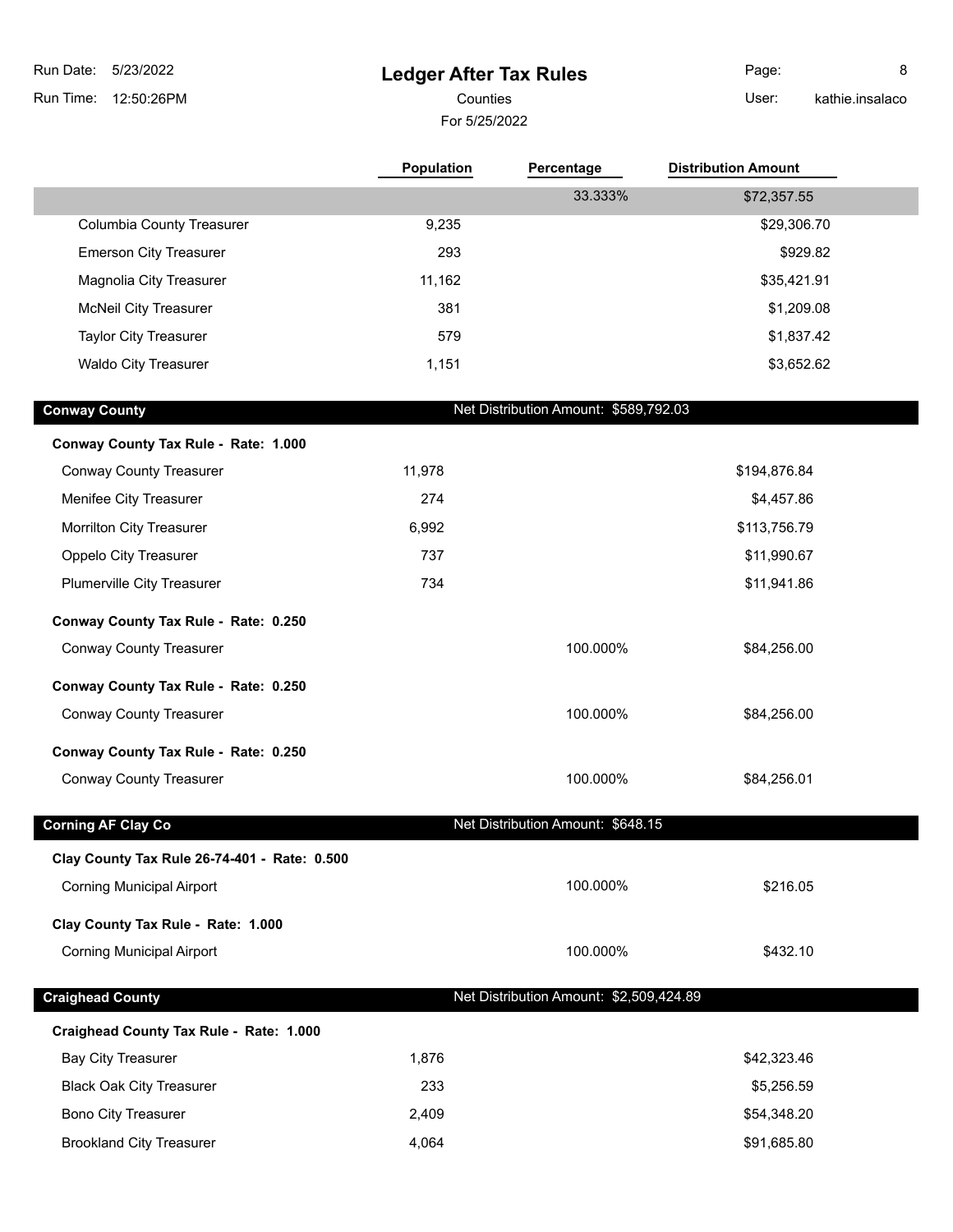### **Ledger After Tax Rules**

For 5/25/2022

Page: 9

Counties User: kathie.insalaco

|                                        | <b>Population</b> | Percentage                              | <b>Distribution Amount</b> |
|----------------------------------------|-------------------|-----------------------------------------|----------------------------|
| Caraway City Treasurer                 | 1,133             |                                         | \$25,561.03                |
| Cash City Treasurer                    | 280               |                                         | \$6,316.93                 |
| <b>Craighead County Treasurer</b>      | 18,715            |                                         | \$422,219.41               |
| <b>Egypt City Treasurer</b>            | 113               |                                         | \$2,549.33                 |
| Jonesboro City Treasurer               | 78,576            |                                         | \$1,772,712.37             |
| Lake City Treasurer                    | 2,326             |                                         | \$52,475.68                |
| Monette City Treasurer                 | 1,506             |                                         | \$33,976.09                |
|                                        |                   |                                         |                            |
| <b>Crawford County</b>                 |                   | Net Distribution Amount: \$1,097,078.40 |                            |
| Crawford County Tax Rule - Rate: 1.000 |                   |                                         |                            |
| Alma City Treasurer                    | 5,825             |                                         | \$85,017.97                |
| Cedarville City Treasurer              | 1,424             |                                         | \$20,783.79                |
| <b>Chester City Treasurer</b>          | 144               |                                         | \$2,101.73                 |
| <b>Crawford County Treasurer</b>       | 25,544            |                                         | \$372,823.85               |
| Dyer City Treasurer                    | 772               |                                         | \$11,267.62                |

Kibler City Treasurer **1,005** \$14,668.34 Mountainburg City Treasurer 1988 528 \$7,706.35 Mulberry City Treasurer 1,543 **\$22,520.64** \$22,520.64 Rudy City Treasurer **130** \$1,897.40 Van Buren City Treasurer 1988 1991 123,218 123,218 \$338,875.03

Crawford County Treasurer 100.000% \$219,415.68

**Crittenden County** Crittenden County **Net Distribution Amount: \$1,527,001.77** 

#### **Crittenden County Tax Rule - Rate: 1.000**

**Crawford County Tax Rule - Rate: 0.250**

|                                    |       | 50.000% | \$436,286.22 |
|------------------------------------|-------|---------|--------------|
| Anthonyville City Treasurer        | 135   |         | \$1,381.43   |
| <b>Clarkedale City Treasurer</b>   | 336   |         | \$3,438.23   |
| Crawfordsville City Treasurer      | 462   |         | \$4,727.56   |
| Earle City Treasurer               | 1,831 |         | \$18,736.28  |
| <b>Edmondson City Treasurer</b>    | 243   |         | \$2,486.57   |
|                                    | 176   |         | \$1,800.98   |
| <b>Gilmore City Treasurer</b>      |       | 90.000% | \$1,620.88   |
| <b>Crittenden County Treasurer</b> |       | 10.000% | \$180.10     |
| Horseshoe Lake City Treasurer      | 264   |         | \$2,701.46   |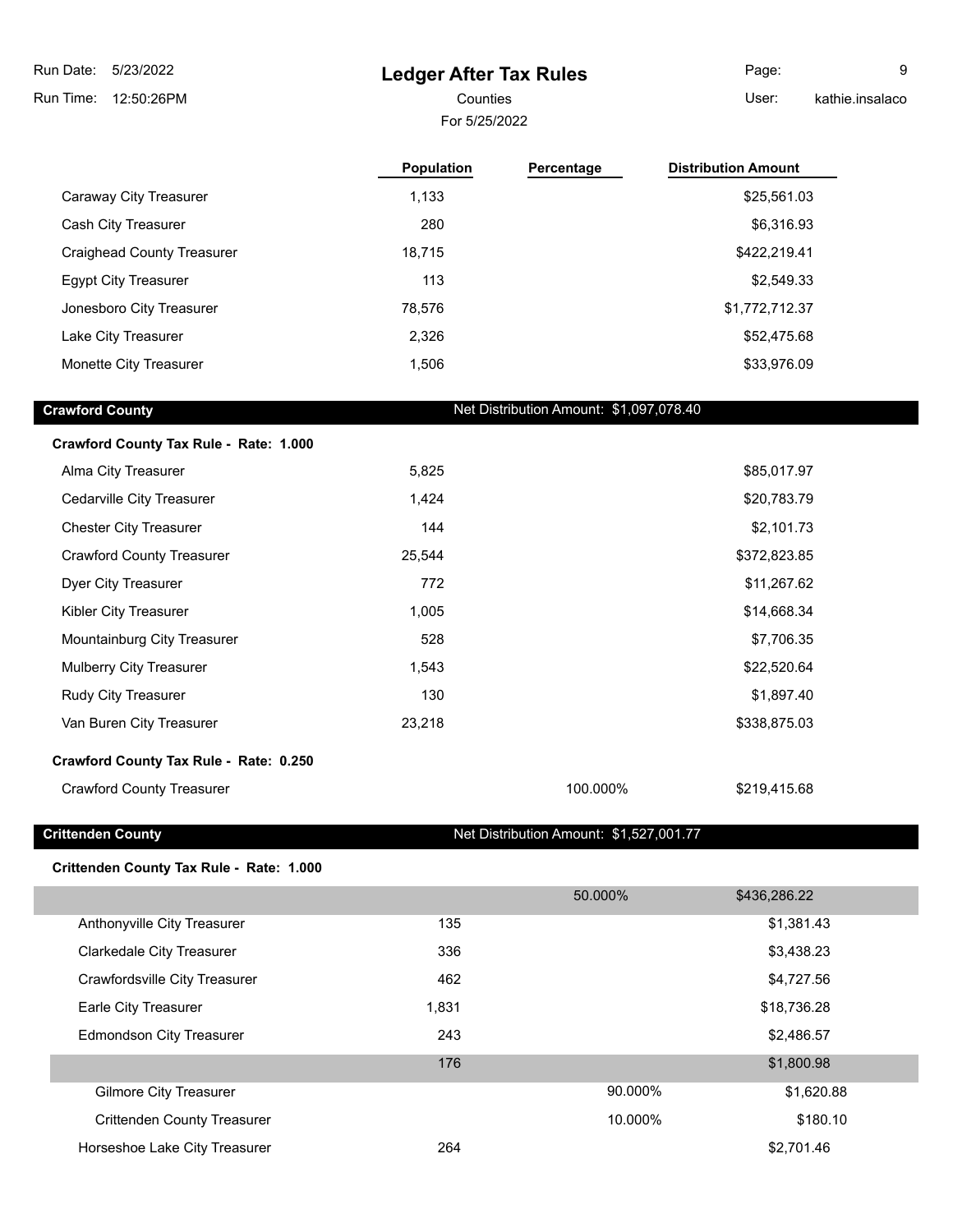## **Ledger After Tax Rules**

For 5/25/2022 Counties **User:** 

Page: 10 kathie.insalaco

|                                          | Population | Percentage                            | <b>Distribution Amount</b> |
|------------------------------------------|------------|---------------------------------------|----------------------------|
|                                          | 118        |                                       | \$1,207.47                 |
| Jennette City Treasurer                  |            | 90.000%                               | \$1,086.72                 |
| <b>Crittenden County Treasurer</b>       |            | 10.000%                               | \$120.75                   |
| Jericho City Treasurer                   | 98         |                                       | \$1,002.82                 |
| <b>Marion City Treasurer</b>             | 13,752     |                                       | \$140,721.65               |
|                                          | 184        |                                       | \$1,882.84                 |
| <b>Sunset City Treasurer</b>             |            | 90.000%                               | \$1,694.56                 |
| <b>Crittenden County Treasurer</b>       |            | 10.000%                               | \$188.28                   |
|                                          | 517        |                                       | \$5,290.36                 |
| <b>Turrell City Treasurer</b>            |            | 90.000%                               | \$4,761.32                 |
| <b>Crittenden County Treasurer</b>       |            | 10.000%                               | \$529.04                   |
| West Memphis City Treasurer              | 24,520     |                                       | \$250,908.57               |
| <b>Crittenden County Treasurer</b>       |            | 50.000%                               | \$436,286.22               |
| Crittenden County Tax Rule - Rate: 0.750 |            |                                       |                            |
| <b>Crittenden County Treasurer</b>       |            | 100.000%                              | \$654,429.33               |
|                                          |            |                                       |                            |
| <b>Cross County</b>                      |            | Net Distribution Amount: \$743,167.59 |                            |
| Cross County Tax Rule - Rate: 1.000      |            |                                       |                            |
| Cherry Valley City Treasurer             | 575        |                                       | \$8,461.98                 |
| <b>Cross County Treasurer</b>            | 6,922      |                                       | \$101,867.48               |
| <b>Hickory Ridge City Treasurer</b>      | 228        |                                       | \$3,355.36                 |
| Parkin City Treasurer                    | 794        |                                       | \$11,684.89                |
| Wynne City Treasurer                     | 8,314      |                                       | \$122,352.82               |
| Cross County Tax Rule - Rate: 1.000      |            |                                       |                            |
| <b>Cross County Treasurer</b>            |            | 100.000%                              | \$247,722.53               |
|                                          |            |                                       |                            |
| Cross County Tax Rule - Rate: 0.130      |            |                                       |                            |
| <b>Cross County Treasurer</b>            |            | 100.000%                              | \$30,965.32                |
| Cross County Tax Rule - Rate: 0.880      |            |                                       |                            |
| <b>Cross County Treasurer</b>            |            | 100.000%                              | \$216,757.21               |
|                                          |            |                                       |                            |
| <b>Dallas County</b>                     |            | Net Distribution Amount: \$176,216.42 |                            |
| Dallas County Tax Rule - Rate: 1.000     |            |                                       |                            |
| <b>Dallas County Treasurer</b>           |            | 100.000%                              | \$88,108.21                |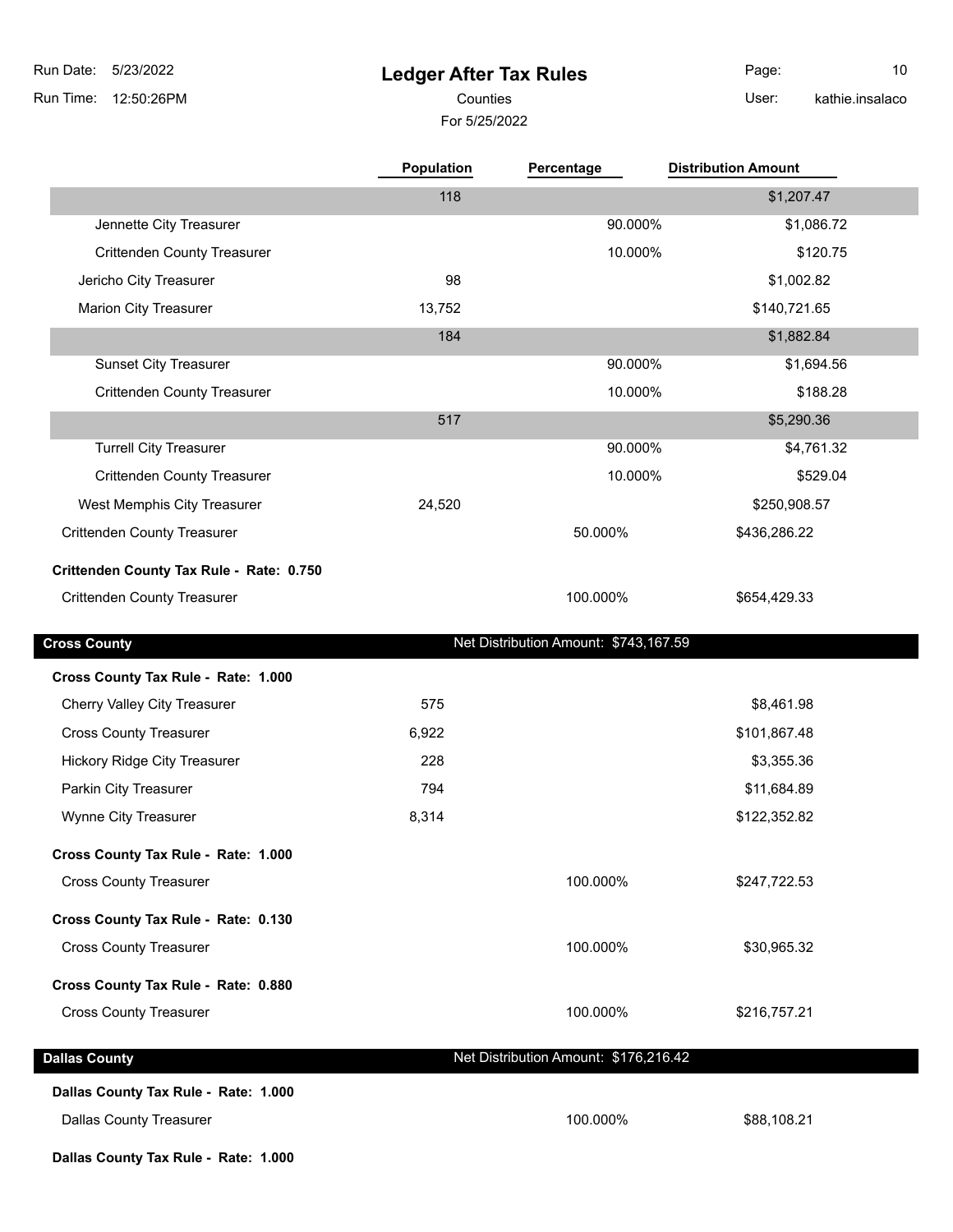| Run Date:<br>5/23/2022<br>Run Time:<br>12:50:26PM | <b>Ledger After Tax Rules</b><br>Counties<br>For 5/25/2022 |                                       | Page:<br>User:             | 11<br>kathie.insalaco |
|---------------------------------------------------|------------------------------------------------------------|---------------------------------------|----------------------------|-----------------------|
|                                                   | Population                                                 | Percentage                            | <b>Distribution Amount</b> |                       |
| <b>Dallas County Treasurer</b>                    |                                                            | 100.000%                              | \$88,108.21                |                       |
| Dennis Cantrell AF Faulkner Co                    |                                                            | Net Distribution Amount: \$657.85     |                            |                       |
| Faulkner County Tax Rule - Rate: 0.500            |                                                            |                                       |                            |                       |
| <b>Dennis Cantrell Field</b>                      |                                                            | 100.000%                              | \$657.85                   |                       |
| <b>Desha County</b>                               |                                                            | Net Distribution Amount: \$314,539.40 |                            |                       |
| Desha County Tax Rule - Rate: 1.000               |                                                            |                                       |                            |                       |
| Arkansas City Treasurer                           | 376                                                        |                                       | \$6,919.22                 |                       |
| Desha County Treasurer                            | 2,529                                                      |                                       | \$46,539.13                |                       |
| Dumas City Treasurer                              | 4,001                                                      |                                       | \$73,627.15                |                       |
| McGehee City Treasurer                            | 3,849                                                      |                                       | \$70,830.02                |                       |
| Mitchellville City Treasurer                      | 293                                                        |                                       | \$5,391.84                 |                       |
| Reed City Treasurer                               | 130                                                        |                                       | \$2,392.28                 |                       |
| <b>Tillar City Treasurer</b>                      | 32                                                         |                                       | \$588.87                   |                       |
| <b>Watson City Treasurer</b>                      | 185                                                        |                                       | \$3,404.42                 |                       |
| Desha County Tax Rule - Rate: 0.500               |                                                            |                                       |                            |                       |
| Desha County Treasurer                            |                                                            | 100.000%                              | \$104,846.47               |                       |
| Drake Field AF Washington Co                      |                                                            | Net Distribution Amount: \$4,960.07   |                            |                       |
| Washington County Tax Rule - Rate: 1.000          |                                                            |                                       |                            |                       |
| Fayetteville Drake Field                          |                                                            | 75.000%                               | \$2,976.05                 |                       |
| Fayetteville Drake Field                          |                                                            | 25.000%                               | \$992.01                   |                       |
| Washington County Tax Rule - Rate: 0.250          |                                                            |                                       |                            |                       |
| Fayetteville Drake Field                          |                                                            | 100.000%                              | \$992.01                   |                       |
| <b>Drew County</b>                                |                                                            | Net Distribution Amount: \$707,350.52 |                            |                       |
| Drew County Tax Rule - Rate: 1.000                |                                                            |                                       |                            |                       |
| Drew County Treasurer                             | 8,236                                                      |                                       | \$149,234.43               |                       |
| Jerome City Treasurer                             |                                                            |                                       | \$0.00                     |                       |
| Monticello City Treasurer                         | 8,442                                                      |                                       | \$152,967.10               |                       |
| <b>Tillar City Treasurer</b>                      | 140                                                        |                                       | \$2,536.77                 |                       |
| <b>Wilmar City Treasurer</b>                      | 395                                                        |                                       | \$7,157.31                 |                       |
| Winchester City Treasurer                         | 137                                                        |                                       | \$2,482.40                 |                       |

**Drew County Tax Rule - Rate: 0.250**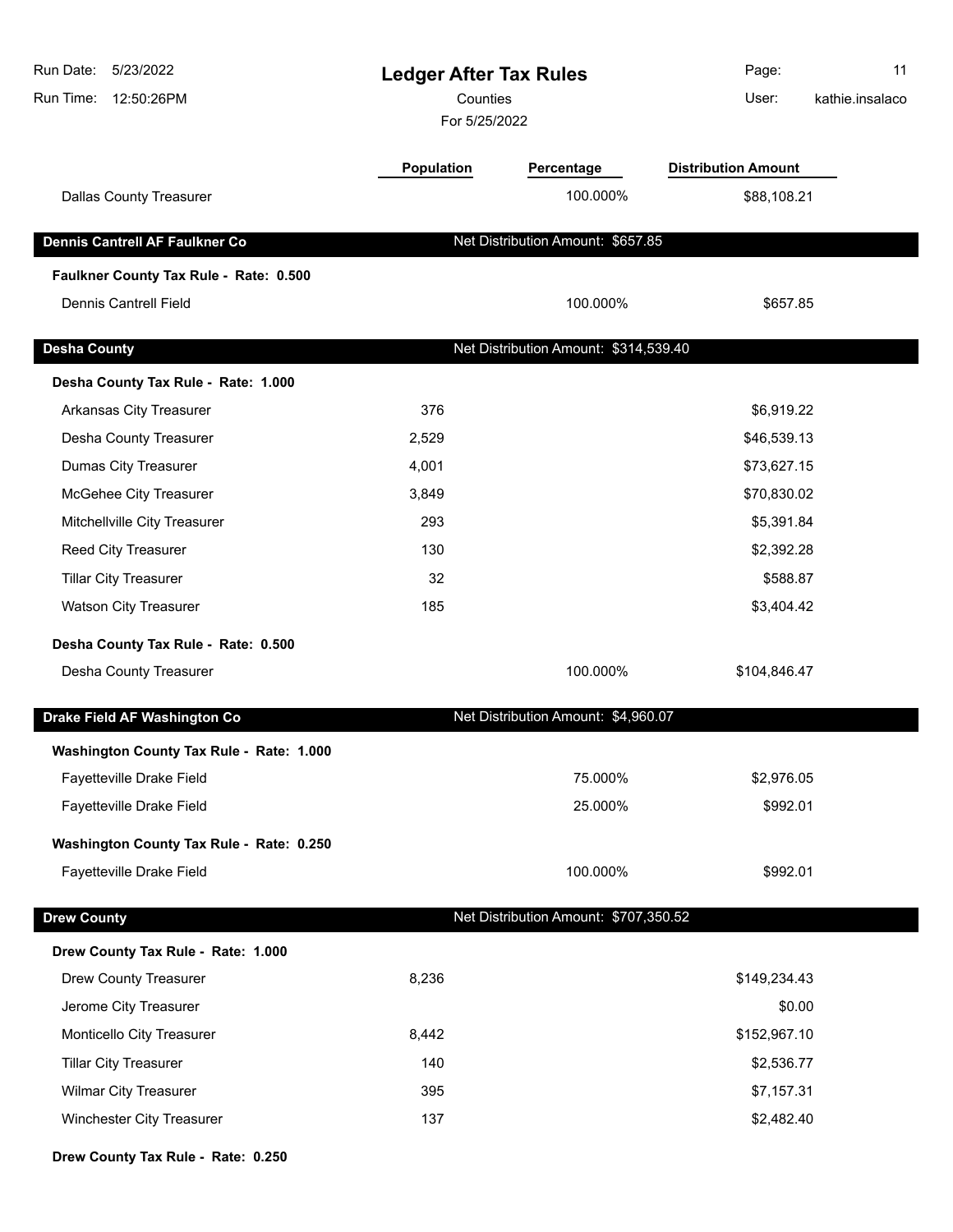| Run Date:<br>5/23/2022              | <b>Ledger After Tax Rules</b> |                                         | Page:                      | 12 <sup>2</sup> |
|-------------------------------------|-------------------------------|-----------------------------------------|----------------------------|-----------------|
| Run Time:<br>12:50:26PM             |                               | Counties                                |                            | kathie.insalaco |
|                                     | For 5/25/2022                 |                                         |                            |                 |
|                                     | Population                    | Percentage                              | <b>Distribution Amount</b> |                 |
| <b>Drew County Treasurer</b>        |                               | 100.000%                                | \$78,594.50                |                 |
| Drew County Tax Rule - Rate: 1.000  |                               |                                         |                            |                 |
| Drew County Treasurer               |                               | 75.000%                                 | \$235,783.51               |                 |
| Drew County Treasurer               |                               | 25.000%                                 | \$78,594.50                |                 |
| El Dorado Downtown AF Union Co      |                               | Net Distribution Amount: \$91.21        |                            |                 |
| Union County Tax Rule - Rate: 1.000 |                               |                                         |                            |                 |
| El Dorado Downtown Airport          |                               | 100.000%                                | \$45.61                    |                 |
| Union County Tax Rule - Rate: 1.000 |                               |                                         |                            |                 |
| <b>Calion City Treasurer</b>        |                               | 1.100%                                  | \$0.50                     |                 |
| El Dorado City Treasurer            |                               | 52.000%                                 | \$23.71                    |                 |
| <b>Felsenthal City Treasurer</b>    |                               | 0.200%                                  | \$0.09                     |                 |
| <b>Huttig City Treasurer</b>        |                               | 1.700%                                  | \$0.78                     |                 |
| Junction City Treasurer             |                               | 1.400%                                  | \$0.64                     |                 |
| Norphlet City Treasurer             |                               | 1.500%                                  | \$0.68                     |                 |
| Smackover City Treasurer            |                               | 4.800%                                  | \$2.19                     |                 |
| <b>Strong City Treasurer</b>        |                               | 1.300%                                  | \$0.59                     |                 |
| El Dorado Downtown Airport          |                               | 36.000%                                 | \$16.42                    |                 |
| El Dorado Goodwin AF Union Co       |                               | Net Distribution Amount: \$1,859.05     |                            |                 |
| Union County Tax Rule - Rate: 1.000 |                               |                                         |                            |                 |
| El Dorado Goodwin Field             |                               | 100.000%                                | \$929.53                   |                 |
| Union County Tax Rule - Rate: 1.000 |                               |                                         |                            |                 |
| <b>Calion City Treasurer</b>        |                               | 1.100%                                  | \$10.22                    |                 |
| El Dorado City Treasurer            |                               | 52.000%                                 | \$483.35                   |                 |
| <b>Felsenthal City Treasurer</b>    |                               | 0.200%                                  | \$1.86                     |                 |
| <b>Huttig City Treasurer</b>        |                               | 1.700%                                  | \$15.80                    |                 |
| Junction City Treasurer             |                               | 1.400%                                  | \$13.01                    |                 |
| Norphlet City Treasurer             |                               | 1.500%                                  | \$13.94                    |                 |
| Smackover City Treasurer            |                               | 4.800%                                  | \$44.62                    |                 |
| <b>Strong City Treasurer</b>        |                               | 1.300%                                  | \$12.08                    |                 |
| El Dorado Goodwin Field             |                               | 36.000%                                 | \$334.64                   |                 |
| <b>Faulkner County</b>              |                               | Net Distribution Amount: \$1,185,450.47 |                            |                 |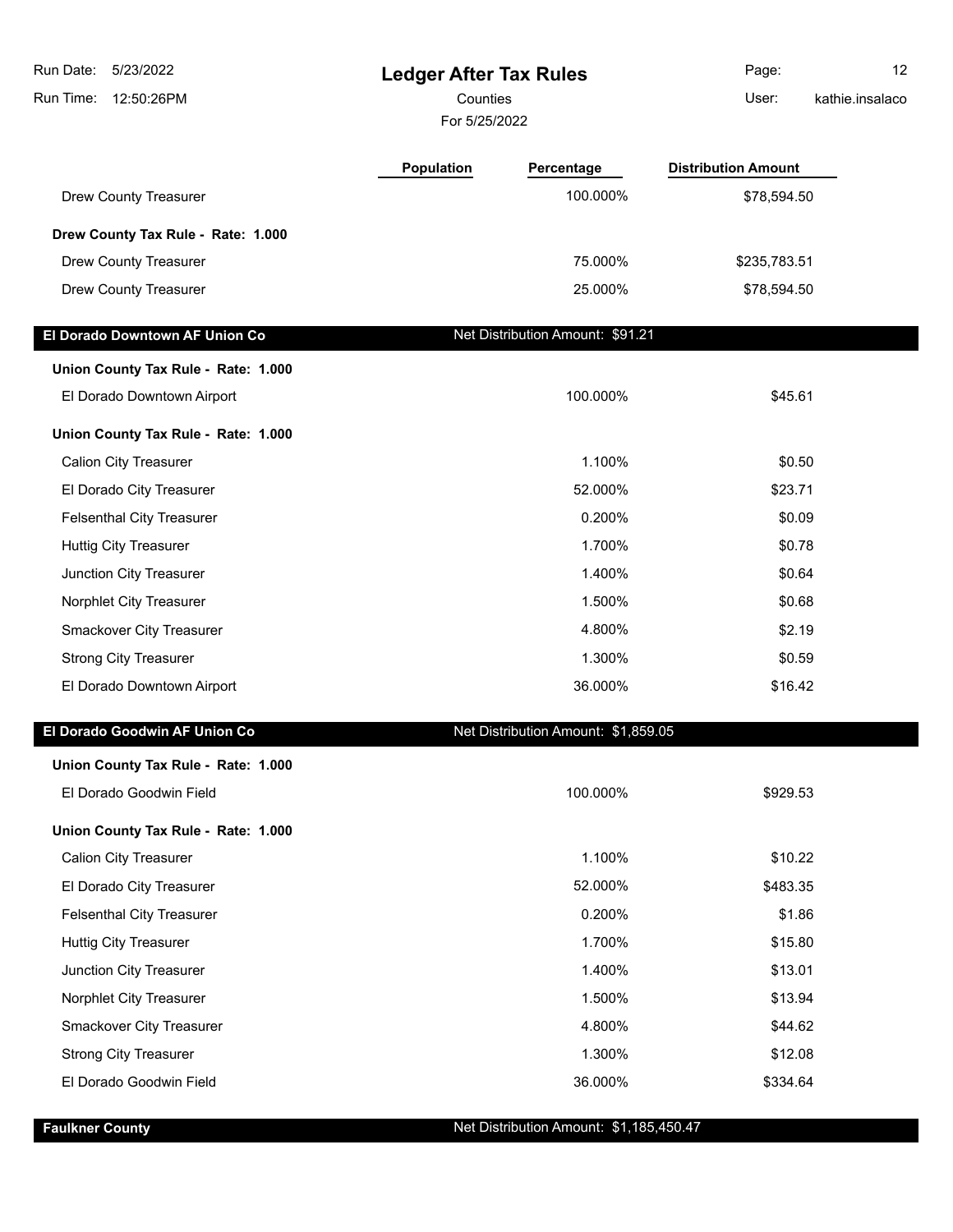| 5/23/2022<br>Run Date:<br>Run Time:<br>12:50:26PM  |            | <b>Ledger After Tax Rules</b><br>Counties<br>For 5/25/2022 |                            | 13<br>kathie.insalaco |
|----------------------------------------------------|------------|------------------------------------------------------------|----------------------------|-----------------------|
|                                                    | Population | Percentage                                                 | <b>Distribution Amount</b> |                       |
| Faulkner County Tax - 26-74-401 - Rate: 0.500      |            |                                                            |                            |                       |
| <b>Enola City Treasurer</b>                        | 318        |                                                            | \$3,052.46                 |                       |
| <b>Faulkner County Treasurer</b>                   | 121,091    |                                                            | \$1,162,345.81             |                       |
| <b>Holland City Treasurer</b>                      | 586        |                                                            | \$5,624.98                 |                       |
| Mount Vernon City Treasurer                        | 144        |                                                            | \$1,382.25                 |                       |
| Twin Groves City Treasurer                         | 317        |                                                            | \$3,042.87                 |                       |
| <b>Wooster City Treasurer</b>                      | 1,042      |                                                            | \$10,002.10                |                       |
| Fort Smith AF Sebastian Co                         |            | Net Distribution Amount: \$3,442.55                        |                            |                       |
| Sebastian County Tax Rule - Rate: 1.000            |            |                                                            |                            |                       |
| Fort Smith Regional Airport                        |            | 100.000%                                                   | \$3,442.55                 |                       |
| <b>Franklin County</b>                             |            | Net Distribution Amount: \$400,978.96                      |                            |                       |
| Franklin County Tax Rule - 26-74-401 - Rate: 0.500 |            |                                                            |                            |                       |
| Denning City Treasurer                             | 200        |                                                            | \$1,172.66                 |                       |
| Franklin County Treasurer                          | 16,897     |                                                            | \$99,072.08                |                       |
| Franklin County Tax Rule - Rate: 0.130             |            |                                                            |                            |                       |
| Altus City Treasurer                               | 665        |                                                            | \$974.77                   |                       |
| <b>Branch City Treasurer</b>                       | 296        |                                                            | \$433.88                   |                       |
| <b>Charleston City Treasurer</b>                   | 2,588      |                                                            | \$3,793.55                 |                       |
| Denning City Treasurer                             | 200        |                                                            | \$293.16                   |                       |
| <b>Franklin County Treasurer</b>                   | 9,756      |                                                            | \$14,300.58                |                       |
| <b>Ozark City Treasurer</b>                        | 3,542      |                                                            | \$5,191.95                 |                       |
| Wiederkehr Village City Treasurer                  | 50         |                                                            | \$73.30                    |                       |
| Franklin County Tax Rule - Rate: 0.380             |            |                                                            |                            |                       |
| <b>Franklin County Treasurer</b>                   |            | 100.000%                                                   | \$75,183.56                |                       |
| Franklin County Tax Rule - Rate: 1.000             |            |                                                            |                            |                       |
| Altus City Treasurer                               | 665        |                                                            | \$7,798.18                 |                       |
| <b>Branch City Treasurer</b>                       | 296        |                                                            | \$3,471.07                 |                       |
| <b>Charleston City Treasurer</b>                   | 2,588      |                                                            | \$30,348.41                |                       |
| Denning City Treasurer                             | 200        |                                                            | \$2,345.32                 |                       |
| Franklin County Treasurer                          | 9,756      |                                                            | \$114,404.59               |                       |
| Ozark City Treasurer                               | 3,542      |                                                            | \$41,535.57                |                       |
| Wiederkehr Village City Treasurer                  | 50         |                                                            | \$586.33                   |                       |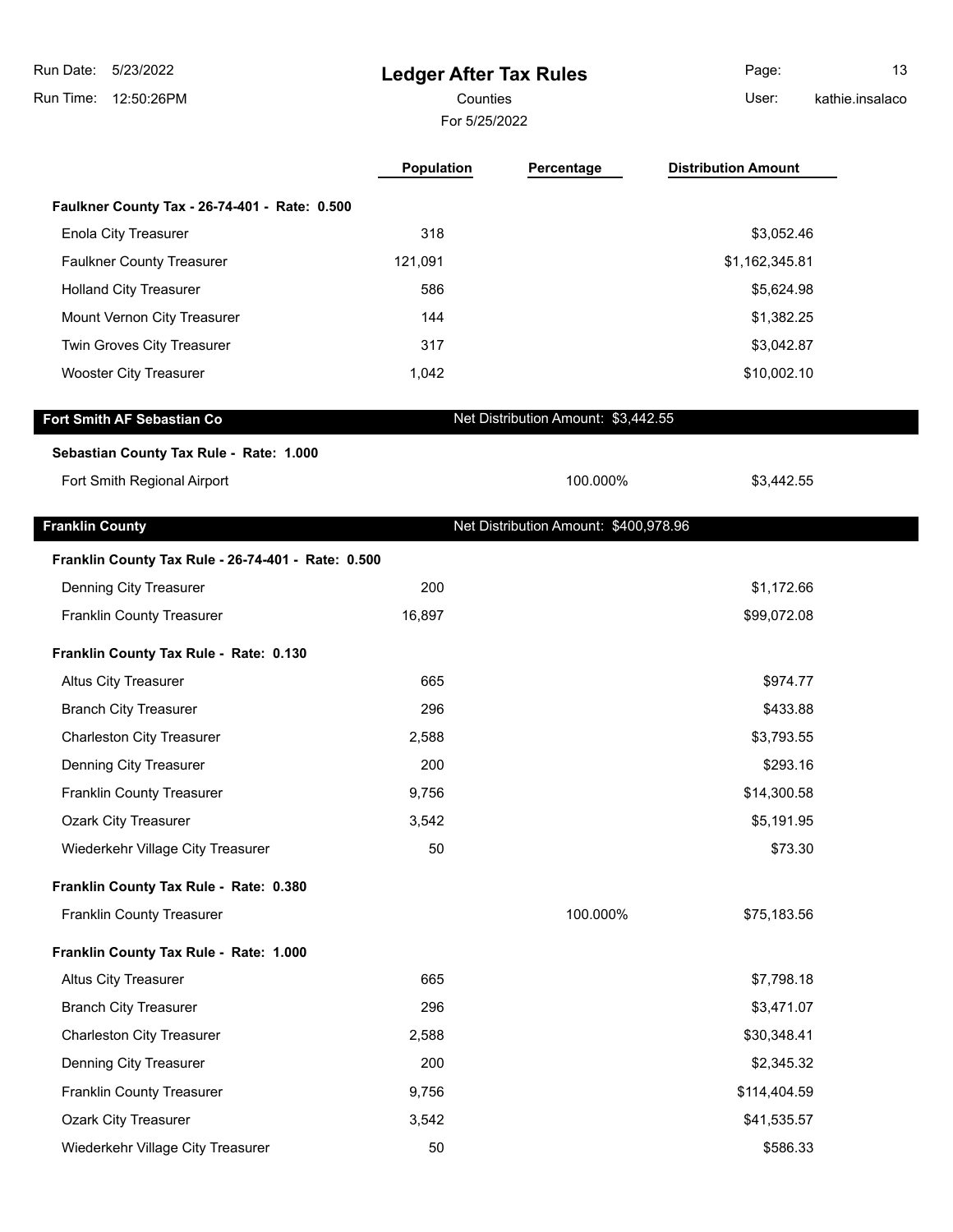| Run Date:<br>5/23/2022<br>Run Time:<br>12:50:26PM | <b>Ledger After Tax Rules</b><br>Counties<br>For 5/25/2022 |                                         | Page:<br>14<br>User:<br>kathie.insalaco |  |
|---------------------------------------------------|------------------------------------------------------------|-----------------------------------------|-----------------------------------------|--|
|                                                   | <b>Population</b>                                          | Percentage                              | <b>Distribution Amount</b>              |  |
| <b>Fulton County</b>                              |                                                            | Net Distribution Amount: \$313,855.29   |                                         |  |
| Fulton County Tax Rule - Rate: 0.500              |                                                            |                                         |                                         |  |
| <b>Fulton County Treasurer</b>                    |                                                            | 100.000%                                | \$52,309.22                             |  |
| Fulton County Tax Rule - Rate: 0.500              |                                                            |                                         |                                         |  |
| <b>Fulton County Treasurer</b>                    |                                                            | 100.000%                                | \$52,309.22                             |  |
| Fulton County Tax Rule - Rate: 1.000              |                                                            |                                         |                                         |  |
|                                                   |                                                            | 82.500%                                 | \$86,310.20                             |  |
| Ash Flat City Treasurer                           | 113                                                        |                                         | \$807.71                                |  |
| Cherokee Village City Treasurer                   | 833                                                        |                                         | \$5,954.15                              |  |
| <b>Fulton County Treasurer</b>                    | 8,230                                                      |                                         | \$58,826.75                             |  |
| Hardy City Treasurer                              | 35                                                         |                                         | \$250.17                                |  |
| Horseshoe Bend City Treasurer                     | 11                                                         |                                         | \$78.63                                 |  |
| Mammoth Spring City Treasurer                     | 929                                                        |                                         | \$6,640.35                              |  |
| Salem City Treasurer                              | 1,566                                                      |                                         | \$11,193.52                             |  |
| Viola City Treasurer                              | 358                                                        |                                         | \$2,558.92                              |  |
| <b>Fulton County Treasurer</b>                    |                                                            | 17.500%                                 | \$18,308.23                             |  |
| Fulton County Tax Rule - Rate: 1.000              |                                                            |                                         |                                         |  |
| <b>Fulton County Treasurer</b>                    |                                                            | 100.000%                                | \$104,618.42                            |  |
| <b>Garland County</b>                             |                                                            | Net Distribution Amount: \$3,649,279.59 |                                         |  |
| Garland County Tax Rule - 26-74-401 - Rate: 0.500 |                                                            |                                         |                                         |  |
| Fountain Lake City Treasurer                      | 475                                                        |                                         | \$5,767.64                              |  |
| <b>Garland County Treasurer</b>                   | 99,017                                                     |                                         | \$1,202,304.91                          |  |
| Lonsdale City Treasurer                           | 103                                                        |                                         | \$1,250.67                              |  |
| Mountain Pine City Treasurer                      | 585                                                        |                                         | \$7,103.31                              |  |
| Garland County Tax Rule - Rate: 0.380             |                                                            |                                         |                                         |  |
| Fountain Lake City Treasurer                      | 475                                                        |                                         | \$4,325.73                              |  |
| <b>Garland County Treasurer</b>                   | 61,087                                                     |                                         | \$556,307.50                            |  |
| Hot Springs City Treasurer                        | 37,930                                                     |                                         | \$345,421.18                            |  |
| Lonsdale City Treasurer                           | 103                                                        |                                         | \$938.00                                |  |
| Mountain Pine City Treasurer                      | 585                                                        |                                         | \$5,327.49                              |  |
| Garland County Tax Rule - Rate: 0.630             |                                                            |                                         |                                         |  |
| <b>Garland County Treasurer</b>                   |                                                            | 100.000%                                | \$1,520,533.16                          |  |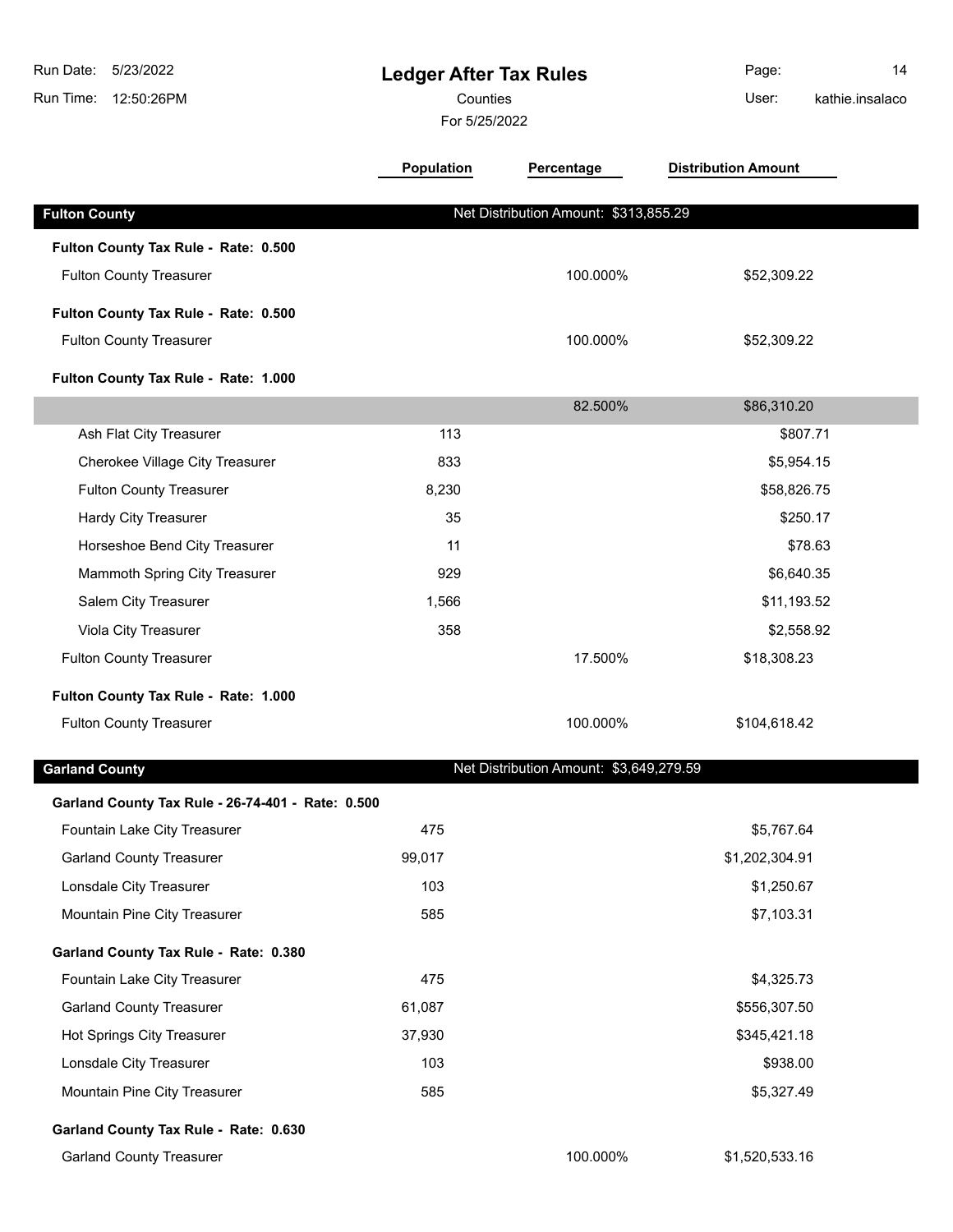| Run Date:<br>5/23/2022<br>Run Time: 12:50:26PM |                   | <b>Ledger After Tax Rules</b><br>Counties<br>For 5/25/2022 |                            | 15<br>kathie.insalaco |
|------------------------------------------------|-------------------|------------------------------------------------------------|----------------------------|-----------------------|
|                                                | <b>Population</b> | Percentage                                                 | <b>Distribution Amount</b> |                       |
| <b>Grant County</b>                            |                   | Net Distribution Amount: \$321,850.74                      |                            |                       |
| Grant County Tax Rule - Rate: 1.000            |                   |                                                            |                            |                       |
| <b>Grant County Treasurer</b>                  |                   | 100.000%                                                   | \$257,480.59               |                       |
| Grant County Tax Rule - Rate: 0.250            |                   |                                                            |                            |                       |
| <b>Grant County Treasurer</b>                  |                   | 100.000%                                                   | \$64,370.15                |                       |
| <b>Greene County</b>                           |                   | Net Distribution Amount: \$975,086.79                      |                            |                       |
| Greene County Tax Rule - Rate: 1.000           |                   |                                                            |                            |                       |
| Delaplaine City Treasurer                      | 64                |                                                            | \$992.34                   |                       |
| <b>Greene County Treasurer</b>                 | 13,401            |                                                            | \$207,787.59               |                       |
| Lafe City Treasurer                            | 418               |                                                            | \$6,481.25                 |                       |
| Marmaduke City Treasurer                       | 1,212             |                                                            | \$18,792.52                |                       |
| Oak Grove Heights City Treasurer               | 1,104             |                                                            | \$17,117.94                |                       |
| Paragould City Treasurer                       | 29,537            |                                                            | \$457,982.39               |                       |
| Greene County Tax Rule - Rate: 0.380           |                   |                                                            |                            |                       |
| <b>Greene County Treasurer</b>                 |                   | 100.000%                                                   | \$265,932.76               |                       |
| Grider Field AF Jefferson Co                   |                   | Net Distribution Amount: \$957.13                          |                            |                       |
| Jefferson County Tax Rule - Rate: 1.000        |                   |                                                            |                            |                       |
| Pine Bluff Municipal Airport-Grider Field      |                   | 100.000%                                                   | \$765.70                   |                       |
| Jefferson County Tax Rule - Rate: 0.250        |                   |                                                            |                            |                       |
| Pine Bluff Municipal Airport-Grider Field      |                   | 100.000%                                                   | \$191.43                   |                       |
| <b>Hempstead County</b>                        |                   | Net Distribution Amount: \$999,359.63                      |                            |                       |
| Hempstead County Tax Rule - Rate: 1.000        |                   |                                                            |                            |                       |
| <b>Blevins City Treasurer</b>                  | 288               |                                                            | \$4,781.39                 |                       |
| <b>Emmet City Treasurer</b>                    | 18                |                                                            | \$298.84                   |                       |
| <b>Fulton City Treasurer</b>                   | 115               |                                                            | \$1,909.23                 |                       |
| <b>Hempstead County Treasurer</b>              | 10,107            |                                                            | \$167,796.79               |                       |
| Hope City Treasurer                            | 8,952             |                                                            | \$148,621.44               |                       |
| <b>McCaskill City Treasurer</b>                | 57                |                                                            | \$946.32                   |                       |
| McNab City Treasurer                           | 30                |                                                            | \$498.06                   |                       |
| Oakhaven City Treasurer                        | 65                |                                                            | \$1,079.13                 |                       |
| Ozan City Treasurer                            | 50                |                                                            | \$830.10                   |                       |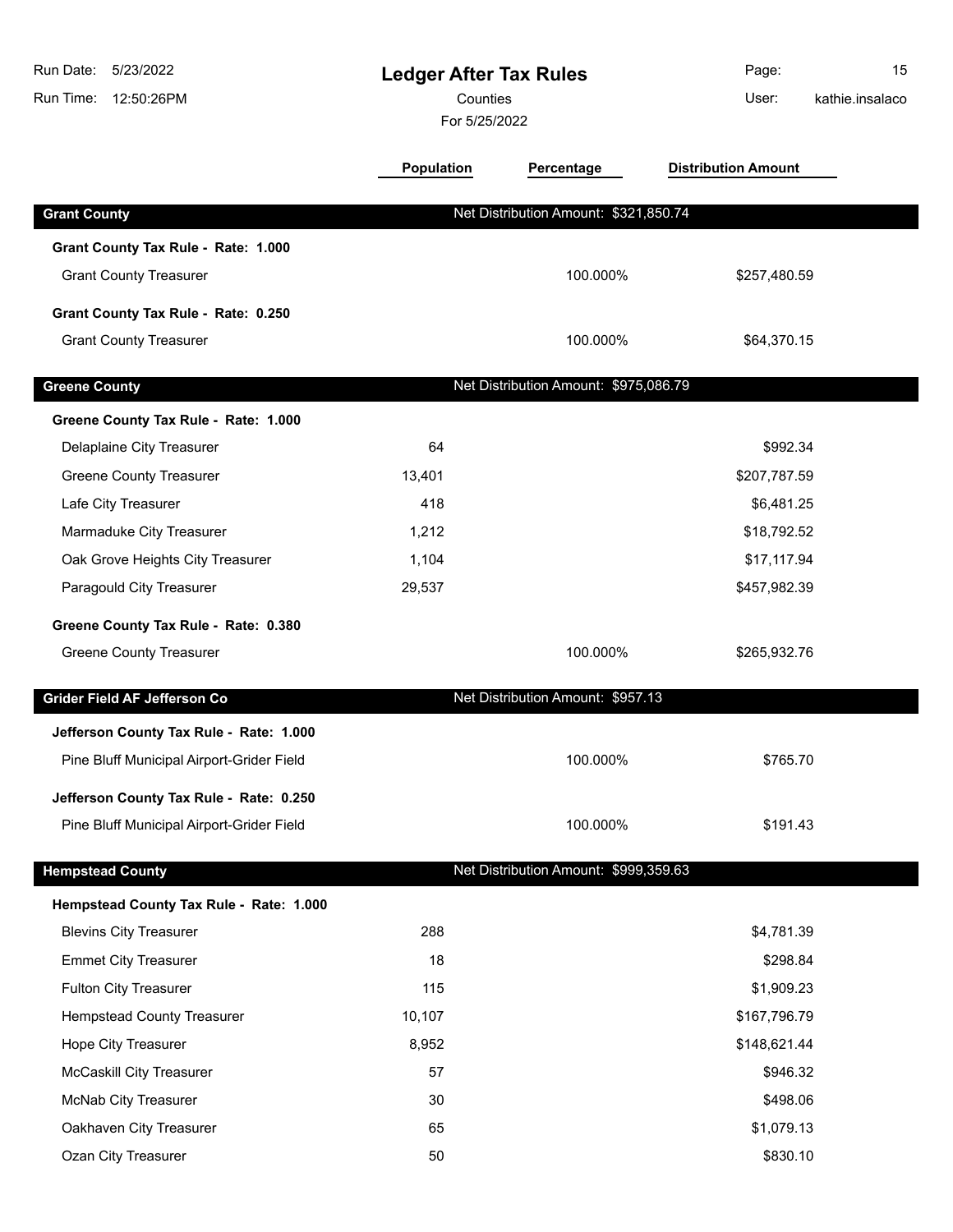# **Ledger After Tax Rules**

For 5/25/2022

Counties User: Page: 16

kathie.insalaco

| NGU IIG.II ISAIAUU |  |  |
|--------------------|--|--|
|                    |  |  |
|                    |  |  |
|                    |  |  |

|                                          | <b>Population</b> | Percentage                            | <b>Distribution Amount</b> |
|------------------------------------------|-------------------|---------------------------------------|----------------------------|
| Patmos City Treasurer                    | 57                |                                       | \$946.32                   |
| Perrytown City Treasurer                 | 232               |                                       | \$3,851.67                 |
| Washington City Treasurer                | 94                |                                       | \$1,560.59                 |
| Hempstead County Tax Rule - Rate: 0.500  |                   |                                       |                            |
| <b>Hempstead County Treasurer</b>        |                   | 100.000%                              | \$166,559.94               |
| Hempstead County Tax Rule - Rate: 0.250  |                   |                                       |                            |
| <b>Hempstead County Treasurer</b>        |                   | 100.000%                              | \$83,279.97                |
| Hempstead County Tax Rule - Rate: 0.250  |                   |                                       |                            |
| <b>Hempstead County Treasurer</b>        |                   | 100.000%                              | \$83,279.97                |
| Hempstead County Tax Rule - Rate: 1.000  |                   |                                       |                            |
| <b>Hempstead County Treasurer</b>        |                   | 100.000%                              | \$333,119.87               |
| <b>Hot Spring County</b>                 |                   | Net Distribution Amount: \$799,740.05 |                            |
| Hot Spring County Tax Rule - Rate: 0.500 |                   |                                       |                            |
| Hot Spring County Treasurer              |                   | 100.000%                              | \$266,580.02               |
| Hot Spring County Tax Rule - Rate: 1.000 |                   |                                       |                            |
| Donaldson City Treasurer                 | 275               |                                       | \$4,437.62                 |
| Friendship City Treasurer                | 158               |                                       | \$2,549.62                 |
| Hot Spring County Treasurer              | 20,430            |                                       | \$329,674.92               |
| Malvern City Treasurer                   | 10,867            |                                       | \$175,358.66               |
| Midway City Treasurer                    | 377               |                                       | \$6,083.58                 |
| Perla City Treasurer                     | 257               |                                       | \$4,147.16                 |
| <b>Rockport City Treasurer</b>           | 676               |                                       | \$10,908.47                |
| <b>Hot Springs AF Garland Co</b>         |                   | Net Distribution Amount: \$3,194.16   |                            |
| Garland County Tax Rule - Rate: 0.500    |                   |                                       |                            |
| Hot Springs Memorial Airport             |                   | 100.000%                              | \$1,064.72                 |
| Garland County Tax Rule - Rate: 0.380    |                   |                                       |                            |
| Fountain Lake City Treasurer             |                   |                                       | \$0.00                     |
| Hot Springs Memorial Airport             |                   | 100.000%                              | \$798.54                   |
| Hot Springs City Treasurer               |                   |                                       | \$0.00                     |
| Lonsdale City Treasurer                  |                   |                                       | \$0.00                     |

Mountain Pine City Treasurer  $$0.00$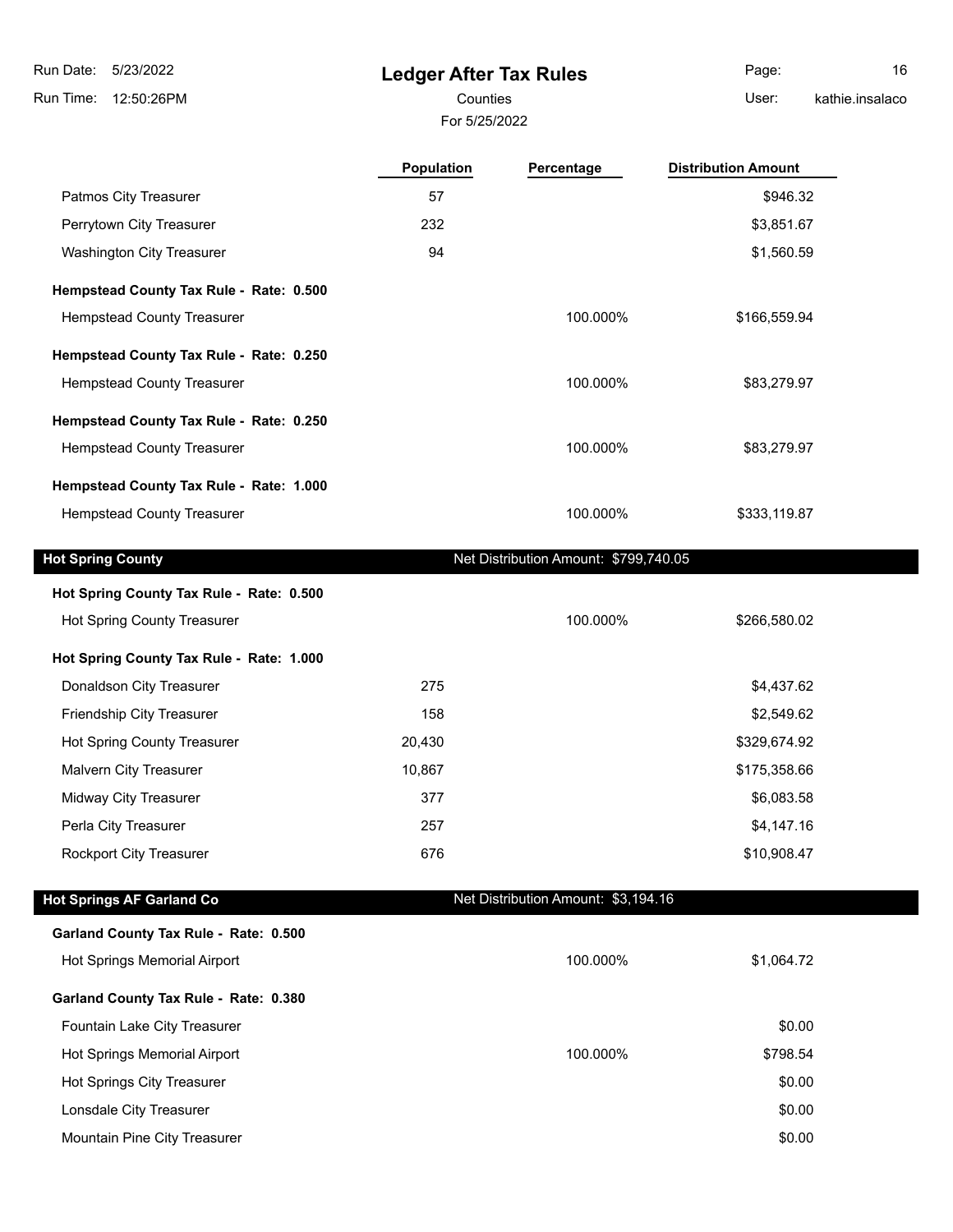| Run Date:<br>5/23/2022<br><b>Ledger After Tax Rules</b><br>Counties<br>12:50:26PM<br>Run Time:<br>For 5/25/2022 |            |                                         | 17<br>Page:<br>User:<br>kathie.insalaco |
|-----------------------------------------------------------------------------------------------------------------|------------|-----------------------------------------|-----------------------------------------|
|                                                                                                                 | Population | Percentage                              | <b>Distribution Amount</b>              |
| Garland County Tax Rule - Rate: 0.630                                                                           |            |                                         |                                         |
| Hot Springs Memorial Airport                                                                                    |            | 100.000%                                | \$1,330.90                              |
| <b>Howard County</b>                                                                                            |            | Net Distribution Amount: \$605,971.02   |                                         |
| Howard County Tax Rule - Rate: 1.000                                                                            |            |                                         |                                         |
| <b>Dierks City Treasurer</b>                                                                                    | 916        |                                         | \$15,787.52                             |
| <b>Howard County Treasurer</b>                                                                                  | 6,446      |                                         | \$111,098.64                            |
| Mineral Springs City Treasurer                                                                                  | 1,085      |                                         | \$18,700.28                             |
| Nashville City Treasurer                                                                                        | 4,153      |                                         | \$71,578.13                             |
| <b>Tollette City Treasurer</b>                                                                                  | 185        |                                         | \$3,188.53                              |
| Howard County Tax Rule - Rate: 0.250                                                                            |            |                                         |                                         |
| <b>Howard County Treasurer</b>                                                                                  |            | 100.000%                                | \$55,088.27                             |
| Howard County Tax Rule - Rate: 0.250                                                                            |            |                                         |                                         |
| <b>Dierks City Treasurer</b>                                                                                    | 916        |                                         | \$3,946.88                              |
| <b>Howard County Treasurer</b>                                                                                  | 6,446      |                                         | \$27,774.66                             |
| Mineral Springs City Treasurer                                                                                  | 1,085      |                                         | \$4,675.07                              |
| Nashville City Treasurer                                                                                        | 4,153      |                                         | \$17,894.53                             |
| <b>Tollette City Treasurer</b>                                                                                  | 185        |                                         | \$797.13                                |
| Howard County Tax Rule - Rate: 0.250                                                                            |            |                                         |                                         |
| <b>Howard County Treasurer</b>                                                                                  |            | 100.000%                                | \$55,088.27                             |
| Howard County Tax Rule - Rate: 1.000                                                                            |            |                                         |                                         |
| <b>Howard County Treasurer</b>                                                                                  |            | 100.000%                                | \$220,353.11                            |
| <b>Huntsville AF Madison Co</b>                                                                                 |            | Net Distribution Amount: \$56.28        |                                         |
| Madison County Tax Rule - Rate: 1.000                                                                           |            |                                         |                                         |
| Huntsville Municipal Airport                                                                                    |            | 100.000%                                | \$28.14                                 |
| Madison County Tax Rule - Rate: 1.000                                                                           |            |                                         |                                         |
| Huntsville Municipal Airport                                                                                    |            | 100.000%                                | \$28.14                                 |
| <b>Independence County</b>                                                                                      |            | Net Distribution Amount: \$1,055,960.49 |                                         |
| Independence County Tax Rule - Rate: 1.000                                                                      |            |                                         |                                         |
| <b>Batesville City Treasurer</b>                                                                                | 11,191     |                                         | \$207,659.06                            |
| Cave City Treasurer                                                                                             | 182        |                                         | \$3,377.17                              |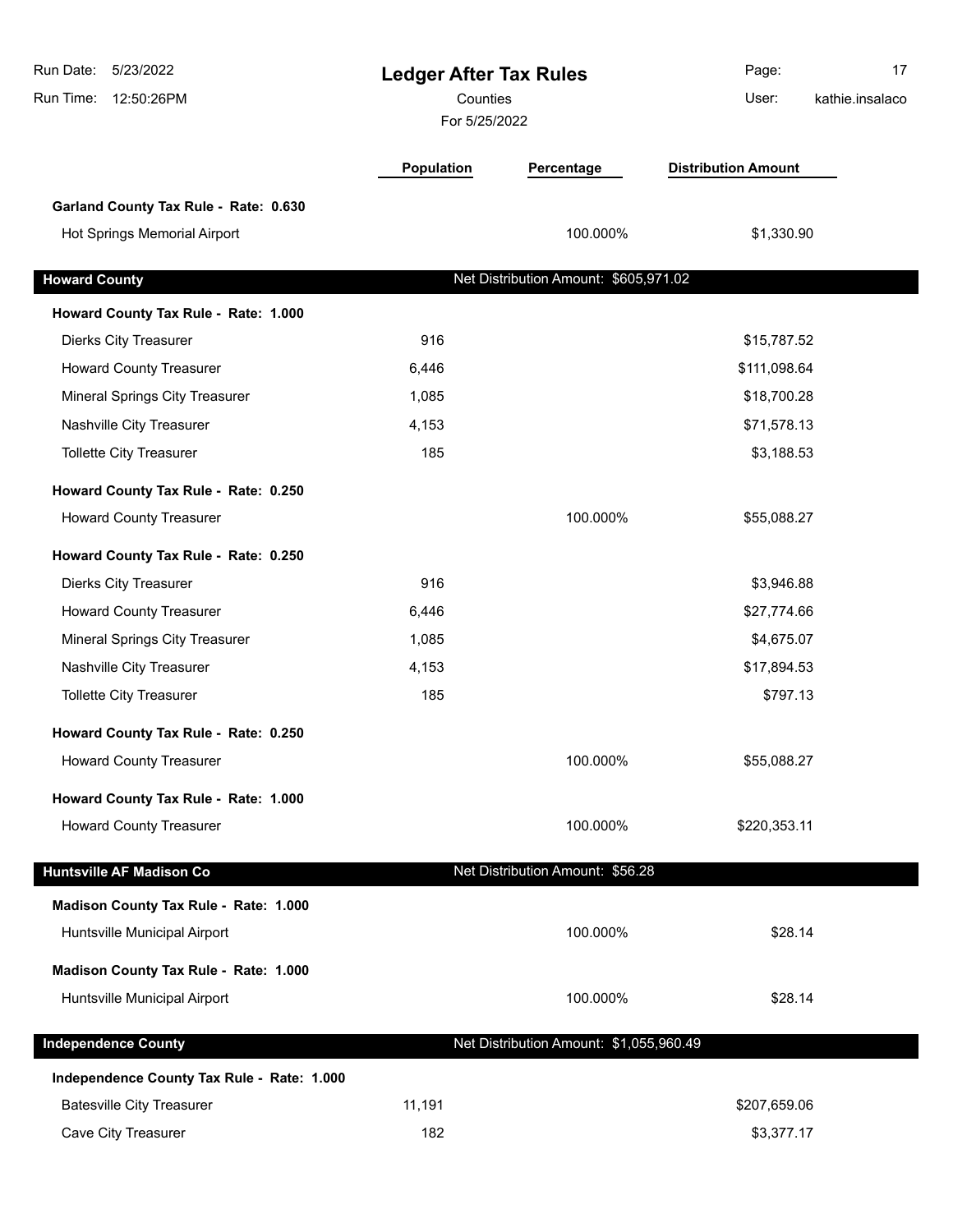# **Ledger After Tax Rules**

For 5/25/2022

Counties **User:** Page: 18 kathie.insalaco

٠

|                                            | Population | Percentage                            | <b>Distribution Amount</b> |
|--------------------------------------------|------------|---------------------------------------|----------------------------|
| <b>Cushman City Treasurer</b>              | 433        |                                       | \$8,034.70                 |
| Independence County Treasurer              | 19,140     |                                       | \$355,159.89               |
| <b>Magness City Treasurer</b>              | 220        |                                       | \$4,082.30                 |
| Moorefield City Treasurer                  | 126        |                                       | \$2,338.04                 |
| Newark City Treasurer                      | 1,180      |                                       | \$21,895.96                |
| Oil Trough City Treasurer                  | 226        |                                       | \$4,193.63                 |
| Pleasant Plains City Treasurer             | 352        |                                       | \$6,531.68                 |
| Southside City Treasurer                   | 4,279      |                                       | \$79,400.69                |
| Sulphur Rock City Treasurer                | 609        |                                       | \$11,300.54                |
| Independence County Tax Rule - Rate: 0.500 |            |                                       |                            |
| Independence County Treasurer              |            | 100.000%                              | \$351,986.83               |
| <b>Izard County</b>                        |            | Net Distribution Amount: \$66,044.75  |                            |
| Izard County Tax Rule - Rate: 0.500        |            |                                       |                            |
| Izard County Treasurer                     |            | 100.000%                              | \$66,044.75                |
| <b>Jackson County</b>                      |            | Net Distribution Amount: \$547,551.67 |                            |
| Jackson County Tax Rule - Rate: 1.000      |            |                                       |                            |
| Amagon City Treasurer                      | 69         |                                       | \$1,002.18                 |
| <b>Beedeville City Treasurer</b>           | 84         |                                       | \$1,220.05                 |
| <b>Campbell Station City Treasurer</b>     | 232        |                                       | \$3,369.66                 |
| Diaz City Treasurer                        | 1,224      |                                       | \$17,777.86                |
| <b>Grubbs City Treasurer</b>               | 301        |                                       | \$4,371.84                 |
| Jackson County Treasurer                   | 4.123      |                                       | \$59,884.10                |
| Jacksonport City Treasurer                 | 150        |                                       | \$2,178.66                 |
| Newport City Treasurer                     | 8,005      |                                       | \$116,267.81               |
| Swifton City Treasurer                     | 733        |                                       | \$10,646.38                |
| <b>Tuckerman City Treasurer</b>            | 1,707      |                                       | \$24,793.15                |
| <b>Tupelo City Treasurer</b>               | 70         |                                       | \$1,016.71                 |
| Weldon City Treasurer                      | 57         |                                       | \$827.90                   |
| Jackson County Tax Rule - Rate: 0.500      |            |                                       |                            |
| Jackson County Treasurer                   |            | 100.000%                              | \$121,678.15               |
| Jackson County Tax Rule - Rate: 0.380      |            |                                       |                            |
| Jackson County Treasurer                   |            | 100.000%                              | \$91,258.61                |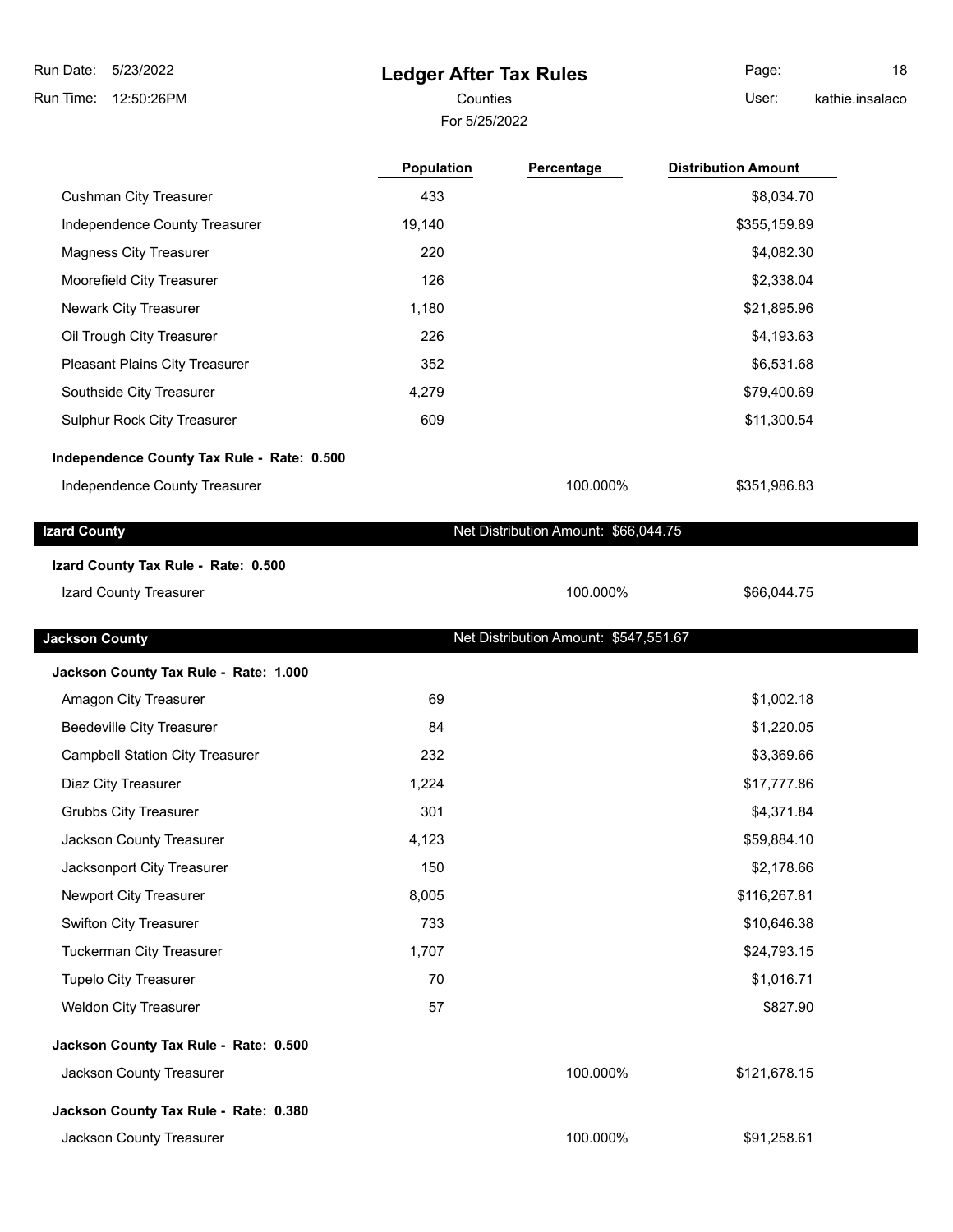| Run Date:<br>5/23/2022<br>Run Time:<br>12:50:26PM | <b>Ledger After Tax Rules</b><br>Counties<br>For 5/25/2022 |                                         | Page:<br>User:             | 19<br>kathie.insalaco |
|---------------------------------------------------|------------------------------------------------------------|-----------------------------------------|----------------------------|-----------------------|
|                                                   | <b>Population</b>                                          | Percentage                              | <b>Distribution Amount</b> |                       |
| Jackson County Tax Rule - Rate: 0.380             |                                                            |                                         |                            |                       |
| Jackson County Treasurer                          |                                                            | 100.000%                                | \$91,258.61                |                       |
| <b>Jefferson County</b>                           |                                                            | Net Distribution Amount: \$1,388,864.47 |                            |                       |
| Jefferson County Tax Rule - Rate: 1.000           |                                                            |                                         |                            |                       |
| Altheimer City Treasurer                          | 696                                                        |                                         | \$11,497.47                |                       |
| <b>Humphrey City Treasurer</b>                    | 214                                                        |                                         | \$3,535.14                 |                       |
| Jefferson County Treasurer                        | 17,778                                                     |                                         | \$293,681.03               |                       |
| Pine Bluff City Treasurer                         | 41,253                                                     |                                         | \$681,472.81               |                       |
| Redfield City Treasurer                           | 1,505                                                      |                                         | \$24,861.62                |                       |
| <b>Sherrill City Treasurer</b>                    | 53                                                         |                                         | \$875.53                   |                       |
| Wabbaseka City Treasurer                          | 180                                                        |                                         | \$2,973.48                 |                       |
| White Hall City Treasurer                         | 5,581                                                      |                                         | \$92,194.50                |                       |
| Jefferson County Tax Rule - Rate: 0.250           |                                                            |                                         |                            |                       |
| Jefferson County Treasurer                        |                                                            | 100.000%                                | \$277,772.89               |                       |
| <b>Johnson County</b>                             |                                                            | Net Distribution Amount: \$369,348.41   |                            |                       |
| Johnson County Tax Rule - Rate: 1.000             |                                                            |                                         |                            |                       |
| <b>Clarksville City Treasurer</b>                 | 9,381                                                      |                                         | \$134,562.80               |                       |
| Coal Hill City Treasurer                          | 820                                                        |                                         | \$11,762.23                |                       |
| Hartman City Treasurer                            | 516                                                        |                                         | \$7,401.60                 |                       |
| Johnson County Treasurer                          | 12,653                                                     |                                         | \$181,496.97               |                       |
| Knoxville City Treasurer                          | 660                                                        |                                         | \$9,467.16                 |                       |
| Lamar City Treasurer                              | 1,719                                                      |                                         | \$24,657.65                |                       |
| Jonesboro AF Craighead Co                         |                                                            | Net Distribution Amount: \$2,480.03     |                            |                       |
| Craighead County Tax Rule - Rate: 1.000           |                                                            |                                         |                            |                       |
| Jonesboro Municipal Airport                       |                                                            | 100.000%                                | \$2,480.03                 |                       |
| <b>Kirk Field AF Greene Co</b>                    |                                                            | Net Distribution Amount: \$143.60       |                            |                       |
| Greene County Tax Rule - Rate: 1.000              |                                                            |                                         |                            |                       |
| Kirk Field Airport                                |                                                            | 100.000%                                | \$104.44                   |                       |
| Greene County Tax Rule - Rate: 0.380              |                                                            |                                         |                            |                       |
| Kirk Field Airport                                |                                                            | 100.000%                                | \$39.16                    |                       |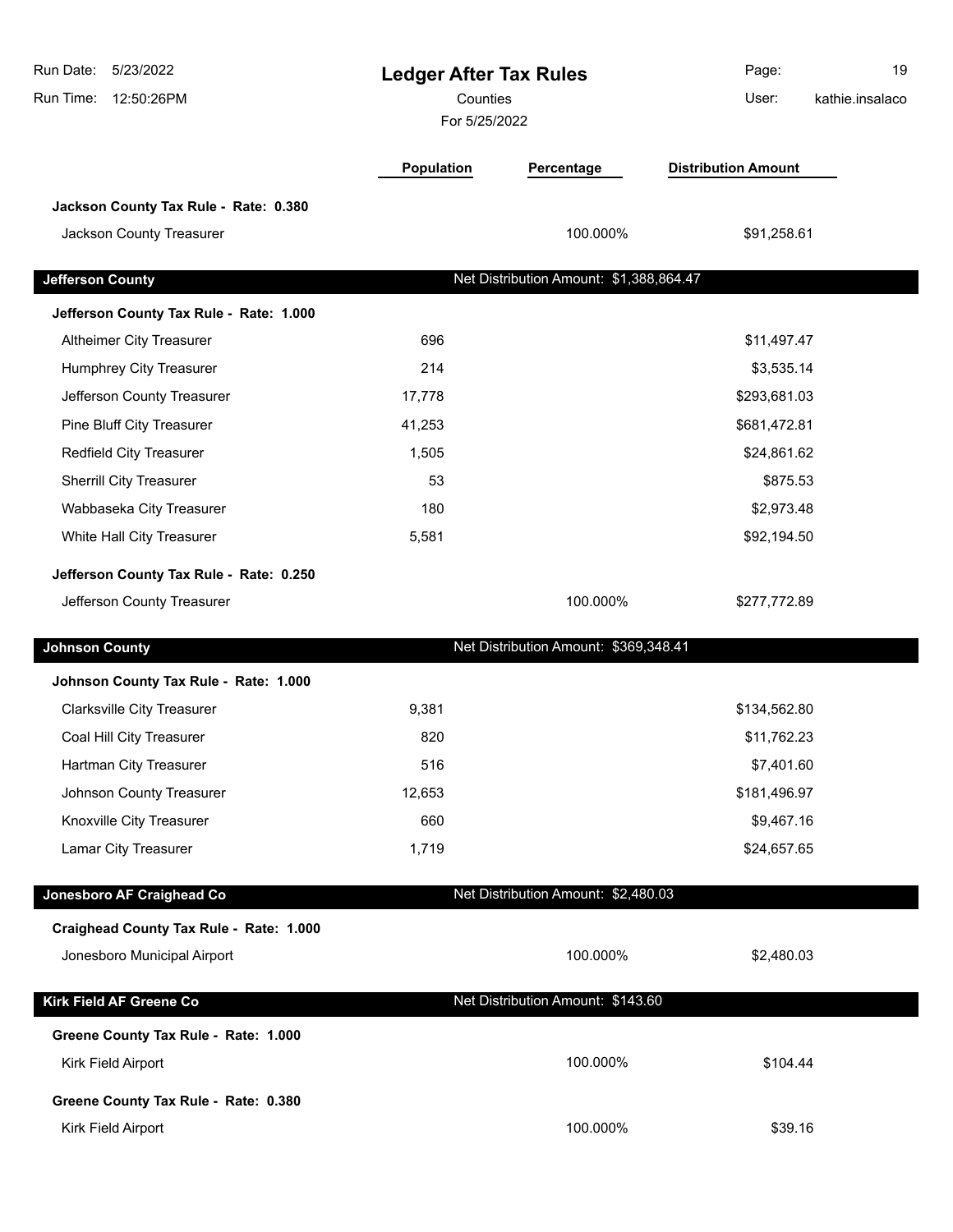# **Ledger After Tax Rules**

For 5/25/2022 Counties **User:** 

Page: 20 kathie.insalaco

|                                         | Population | Percentage                            | <b>Distribution Amount</b> |  |
|-----------------------------------------|------------|---------------------------------------|----------------------------|--|
| <b>Lafayette County</b>                 |            | Net Distribution Amount: \$140,244.28 |                            |  |
| Lafayette County Tax Rule - Rate: 1.000 |            |                                       |                            |  |
| <b>Bradley City Treasurer</b>           | 405        |                                       | \$4,001.90                 |  |
| <b>Buckner City Treasurer</b>           | 165        |                                       | \$1,630.40                 |  |
| Lafayette County Treasurer              | 3,565      |                                       | \$35,226.58                |  |
| Lewisville City Treasurer               | 915        |                                       | \$9,041.32                 |  |
| <b>Stamps City Treasurer</b>            | 1,258      |                                       | \$12,430.59                |  |
| Lafayette County Tax Rule - Rate: 1.250 |            |                                       |                            |  |
| Lafayette County Treasurer              |            | 100.000%                              | \$77,913.49                |  |
| Lake Village AF Chicot Co               |            | Net Distribution Amount: \$466.70     |                            |  |
|                                         |            |                                       |                            |  |
| Chicot County Tax Rule - Rate: 1.000    |            |                                       |                            |  |
| Lake Village Municipal Airport          |            | 100.000%                              | \$233.35                   |  |
| Chicot County Tax Rule - Rate: 1.000    |            |                                       |                            |  |
| Lake Village Municipal Airport          |            | 100.000%                              | \$233.35                   |  |
| <b>Lawrence County</b>                  |            | Net Distribution Amount: \$476,911.68 |                            |  |
|                                         |            |                                       |                            |  |
| Lawrence County Tax Rule - Rate: 1.000  |            | 50.000%                               | \$95,382.34                |  |
| Alicia City Treasurer                   | 143        |                                       | \$1,220.88                 |  |
| <b>Black Rock City Treasurer</b>        | 590        |                                       | \$5,037.20                 |  |
| <b>College City Treasurer</b>           |            |                                       | \$0.00                     |  |
| Hoxie City Treasurer                    | 2,598      |                                       | \$22,180.75                |  |
| Imboden City Treasurer                  | 640        |                                       | \$5,464.08                 |  |
| Lynn City Treasurer                     | 258        |                                       | \$2,202.71                 |  |
| Minturn City Treasurer                  | 87         |                                       | \$742.77                   |  |
| Portia City Treasurer                   | 424        |                                       | \$3,619.95                 |  |
| Powhatan City Treasurer                 | 104        |                                       | \$887.91                   |  |
| Ravenden City Treasurer                 | 426        |                                       | \$3,637.03                 |  |
| Sedgwick City Treasurer                 | 163        |                                       | \$1,391.63                 |  |
| Smithville City Treasurer               | 87         |                                       | \$742.77                   |  |
| <b>Strawberry City Treasurer</b>        | 268        |                                       | \$2,288.08                 |  |
| Walnut Ridge City Treasurer             |            |                                       |                            |  |
|                                         | 5,384      |                                       | \$45,966.58                |  |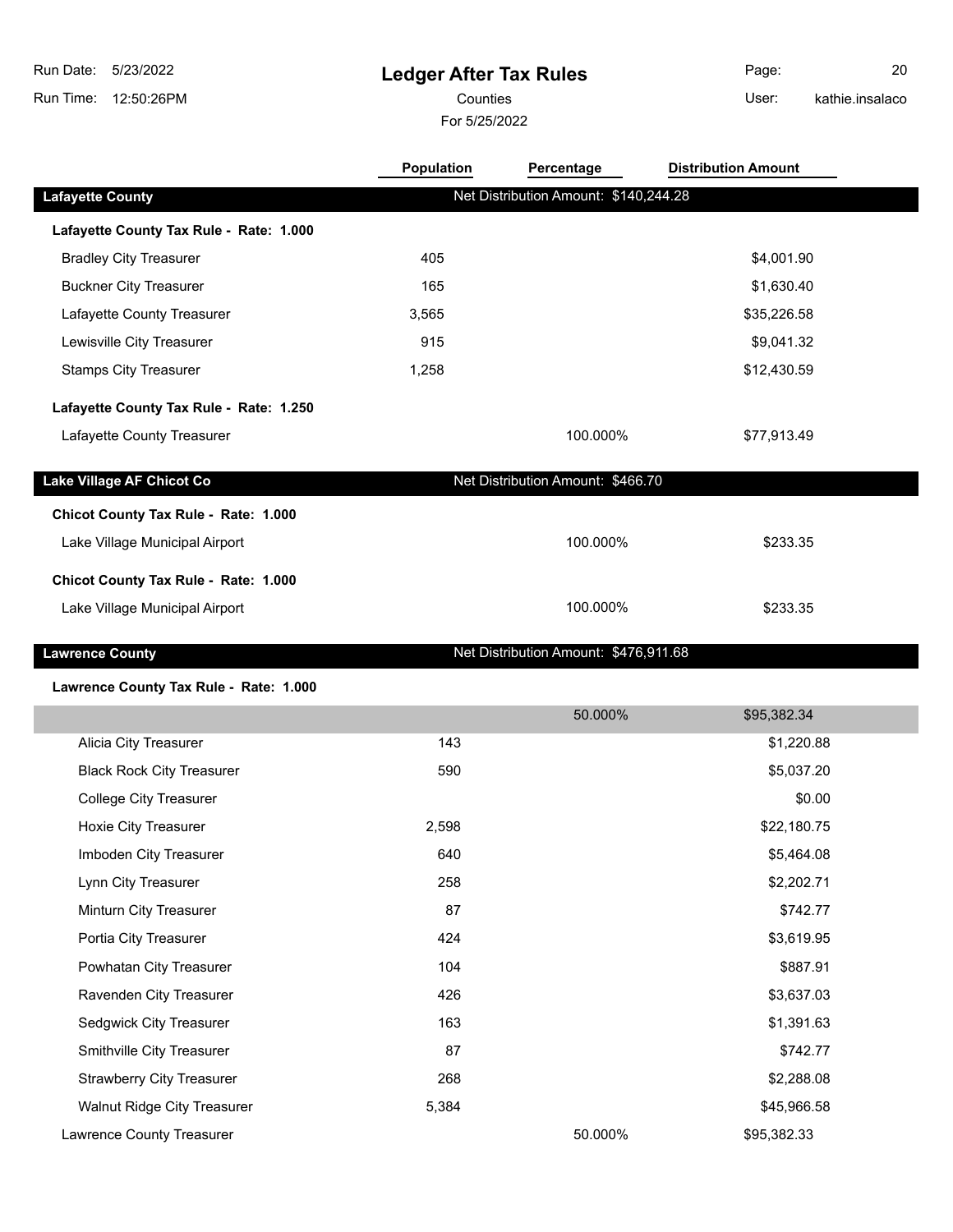**Ledger After Tax Rules** Run Time: 12:50:26PM 5/23/2022 Run Date: For 5/25/2022 Counties User:

|                                        | <b>Population</b> | Percentage | <b>Distribution Amount</b> |
|----------------------------------------|-------------------|------------|----------------------------|
| Lawrence County Tax Rule - Rate: 0.500 |                   |            |                            |
| Lawrence County Treasurer              |                   | 100.000%   | \$95,382.34                |
| Lawrence County Tax Rule - Rate: 0.500 |                   |            |                            |
| Lawrence County Treasurer              |                   | 100.000%   | \$95,382.34                |
| Lawrence County Tax Rule - Rate: 0.130 |                   |            |                            |
| Lawrence County Treasurer              |                   | 100.000%   | \$23,845.58                |
| Lawrence County Tax Rule - Rate: 0.380 |                   |            |                            |
| Lawrence County Treasurer              |                   | 100.000%   | \$71,536.75                |

|  |  | county |  |  |
|--|--|--------|--|--|
|  |  |        |  |  |

**Net Distribution Amount: \$84,853.13** 

| Lee County Tax Rule - Rate: 1.000 |       |             |
|-----------------------------------|-------|-------------|
| <b>Aubrey City Treasurer</b>      | 108   | \$1,065.60  |
| <b>Haynes City Treasurer</b>      | 122   | \$1,203.73  |
| LaGrange City Treasurer           | 52    | \$513.07    |
| Lee County Treasurer              | 4.403 | \$43,442.83 |
| Marianna City Treasurer           | 3.575 | \$35,273.25 |
|                                   |       |             |

| Marianna City Treasurer | 3.575 | \$35,273.25 |
|-------------------------|-------|-------------|
| Moro City Treasurer     |       | \$1.746.40  |
| Rondo City Treasurer    | 163   | \$1,608.25  |

Net Distribution Amount: \$194,540.66

| Lincoln County Tax Rule - Rate: 1.000 |       |                                       |             |
|---------------------------------------|-------|---------------------------------------|-------------|
| <b>Gould City Treasurer</b>           | 663   |                                       | \$4,983.40  |
| <b>Grady City Treasurer</b>           | 305   |                                       | \$2,292.52  |
| <b>Lincoln County Treasurer</b>       | 9,800 |                                       | \$73,661.17 |
| <b>Star City Treasurer</b>            | 2,173 |                                       | \$16,333.24 |
| Lincoln County Tax Rule - Rate: 0.380 |       |                                       |             |
| <b>Lincoln County Treasurer</b>       |       | 100.000%                              | \$36,476.37 |
| Lincoln County Tax Rule - Rate: 0.630 |       |                                       |             |
| <b>Lincoln County Treasurer</b>       |       | 100.000%                              | \$60,793.96 |
| <b>Little River County</b>            |       | Net Distribution Amount: \$516,320.66 |             |
|                                       |       |                                       |             |

**Little River County Tax Rule - Rate: 1.000**

Ashdown City Treasurer and the state of the 4,261  $\bullet$  4,261  $\bullet$  563,631.47

Page: 21

kathie.insalaco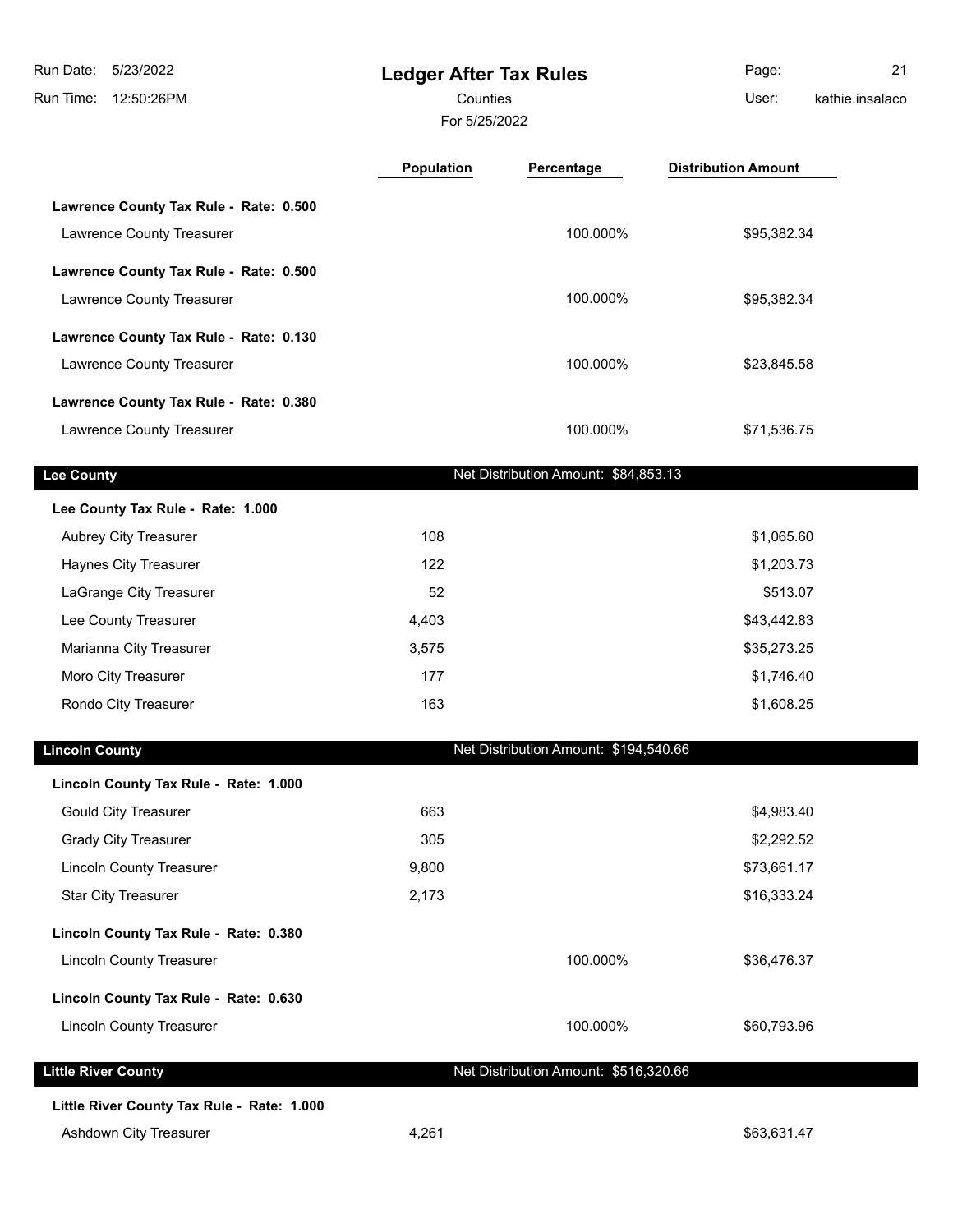### **Ledger After Tax Rules**

Counties User:

**Population Percentage Distribution Amount**

Page: 22 kathie.insalaco

For 5/25/2022

| Foreman City Treasurer                     | 977   |          | \$14,589.99 |
|--------------------------------------------|-------|----------|-------------|
| Little River County Treasurer              | 6,254 |          | \$93,393.86 |
| Ogden City Treasurer                       | 131   |          | \$1,956.28  |
| <b>Wilton City Treasurer</b>               | 287   |          | \$4,285.90  |
| <b>Winthrop City Treasurer</b>             | 116   |          | \$1,732.29  |
| Little River County Tax Rule - Rate: 0.500 |       |          |             |
| <b>Little River County Treasurer</b>       |       | 100.000% | \$89,794.90 |
| Little River County Tax Rule - Rate: 0.500 |       |          |             |
| Little River County Treasurer              |       | 100.000% | \$89,794.90 |
| Little River County Tax Rule - Rate: 0.250 |       |          |             |
| Little River County Treasurer              |       | 100.000% | \$44,897.45 |
| Little River County Tax Rule - Rate: 0.250 |       |          |             |
| Little River County Treasurer              |       | 100.000% | \$44,897.45 |

# **Little River County Tax Rule - Rate: 0.380** Little River County Treasurer **100.000%** \$67,346.17

#### Little Rock National AF Pulaski Co **Net Distribution Amount: \$28,296.25**

| Pulaski County Tax Rule - Rate: 1.000 |         |             |
|---------------------------------------|---------|-------------|
| Alexander City Treasurer              | 220     | \$15.60     |
| Cammack Village City Treasurer        | 778     | \$55.16     |
| Jacksonville City Treasurer           | 29.477  | \$2,089.79  |
| Little Rock City Treasurer            | 202,591 | \$14,362.83 |
| Maumelle City Treasurer               | 19.251  | \$1,364.81  |
| North Little Rock City Treasurer      | 64,591  | \$4,579.22  |
| Little Rock National Airport          | 47,944  | \$3,399.02  |
| Sherwood City Treasurer               | 32,731  | \$2,320.49  |
| <b>Wrightsville City Treasurer</b>    | 1.542   | \$109.33    |

#### **Logan County Net Distribution Amount: \$510,999.71**

| Logan County Tax Rule - Rate: 1.000 |        |              |
|-------------------------------------|--------|--------------|
| <b>Blue Mountain City Treasurer</b> | 88     | \$1,064.03   |
| <b>Booneville City Treasurer</b>    | 3.809  | \$46,055.51  |
| Caulksville City Treasurer          | 154    | \$1,862.05   |
| Logan County Treasurer              | 12,273 | \$148,395.71 |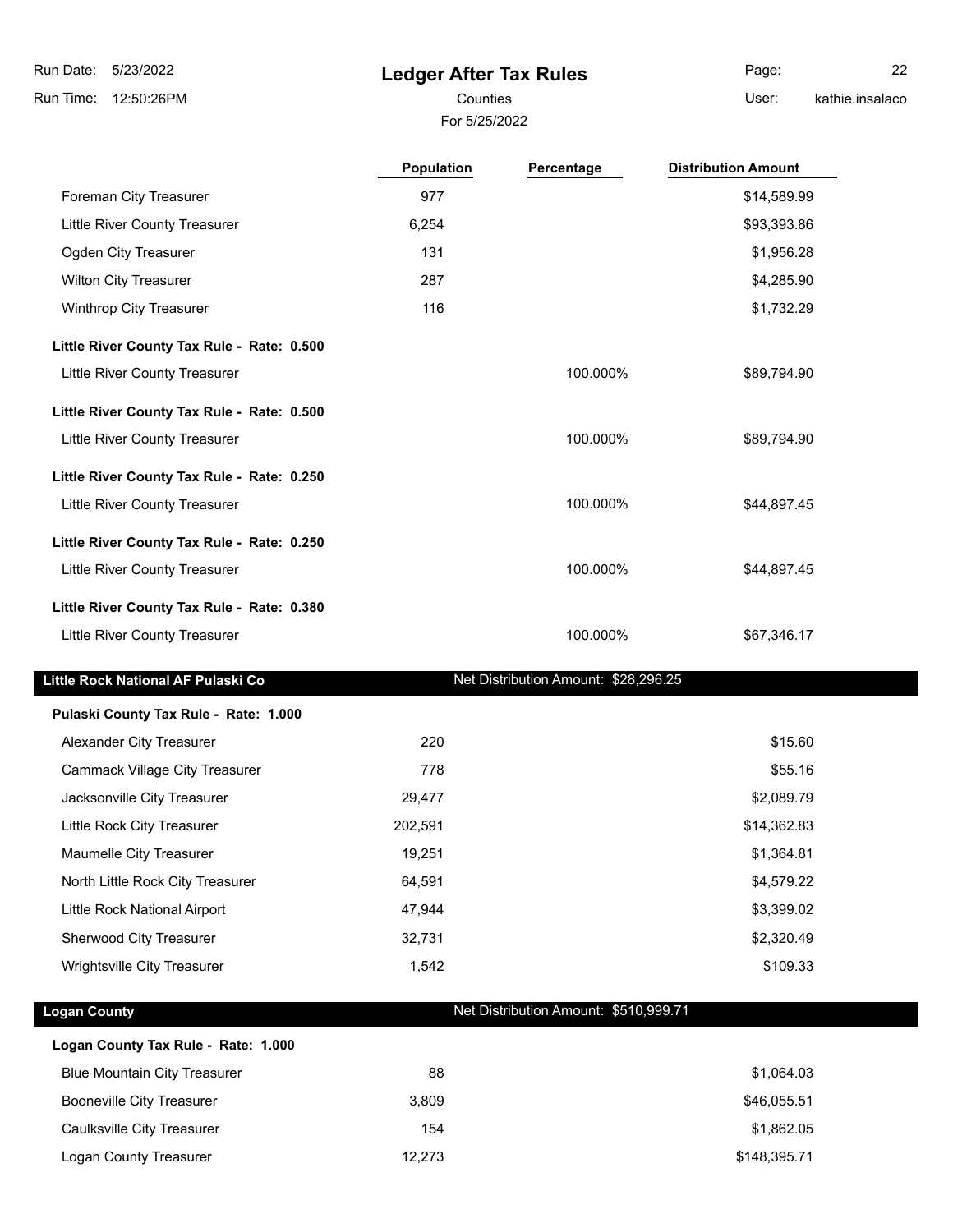### **Ledger After Tax Rules**

For 5/25/2022

Counties **Counties** User: Page: 23

kathie.insalaco

|                                       | <b>Population</b> | Percentage                              | <b>Distribution Amount</b> |
|---------------------------------------|-------------------|-----------------------------------------|----------------------------|
| Magazine City Treasurer               | 740               |                                         | \$8,947.51                 |
| Morrison Bluff City Treasurer         | 78                |                                         | \$943.12                   |
| Paris City Treasurer                  | 3,176             |                                         | \$38,401.76                |
| Ratcliff City Treasurer               | 167               |                                         | \$2,019.24                 |
| <b>Scranton City Treasurer</b>        | 245               |                                         | \$2,962.35                 |
| Subiaco City Treasurer                | 401               |                                         | \$4,848.58                 |
| Logan County Tax Rule - Rate: 0.500   |                   |                                         |                            |
| Logan County Treasurer                |                   | 100.000%                                | \$127,749.93               |
| Logan County Tax Rule - Rate: 0.500   |                   |                                         |                            |
| Logan County Treasurer                |                   | 100.000%                                | \$127,749.92               |
| <b>Lonoke County</b>                  |                   | Net Distribution Amount: \$1,498,881.91 |                            |
| Lonoke County Tax Rule - Rate: 1.000  |                   |                                         |                            |
| <b>Allport City Treasurer</b>         | 86                |                                         | \$1,161.06                 |
| <b>Austin City Treasurer</b>          | 3,460             |                                         | \$46,712.44                |
| <b>Cabot City Treasurer</b>           | 26,569            |                                         | \$358,700.21               |
| Carlisle City Treasurer               | 2,033             |                                         | \$27,446.93                |
| Coy City Treasurer                    | 87                |                                         | \$1,174.56                 |
| <b>England City Treasurer</b>         | 2,477             |                                         | \$33,441.24                |
| Humnoke City Treasurer                | 219               |                                         | \$2,956.65                 |
| Keo City Treasurer                    | 207               |                                         | \$2,794.65                 |
| Lonoke City Treasurer                 | 4,276             |                                         | \$57,729.01                |
| Lonoke County Treasurer               | 28,549            |                                         | \$385,431.60               |
| Ward City Treasurer                   | 6,052             |                                         | \$81,706.26                |
| Lonoke County Tax Rule - Rate: 0.500  |                   |                                         |                            |
| Lonoke County Treasurer               |                   | 100.000%                                | \$499,627.30               |
| <b>Madison County</b>                 |                   | Net Distribution Amount: \$372,631.63   |                            |
| Madison County Tax Rule - Rate: 1.000 |                   |                                         |                            |
| Hindsville City Treasurer             | 90                |                                         | \$1,014.98                 |
| Huntsville City Treasurer             | 2,879             |                                         | \$32,467.96                |

Madison County Treasurer 13,441 13,441 5151,581.07 St. Paul City Treasurer 111 **11 111 111 111 111 111 111 111 111**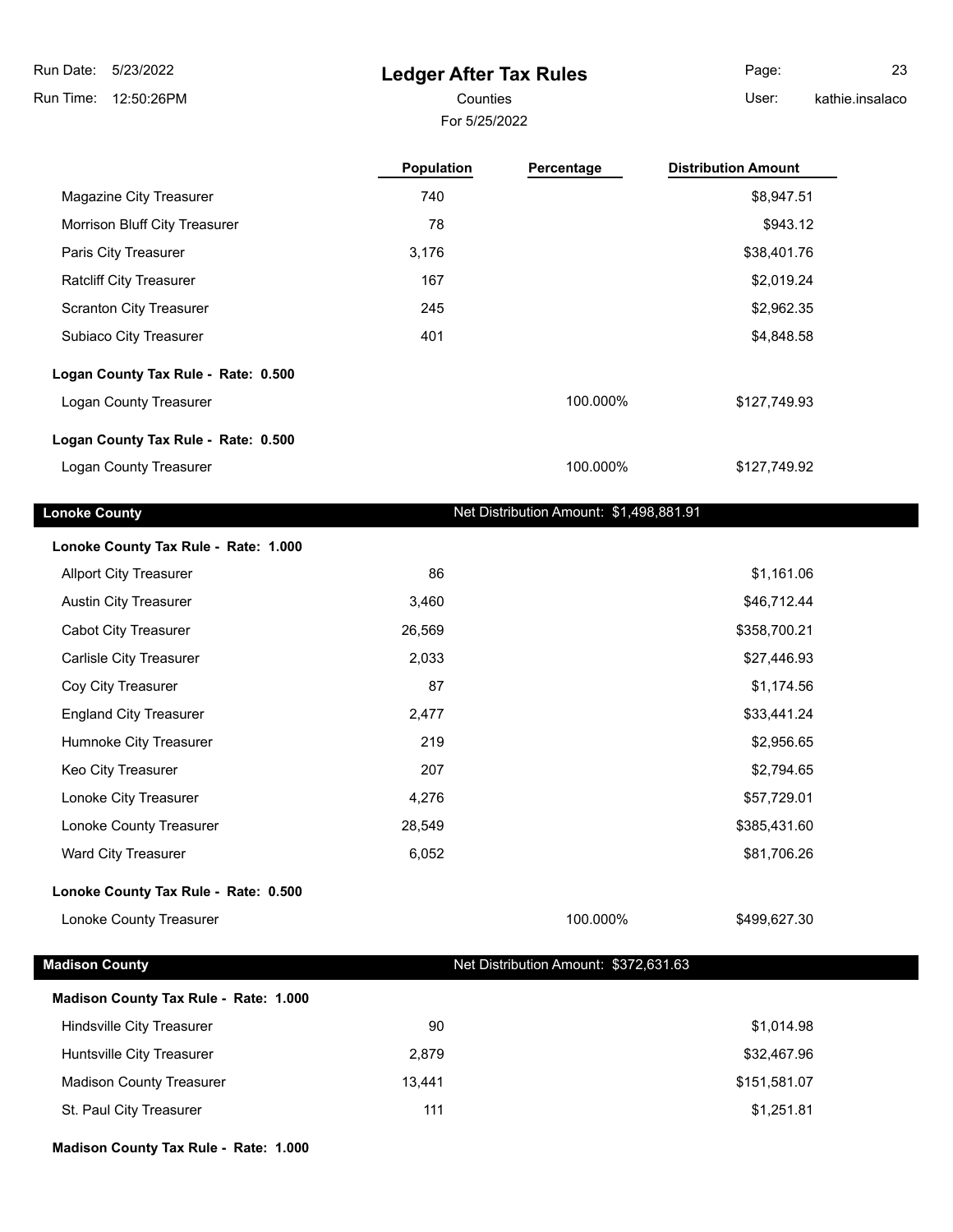| Run Date:<br>5/23/2022<br>12:50:26PM<br>Run Time:                      | <b>Ledger After Tax Rules</b><br>Counties |                                       | Page:<br>User:             | 24<br>kathie.insalaco |
|------------------------------------------------------------------------|-------------------------------------------|---------------------------------------|----------------------------|-----------------------|
|                                                                        | For 5/25/2022                             |                                       |                            |                       |
|                                                                        | <b>Population</b>                         | Percentage                            | <b>Distribution Amount</b> |                       |
| <b>Madison County Treasurer</b>                                        |                                           | 100.000%                              | \$186,315.81               |                       |
|                                                                        |                                           |                                       |                            |                       |
| Magnolia AF Columbia Co                                                |                                           | Net Distribution Amount: \$153.30     |                            |                       |
| Columbia County Tax Rule - Rate: 1.000                                 |                                           |                                       |                            |                       |
| Magnolia Municipal Airport                                             |                                           | 100.000%                              | \$102.20                   |                       |
| Columbia County Tax Rule - Rate: 0.500                                 |                                           |                                       |                            |                       |
| Magnolia Municipal Airport                                             |                                           | 66.667%                               | \$34.07                    |                       |
| Magnolia Municipal Airport                                             |                                           | 33.333%                               | \$17.03                    |                       |
| <b>Malvern AF Hot Spring Co</b>                                        |                                           | Net Distribution Amount: \$83.44      |                            |                       |
| Hot Spring County Tax Rule - Rate: 0.500                               |                                           |                                       |                            |                       |
| Hot Spring County Treasurer                                            |                                           | 100.000%                              | \$27.81                    |                       |
| Hot Spring County Tax Rule - Rate: 1.000                               |                                           |                                       |                            |                       |
| Donaldson City Treasurer                                               | 275                                       |                                       | \$0.46                     |                       |
| Friendship City Treasurer                                              | 158                                       |                                       | \$0.27                     |                       |
| Hot Spring County Treasurer                                            | 20,430                                    |                                       | \$34.40                    |                       |
| Malvern City Treasurer                                                 | 10,867                                    |                                       | \$18.30                    |                       |
| <b>Midway City Treasurer</b>                                           | 377                                       |                                       | \$0.63                     |                       |
| Perla City Treasurer                                                   | 257                                       |                                       | \$0.43                     |                       |
| Rockport City Treasurer                                                | 676                                       |                                       | \$1.14                     |                       |
| <b>Marion County</b>                                                   |                                           | Net Distribution Amount: \$365,003.34 |                            |                       |
| Marion County Tax Rule - Rate: 1.000                                   |                                           |                                       |                            |                       |
| <b>Bull Shoals City Treasurer</b>                                      | 1,952                                     |                                       | \$24,196.79                |                       |
| <b>Flippin City Treasurer</b>                                          | 1,345                                     |                                       | \$16,672.48                |                       |
| <b>Marion County Treasurer</b>                                         | 11,626                                    |                                       | \$144,114.68               |                       |
| <b>Pyatt City Treasurer</b>                                            | 181                                       |                                       | \$2,243.66                 |                       |
| Summit City Treasurer                                                  | 544                                       |                                       | \$6,743.37                 |                       |
| Yellville City Treasurer                                               | 1,178                                     |                                       | \$14,602.36                |                       |
|                                                                        |                                           |                                       |                            |                       |
| Marion County Tax Rule - Rate: 0.250<br><b>Marion County Treasurer</b> |                                           | 100.000%                              | \$52,143.33                |                       |
|                                                                        |                                           |                                       |                            |                       |
| Marion County Tax Rule - Rate: 0.500                                   |                                           |                                       |                            |                       |
| <b>Marion County Treasurer</b>                                         |                                           | 100.000%                              | \$104,286.67               |                       |

**Melbourne AF Izard Co Net Distribution Amount: \$85.38**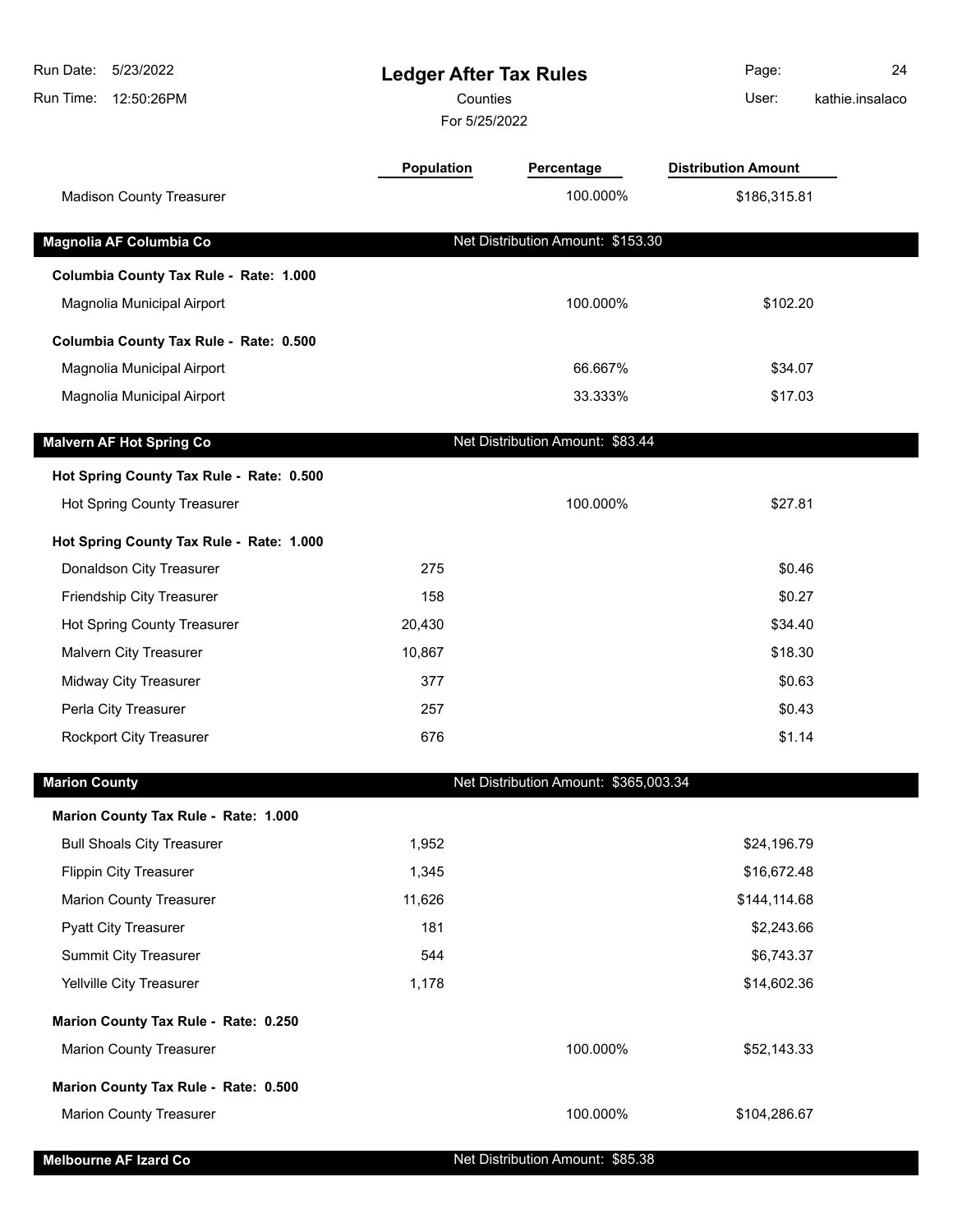| Run Date: 5/23/2022<br>Run Time:<br>12:50:26PM | <b>Ledger After Tax Rules</b><br>Counties<br>For 5/25/2022 |                                         | Page:<br>User:             | 25<br>kathie.insalaco |
|------------------------------------------------|------------------------------------------------------------|-----------------------------------------|----------------------------|-----------------------|
|                                                | <b>Population</b>                                          | Percentage                              | <b>Distribution Amount</b> |                       |
| Izard County Tax Rule - Rate: 0.500            |                                                            |                                         |                            |                       |
| Melbourne Airport Commission                   |                                                            | 100.000%                                | \$85.38                    |                       |
| Mena Intermountain AF Polk Co                  |                                                            | Net Distribution Amount: \$1,154.45     |                            |                       |
| Polk County Tax Rule - Rate: 1.000             |                                                            |                                         |                            |                       |
| Mena Intermountain Municipal Airport           |                                                            | 100.000%                                | \$577.23                   |                       |
| Polk County Tax Rule - Rate: 1.000             |                                                            |                                         |                            |                       |
| Mena Intermountain Municipal Airport           |                                                            | 100.000%                                | \$577.22                   |                       |
| <b>Miller County</b>                           |                                                            | Net Distribution Amount: \$942,393.90   |                            |                       |
| Miller County Tax Rule - Rate: 1.000           |                                                            |                                         |                            |                       |
| Fouke City Treasurer                           |                                                            | 2.000%                                  | \$15,078.30                |                       |
| <b>Garland City Treasurer</b>                  |                                                            | 2.000%                                  | \$15,078.30                |                       |
| <b>Miller County Treasurer</b>                 |                                                            | 51.000%                                 | \$384,496.71               |                       |
| Texarkana City Treasurer                       |                                                            | 45.000%                                 | \$339,261.81               |                       |
| Miller County Tax Rule - Rate: 0.250           |                                                            |                                         |                            |                       |
| <b>Miller County Treasurer</b>                 |                                                            | 100.000%                                | \$188,478.78               |                       |
| <b>Mississippi County</b>                      |                                                            | Net Distribution Amount: \$1,914,253.59 |                            |                       |
| Mississippi County Tax Rule - Rate: 1.000      |                                                            |                                         |                            |                       |
| <b>Bassett City Treasurer</b>                  | 124                                                        |                                         | \$2,333.71                 |                       |
| <b>Birdsong City Treasurer</b>                 | 32                                                         |                                         | \$602.25                   |                       |
| <b>Blytheville City Treasurer</b>              | 13,406                                                     |                                         | \$252,304.13               |                       |
| <b>Burdette City Treasurer</b>                 | 140                                                        |                                         | \$2,634.83                 |                       |
| Dell City Treasurer                            | 194                                                        |                                         | \$3,651.13                 |                       |
| Dyess City Treasurer                           | 339                                                        |                                         | \$6,380.06                 |                       |
| <b>Etowah City Treasurer</b>                   | 254                                                        |                                         | \$4,780.34                 |                       |
| <b>Gosnell City Treasurer</b>                  | 2,910                                                      |                                         | \$54,766.90                |                       |
| Joiner City Treasurer                          | 498                                                        |                                         | \$9,372.48                 |                       |
| Keiser City Treasurer                          | 751                                                        |                                         | \$14,134.00                |                       |
| Leachville City Treasurer                      | 2,039                                                      |                                         | \$38,374.47                |                       |
| Luxora City Treasurer                          | 942                                                        |                                         | \$17,728.67                |                       |
| Manila City Treasurer                          | 3,682                                                      |                                         | \$69,296.12                |                       |
| Marie City Treasurer                           | 108                                                        |                                         | \$2,032.59                 |                       |
|                                                |                                                            |                                         |                            |                       |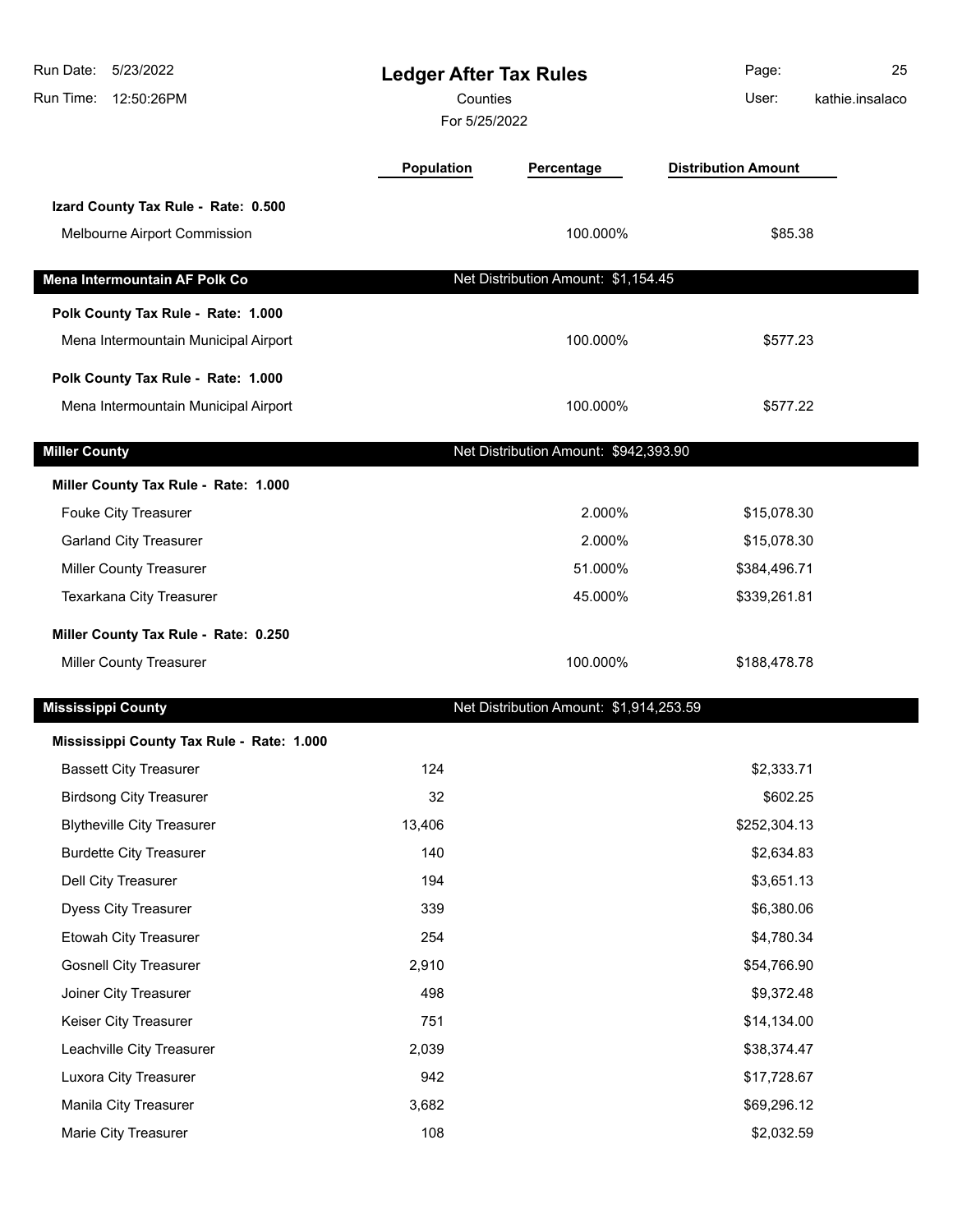l.

## **Ledger After Tax Rules**

For 5/25/2022

Counties **User:** 

Page: 26 kathie.insalaco

|                                           | <b>Population</b> | Percentage                            | <b>Distribution Amount</b> |
|-------------------------------------------|-------------------|---------------------------------------|----------------------------|
| Mississippi County Treasurer              | 7,504             |                                       | \$141,227.08               |
| Osceola City Treasurer                    | 6,976             |                                       | \$131,289.99               |
| Victoria City Treasurer                   | 20                |                                       | \$376.40                   |
| <b>Wilson City Treasurer</b>              | 766               |                                       | \$14,416.29                |
| Mississippi County Tax Rule - Rate: 0.250 |                   |                                       |                            |
| Mississippi County Treasurer              |                   | 100.000%                              | \$191,425.36               |
| Mississippi County Tax Rule - Rate: 0.250 |                   |                                       |                            |
| Mississippi County Treasurer              |                   | 50.000%                               | \$95,712.68                |
| Mississippi County Treasurer              |                   | 50.000%                               | \$95,712.68                |
| Mississippi County Tax Rule - Rate: 0.500 |                   |                                       |                            |
| Mississippi County Treasurer              |                   | 100.000%                              | \$382,850.72               |
| Mississippi County Tax Rule - Rate: 0.500 |                   |                                       |                            |
| Mississippi County Treasurer              |                   | 100.000%                              | \$382,850.71               |
| <b>Montgomery County</b>                  |                   | Net Distribution Amount: \$275,477.59 |                            |
| Montgomery County Tax Rule - Rate: 1.000  |                   |                                       |                            |
| <b>Black Springs City Treasurer</b>       | 96                |                                       | \$1,039.05                 |
| Glenwood City Treasurer                   | 62                |                                       | \$671.05                   |
| Montgomery County Treasurer               | 6,847             |                                       | \$74,107.93                |
| Mount Ida City Treasurer                  | 996               |                                       | \$10,780.12                |
| Norman City Treasurer                     | 303               |                                       | \$3,279.49                 |
| Oden City Treasurer                       | 180               |                                       | \$1,948.22                 |
| Montgomery County Tax Rule - Rate: 1.000  |                   |                                       |                            |
| Montgomery County Treasurer               |                   | 100.000%                              | \$91,825.86                |
| Montgomery County Tax Rule - Rate: 1.000  |                   |                                       |                            |
| Montgomery County Treasurer               |                   | 100.000%                              | \$91,825.87                |
| Monticello AF Drew Co                     |                   | Net Distribution Amount: \$591.87     |                            |
|                                           |                   |                                       |                            |
| Drew County Tax Rule - Rate: 1.000        |                   |                                       |                            |
| <b>Drew County Treasurer</b>              | 8,236             |                                       | \$124.87                   |
| Jerome City Treasurer                     |                   |                                       | \$0.00                     |
| Monticello City Treasurer                 | 8,442             |                                       | \$127.99                   |
| <b>Tillar City Treasurer</b>              | 140               |                                       | \$2.12                     |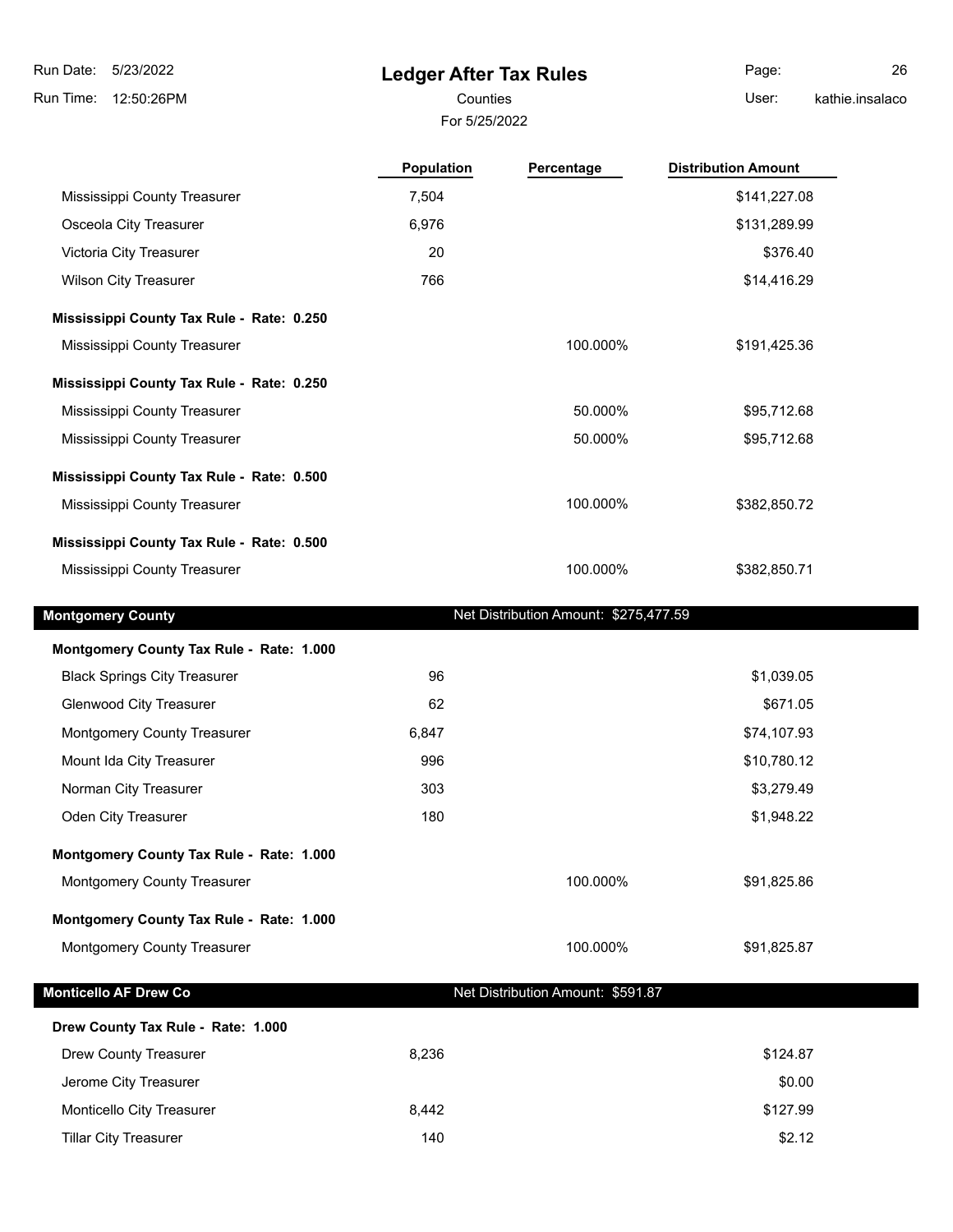**Ledger After Tax Rules** 5/23/2022 Run Date:

Run Time: 12:50:26PM

# Counties **User:**

For 5/25/2022

Page: 27 kathie.insalaco

|                                      | <b>Population</b> | Percentage                            | <b>Distribution Amount</b> |  |
|--------------------------------------|-------------------|---------------------------------------|----------------------------|--|
| <b>Wilmar City Treasurer</b>         | 395               |                                       | \$5.99                     |  |
| Winchester City Treasurer            | 137               |                                       | \$2.08                     |  |
| Drew County Tax Rule - Rate: 0.250   |                   |                                       |                            |  |
| Monticello Municipal Airport         |                   | 100.000%                              | \$65.76                    |  |
| Drew County Tax Rule - Rate: 1.000   |                   |                                       |                            |  |
| Monticello Municipal Airport         |                   | 75.000%                               | \$197.30                   |  |
| Monticello Municipal Airport         |                   | 25.000%                               | \$65.76                    |  |
| <b>Morrilton AF Conway Co</b>        |                   | Net Distribution Amount: \$100.91     |                            |  |
| Conway County Tax Rule - Rate: 1.000 |                   |                                       |                            |  |
| Morrilton Municipal Airport          |                   | 100.000%                              | \$57.66                    |  |
| Conway County Tax Rule - Rate: 0.250 |                   |                                       |                            |  |
| Morrilton Municipal Airport          |                   | 100.000%                              | \$14.42                    |  |
|                                      |                   |                                       |                            |  |
| Conway County Tax Rule - Rate: 0.250 |                   |                                       |                            |  |
| Morrilton Municipal Airport          |                   | 100.000%                              | \$14.42                    |  |
| Conway County Tax Rule - Rate: 0.250 |                   |                                       |                            |  |
| Morrilton Municipal Airport          |                   | 100.000%                              | \$14.41                    |  |
| <b>Nevada County</b>                 |                   | Net Distribution Amount: \$174,940.19 |                            |  |
| Nevada County Tax Rule - Rate: 1.000 |                   |                                       |                            |  |
| <b>Bluff City Treasurer</b>          | 118               |                                       | \$1,242.05                 |  |
| <b>Bodcaw City Treasurer</b>         | 121               |                                       | \$1,273.63                 |  |
| Cale City Treasurer                  | 73                |                                       | \$768.39                   |  |
| <b>Emmet City Treasurer</b>          | 397               |                                       | \$4,178.78                 |  |
| Nevada County Treasurer              | 4,080             |                                       | \$42,945.61                |  |
| Prescott City Treasurer              | 3,101             |                                       | \$32,640.77                |  |
| Rosston City Treasurer               | 272               |                                       | \$2,863.04                 |  |
| Willisville City Treasurer           | 148               |                                       | \$1,557.83                 |  |
| Nevada County Tax Rule - Rate: 0.250 |                   |                                       |                            |  |
| Nevada County Treasurer              |                   | 100.000%                              | \$21,867.52                |  |

#### **Nevada County Tax Rule - Rate: 0.750**

Nevada County Treasurer 100.000% \$65,602.57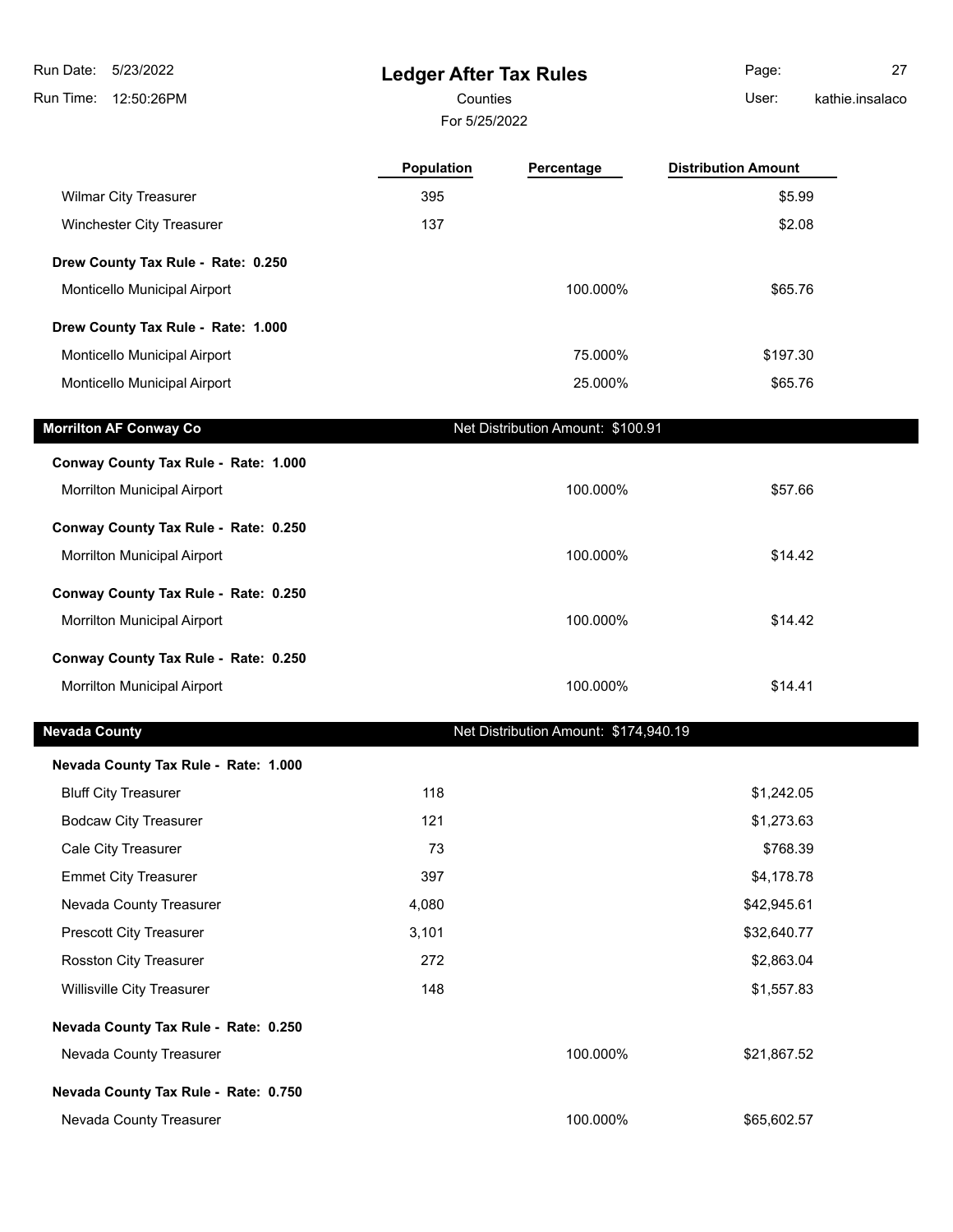## **Ledger After Tax Rules**

Counties **User:** 

For 5/25/2022

Page: 28 kathie.insalaco

|                                        | <b>Population</b> | Percentage                            | <b>Distribution Amount</b> |  |
|----------------------------------------|-------------------|---------------------------------------|----------------------------|--|
| <b>Newport AF Jackson Co</b>           |                   | Net Distribution Amount: \$130.02     |                            |  |
| Jackson County Tax Rule - Rate: 1.000  |                   |                                       |                            |  |
| Newport Municipal Airport              |                   | 100.000%                              | \$57.79                    |  |
| Jackson County Tax Rule - Rate: 0.500  |                   |                                       |                            |  |
| Newport Municipal Airport              |                   | 100.000%                              | \$28.89                    |  |
| Jackson County Tax Rule - Rate: 0.380  |                   |                                       |                            |  |
| Newport Municipal Airport              |                   | 100.000%                              | \$21.67                    |  |
| Jackson County Tax Rule - Rate: 0.380  |                   |                                       |                            |  |
| Newport Municipal Airport              |                   | 100.000%                              | \$21.67                    |  |
| <b>Newton County</b>                   |                   | Net Distribution Amount: \$71,258.86  |                            |  |
| Newton County Tax Rule - Rate: 1.000   |                   |                                       |                            |  |
| Jasper City Treasurer                  | 547               |                                       | \$5,394.96                 |  |
| Newton County Treasurer                | 6,324             |                                       | \$62,372.46                |  |
| Western Grove City Treasurer           | 354               |                                       | \$3,491.44                 |  |
| North Little Rock AF Pulaski Co        |                   | Net Distribution Amount: \$542.39     |                            |  |
| Pulaski County Tax Rule - Rate: 1.000  |                   |                                       |                            |  |
| Alexander City Treasurer               | 220               |                                       | \$0.30                     |  |
| <b>Cammack Village City Treasurer</b>  | 778               |                                       | \$1.06                     |  |
| Jacksonville City Treasurer            | 29,477            |                                       | \$40.06                    |  |
| Little Rock City Treasurer             | 202,591           |                                       | \$275.31                   |  |
| Maumelle City Treasurer                | 19,251            |                                       | \$26.16                    |  |
| North Little Rock City Treasurer       | 64,591            |                                       | \$87.78                    |  |
| Little Rock National Airport           | 47,944            |                                       | \$65.15                    |  |
| Sherwood City Treasurer                | 32,731            |                                       | \$44.48                    |  |
| Wrightsville City Treasurer            | 1,542             |                                       | \$2.09                     |  |
| <b>Ouachita County</b>                 |                   | Net Distribution Amount: \$816,134.75 |                            |  |
| Ouachita County Tax Rule - Rate: 1.000 |                   |                                       |                            |  |
| <b>Bearden City Treasurer</b>          | 776               |                                       | \$11,184.47                |  |
| <b>Camden City Treasurer</b>           | 10,612            |                                       | \$152,950.50               |  |
| <b>Chidester City Treasurer</b>        | 253               |                                       | \$3,646.48                 |  |

East Camden City Treasurer 198 1798 1998 11,501.55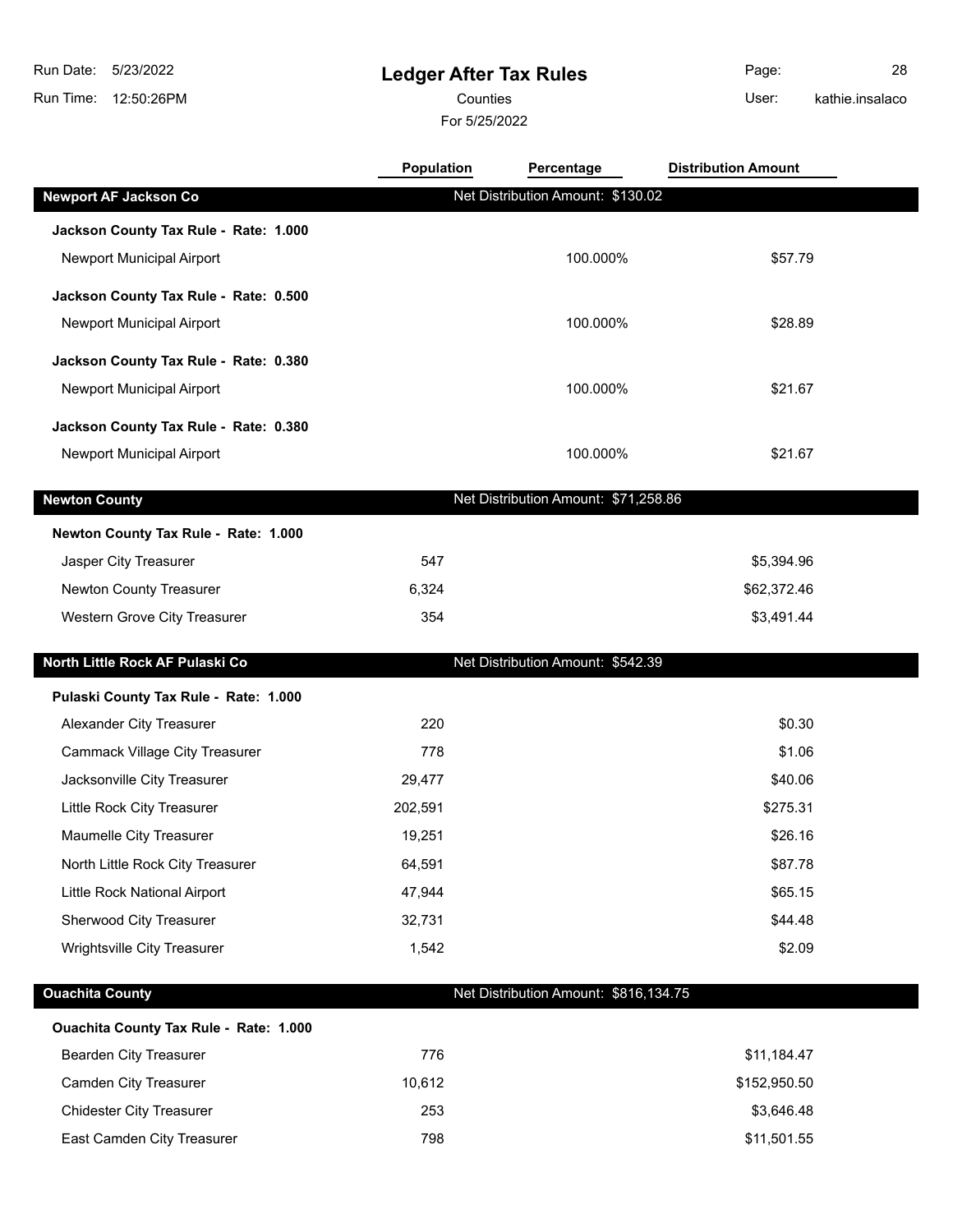**Ledger After Tax Rules** Run Time: 12:50:26PM 5/23/2022 Run Date: For 5/25/2022 Counties **Counties** User: Page: 29 kathie.insalaco **Population Percentage Distribution Amount** Louann City Treasurer 153 **153** \$2,205.19 \$2,205.19 \$2,205.19 \$2,205.19 \$2,205.19 Ouachita County Treasurer 1992 10:00 10:00 10:00 10:00 10:00 10:00 10:00 10:00 10:00 10:00 10:00 10:00 10:00 1 Stephens City Treasurer **1988 Stephens City Treasurer 1997.99 \$11,097.99 Ouachita County Tax Rule - Rate: 1.000** Ouachita County Treasurer **100.000%** \$326,453.90 **Ouchita County Tax Rule - Rate: 0.500** Ouachita County Treasurer 100.000% \$163,226.95 **Ozark Regional AF Baxter Co** Net Distribution Amount: \$672.40 **Baxter County Tax Rule - Rate: 1.000** Baxter County Airport 6000000 100.000% \$672.40 **Ozark-Franklin AF Franklin Co** Net Distribution Amount: \$29.90 **Franklin County Tax Rule - Rate: 0.500** Ozark/Franklin County Airport 100.000% \$7.48 **Franklin County Tax Rule - Rate: 0.130** Ozark/Franklin County Airport 9,756 100.000% \$1.87 Denning City Treasurer \$0.00 Charleston City Treasurer  $$0.00$ Branch City Treasurer  $$0.00$ Altus City Treasurer  $$0.00$ Wiederkehr Village City Treasurer \$0.00 Ozark City Treasurer \$0.00 **Franklin County Tax Rule - Rate: 0.380** Ozark/Franklin County Airport 100.000% \$5.61 **Franklin County Tax Rule - Rate: 1.000** Ozark/Franklin County Airport 9,756 100.000% \$14.94 Altus City Treasurer  $$0.00$ Branch City Treasurer  $$0.00$ Charleston City Treasurer  $$0.00$ **Denning City Treasurer \$0.00 \$0.00** 

Ozark City Treasurer \$0.00

Wiederkehr Village City Treasurer  $$0.00$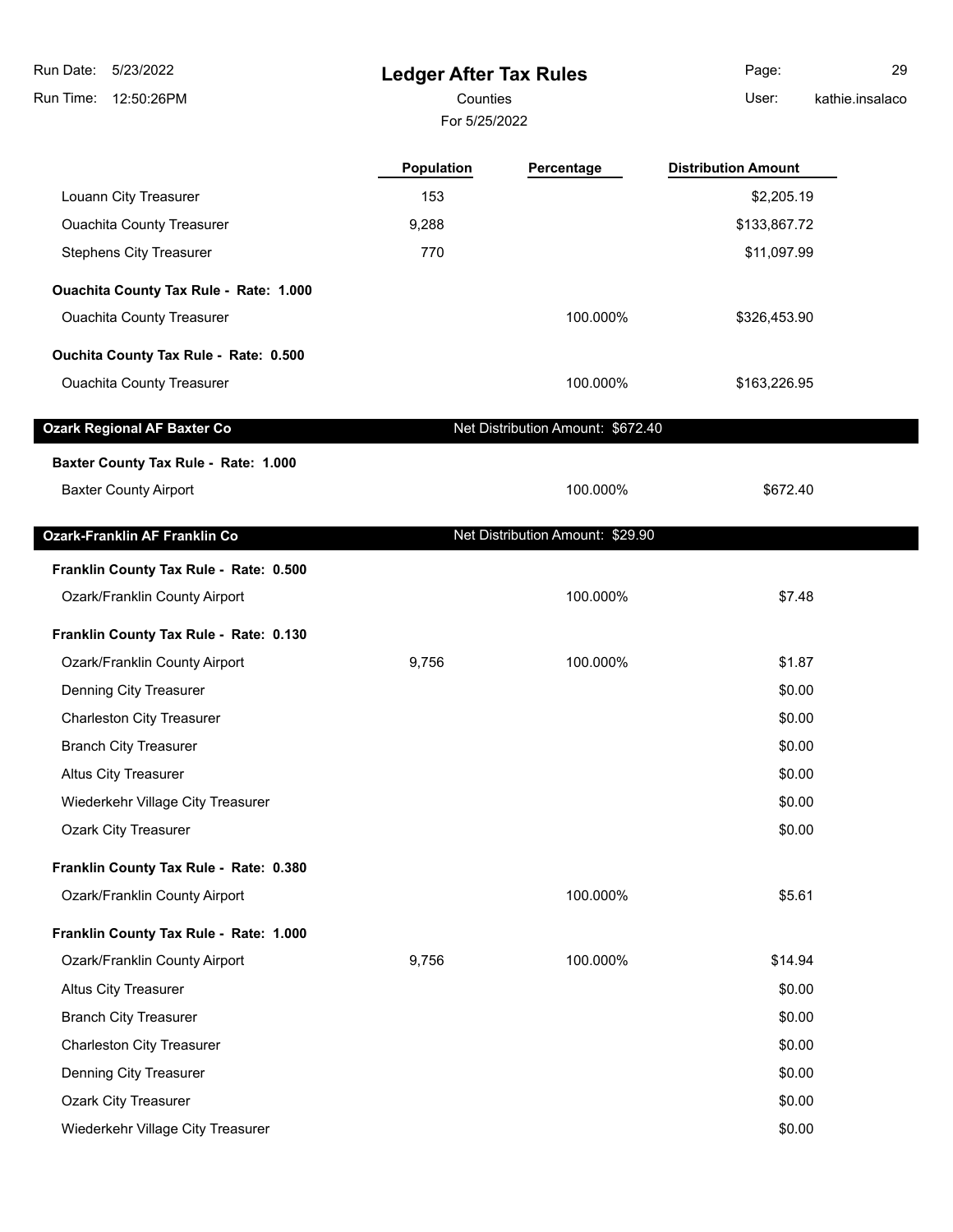## **Ledger After Tax Rules**

For 5/25/2022 Counties **User:** 

Page: 30 kathie.insalaco

|                                        | Population | Percentage                            | <b>Distribution Amount</b> |  |
|----------------------------------------|------------|---------------------------------------|----------------------------|--|
| <b>Perry County</b>                    |            | Net Distribution Amount: \$205,687.89 |                            |  |
| Perry County Tax Rule - Rate: 1.000    |            |                                       |                            |  |
| Adona City Treasurer                   | 149        |                                       | \$1,112.34                 |  |
| <b>Bigelow City Treasurer</b>          | 352        |                                       | \$2,627.81                 |  |
| Casa City Treasurer                    | 120        |                                       | \$895.85                   |  |
| Fourche City Treasurer                 | 56         |                                       | \$418.06                   |  |
| <b>Houston City Treasurer</b>          | 143        |                                       | \$1,067.55                 |  |
| Perry City Treasurer                   | 262        |                                       | \$1,955.93                 |  |
| Perry County Treasurer                 | 7,564      |                                       | \$56,468.10                |  |
| Perryville City Treasurer              | 1,373      |                                       | \$10,249.96                |  |
| Perry County Tax Rule - Rate: 1.000    |            |                                       |                            |  |
| Perry County Treasurer                 |            | 100.000%                              | \$74,795.60                |  |
| Perry County Tax Rule - Rate: 0.250    |            |                                       |                            |  |
| Perry County Treasurer                 |            | 100.000%                              | \$18,698.90                |  |
| Perry County Tax Rule - Rate: 0.500    |            |                                       |                            |  |
| Perry County Treasurer                 |            | 100.000%                              | \$37,397.79                |  |
| <b>Phillips County</b>                 |            | Net Distribution Amount: \$454,226.36 |                            |  |
| Phillips County Tax Rule - Rate: 1.000 |            |                                       |                            |  |
| <b>Elaine City Treasurer</b>           | 509        |                                       | \$6,977.34                 |  |
| Helena-West Helena City Treasurer      | 9,519      |                                       | \$130,485.90               |  |
| Lake View City Treasurer               | 327        |                                       | \$4,482.50                 |  |
| Lexa City Treasurer                    | 207        |                                       | \$2,837.54                 |  |
| <b>Marvell City Treasurer</b>          | 855        |                                       | \$11,720.29                |  |
| <b>Phillips County Treasurer</b>       | 5,151      |                                       | \$70,609.61                |  |
| Phillips County Tax Rule - Rate: 1.000 |            |                                       |                            |  |
| <b>Elaine City Treasurer</b>           |            | 1.610%                                | \$3,656.52                 |  |
| Helena-West Helena City Treasurer      |            | 31.050%                               | \$70,518.64                |  |
| Lake View City Treasurer               |            | 1.120%                                | \$2,543.67                 |  |
| Lexa City Treasurer                    |            | 0.720%                                | \$1,635.21                 |  |
| <b>Marvell City Treasurer</b>          |            | 3.000%                                | \$6,813.40                 |  |
| <b>Phillips County Treasurer</b>       |            | 62.500%                               | \$141,945.74               |  |
|                                        |            |                                       |                            |  |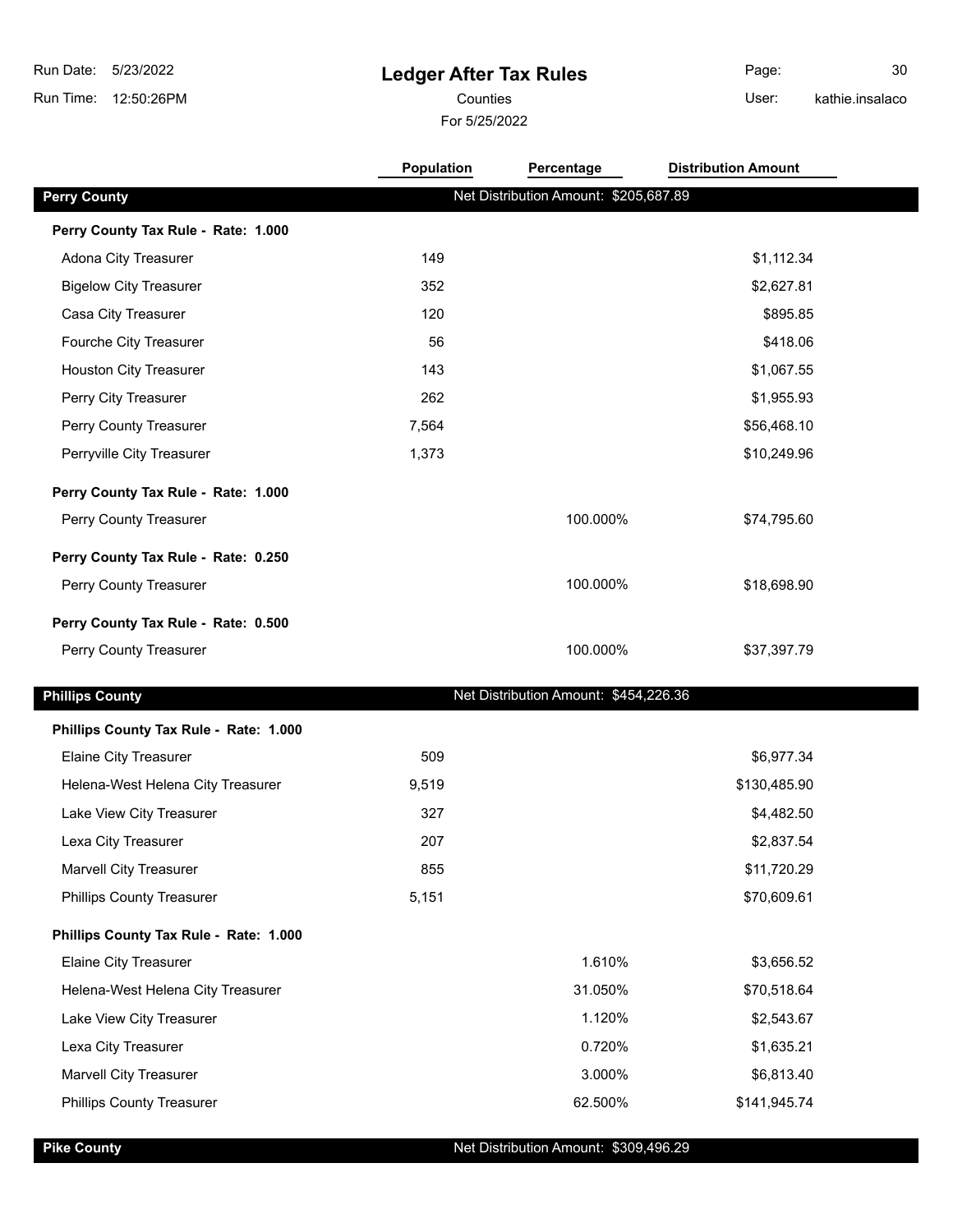| Run Date:<br>5/23/2022                 | <b>Ledger After Tax Rules</b> |                                       | Page:                      | 31              |
|----------------------------------------|-------------------------------|---------------------------------------|----------------------------|-----------------|
| 12:50:26PM<br>Run Time:                | Counties                      |                                       | User:                      | kathie.insalaco |
|                                        | For 5/25/2022                 |                                       |                            |                 |
|                                        | Population                    | Percentage                            | <b>Distribution Amount</b> |                 |
| Pike County Tax Rule - Rate: 1.000     |                               |                                       |                            |                 |
| Antoine City Treasurer                 | 113                           |                                       | \$1,719.25                 |                 |
| Daisy City Treasurer                   | 88                            |                                       | \$1,338.89                 |                 |
| Delight City Treasurer                 | 288                           |                                       | \$4,381.82                 |                 |
| <b>Glenwood City Treasurer</b>         | 2,006                         |                                       | \$30,520.58                |                 |
| Murfreesboro City Treasurer            | 1,495                         |                                       | \$22,745.89                |                 |
| Pike County Treasurer                  | 6,181                         |                                       | \$94,041.72                |                 |
| Pike County Tax Rule - Rate: 1.000     |                               |                                       |                            |                 |
| <b>Pike County Treasurer</b>           |                               | 100.000%                              | \$154,748.14               |                 |
| Pocahontas AF Randolph Co              |                               | Net Distribution Amount: \$162.04     |                            |                 |
| Randolph County Tax Rule - Rate: 1.000 |                               |                                       |                            |                 |
| Pocahontas Municipal Airport           |                               | 100.000%                              | \$129.63                   |                 |
| Randolph County Tax Rule - Rate: 0.250 |                               |                                       |                            |                 |
| Pocahontas Municipal Airport           |                               | 100.000%                              | \$32.41                    |                 |
| <b>Poinsett County</b>                 |                               | Net Distribution Amount: \$559,709.15 |                            |                 |
| Poinsett County Tax Rule - Rate: 1.000 |                               |                                       |                            |                 |
| <b>Fisher City Treasurer</b>           | 180                           |                                       | \$2,506.86                 |                 |
| Harrisburg City Treasurer              | 2,212                         |                                       | \$30,806.55                |                 |
| Lepanto City Treasurer                 | 1,732                         |                                       | \$24,121.58                |                 |
| Marked Tree City Treasurer             | 2,286                         |                                       | \$31,837.15                |                 |
| <b>Poinsett County Treasurer</b>       | 7,740                         |                                       | \$107,795.06               |                 |
| Trumann City Treasurer                 | 7,399                         |                                       | \$103,045.95               |                 |
| <b>Tyronza City Treasurer</b>          | 716                           |                                       | \$9,971.74                 |                 |
| <b>Waldenburg City Treasurer</b>       | 53                            |                                       | \$738.13                   |                 |
| Weiner City Treasurer                  | 647                           |                                       | \$9,010.78                 |                 |
| Poinsett County Tax Rule - Rate: 0.250 |                               |                                       |                            |                 |
| <b>Poinsett County Treasurer</b>       |                               | 100.000%                              | \$79,958.45                |                 |
| Poinsett County Tax Rule - Rate: 0.500 |                               |                                       |                            |                 |
| <b>Poinsett County Treasurer</b>       |                               | 100.000%                              | \$159,916.90               |                 |
| <b>Polk County</b>                     |                               | Net Distribution Amount: \$611,159.60 |                            |                 |

٠

**Polk County Tax Rule - Rate: 1.000**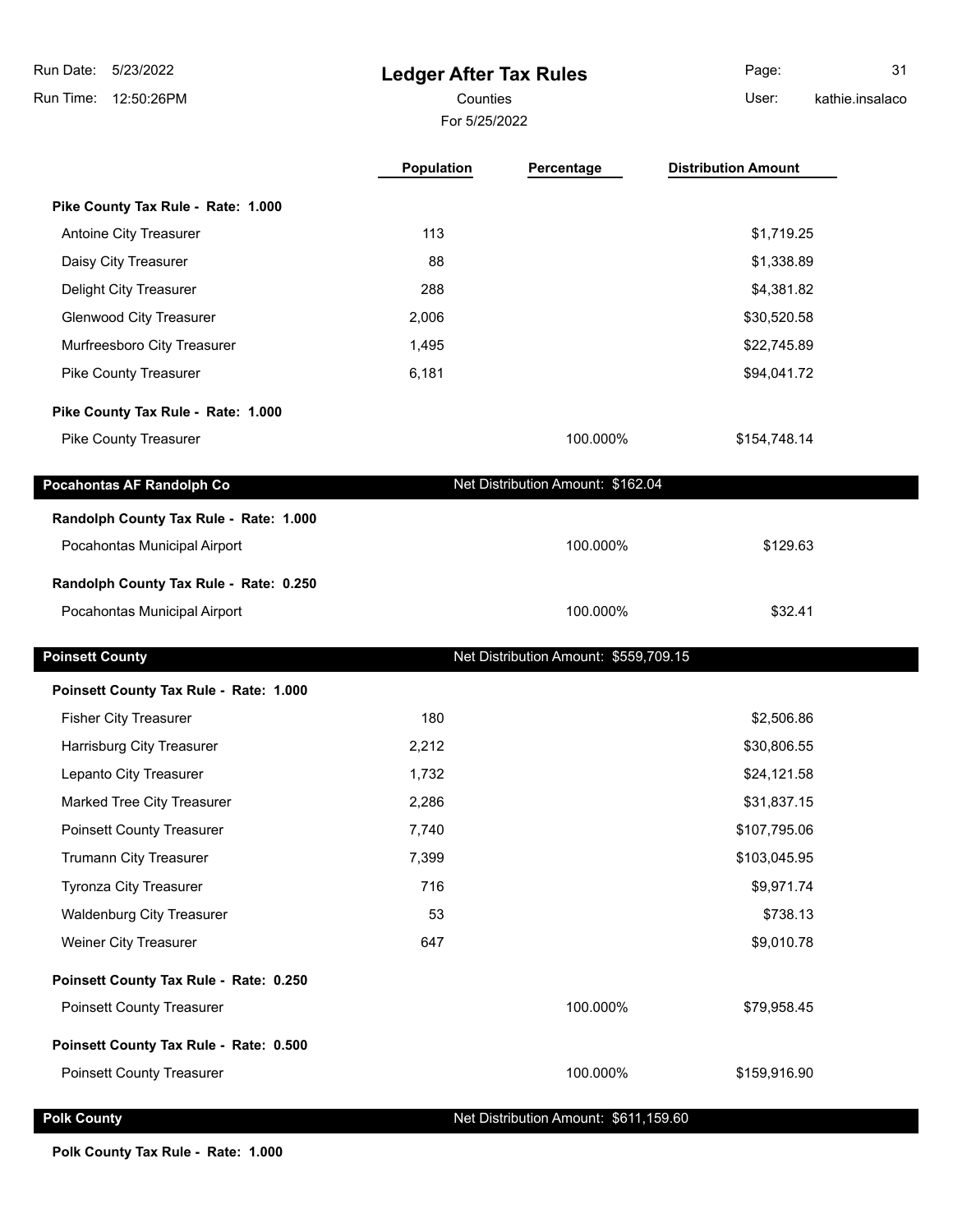### **Ledger After Tax Rules**

For 5/25/2022

Page: 32

Counties User:

kathie.insalaco

|                                    | <b>Population</b> | Percentage | <b>Distribution Amount</b> |
|------------------------------------|-------------------|------------|----------------------------|
| Cove City Treasurer                | 319               |            | \$5,071.53                 |
| <b>Grannis City Treasurer</b>      | 496               |            | \$7,885.52                 |
| <b>Hatfield City Treasurer</b>     | 345               |            | \$5,484.89                 |
| Mena City Treasurer                | 5,589             |            | \$88,855.18                |
| Polk County Treasurer              | 11,720            |            | \$186,327.21               |
| Vandervoort City Treasurer         | 115               |            | \$1,828.30                 |
| <b>Wickes City Treasurer</b>       | 637               |            | \$10,127.17                |
| Polk County Tax Rule - Rate: 1.000 |                   |            |                            |
| Cove City Treasurer                | 319               |            | \$5,071.53                 |
| <b>Grannis City Treasurer</b>      | 496               |            | \$7,885.52                 |
| <b>Hatfield City Treasurer</b>     | 345               |            | \$5,484.89                 |
| Mena City Treasurer                | 5,589             |            | \$88,855.18                |
| Polk County Treasurer              | 11,720            |            | \$186,327.21               |
| Vandervoort City Treasurer         | 115               |            | \$1,828.30                 |
| <b>Wickes City Treasurer</b>       | 637               |            | \$10,127.17                |

#### **Pope County Pope County Net Distribution Amount: \$1,243,208.65**

| Pope County Tax Rule - Rate: 1.000 |        |              |
|------------------------------------|--------|--------------|
| <b>Atkins City Treasurer</b>       | 2,859  | \$56,078.85  |
| Dover City Treasurer               | 1,337  | \$26,225.05  |
| <b>Hector City Treasurer</b>       | 411    | \$8,061.70   |
| London City Treasurer              | 936    | \$18,359.50  |
| Pope County Treasurer              | 25,758 | \$505,239.24 |
| Pottsville City Treasurer          | 3,140  | \$61,590.62  |
| <b>Russellville City Treasurer</b> | 28,940 | \$567,653.69 |

#### **Prairie County Prairie County Net Distribution Amount: \$140,437.56**

| Prairie County Tax Rule - Rate: 1.000 |  |  |  |
|---------------------------------------|--|--|--|
|---------------------------------------|--|--|--|

| <b>Biscoe City Treasurer</b>    | 305   | \$3,447.92  |
|---------------------------------|-------|-------------|
| Des Arc City Treasurer          | 1.905 | \$21,535.34 |
| DeValls Bluff City Treasurer    | 520   | \$5,878.41  |
| Hazen City Treasurer            | 1.481 | \$16,742.17 |
| <b>Prairie County Treasurer</b> | 3.896 | \$44,042.88 |
| Ulm City Treasurer              | 175   | \$1,978.32  |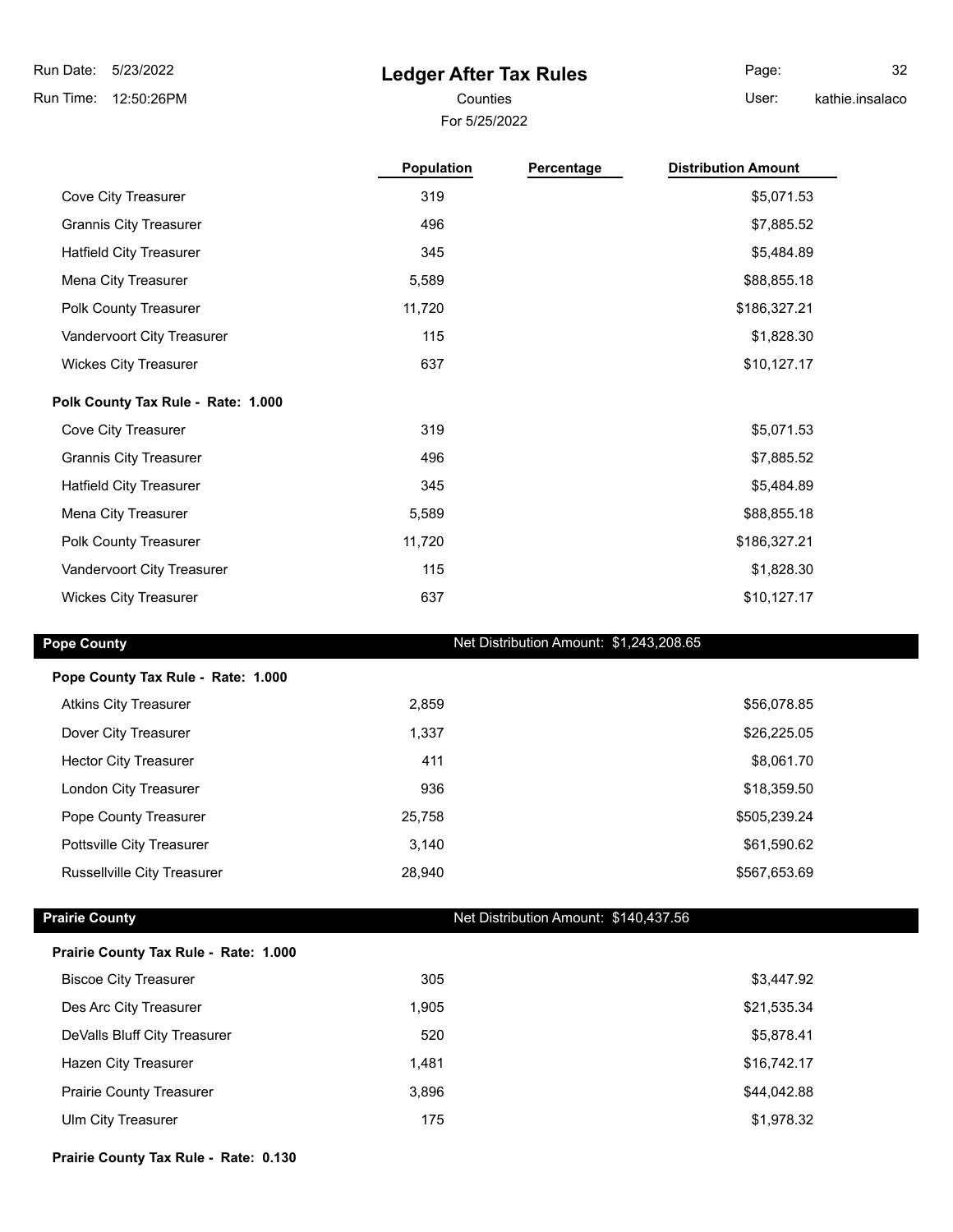| Run Date:<br>5/23/2022<br>12:50:26PM<br>Run Time: | <b>Ledger After Tax Rules</b><br>Counties<br>For 5/25/2022 |                                         | 33<br>Page:<br>User:<br>kathie.insalaco |  |
|---------------------------------------------------|------------------------------------------------------------|-----------------------------------------|-----------------------------------------|--|
|                                                   | Population                                                 | Percentage                              | <b>Distribution Amount</b>              |  |
| <b>Prairie County Treasurer</b>                   |                                                            | 100.000%                                | \$11,703.13                             |  |
| Prairie County Tax Rule - Rate: 0.380             |                                                            |                                         |                                         |  |
| <b>Prairie County Treasurer</b>                   |                                                            | 100.000%                                | \$35,109.39                             |  |
| <b>Pulaski County</b>                             |                                                            | Net Distribution Amount: \$9,713,897.47 |                                         |  |
| Pulaski County Tax Rule - Rate: 1.000             |                                                            |                                         |                                         |  |
| Alexander City Treasurer                          | 220                                                        |                                         | \$5,354.36                              |  |
| <b>Cammack Village City Treasurer</b>             | 778                                                        |                                         | \$18,934.95                             |  |
| Jacksonville City Treasurer                       | 29,477                                                     |                                         | \$717,410.73                            |  |
| Little Rock City Treasurer                        | 202,591                                                    |                                         | \$4,930,656.32                          |  |
| Maumelle City Treasurer                           | 19,251                                                     |                                         | \$468,530.51                            |  |
| North Little Rock City Treasurer                  | 64,591                                                     |                                         | \$1,572,014.66                          |  |
| Pulaski County Treasurer                          | 47,944                                                     |                                         | \$1,166,860.26                          |  |
| Sherwood City Treasurer                           | 32,731                                                     | \$796,606.52                            |                                         |  |
| Wrightsville City Treasurer                       | 1,542                                                      |                                         | \$37,529.16                             |  |
| <b>Randolph County</b>                            |                                                            | Net Distribution Amount: \$365,233.27   |                                         |  |
| Randolph County Tax Rule - Rate: 1.000            |                                                            |                                         |                                         |  |
| <b>Biggers City Treasurer</b>                     | 305                                                        |                                         | \$4,798.71                              |  |
| <b>Maynard City Treasurer</b>                     | 379                                                        |                                         | \$5,962.99                              |  |
| O'Kean City Treasurer                             | 192                                                        |                                         | \$3,020.83                              |  |
| Pocahontas City Treasurer                         | 7,371                                                      |                                         | \$115,971.55                            |  |
| Randolph County Treasurer                         | 9,814                                                      |                                         | \$154,408.46                            |  |
| Ravenden Springs City Treasurer                   | 119                                                        |                                         | \$1,872.29                              |  |
| Reyno City Treasurer                              | 391                                                        |                                         | \$6,151.79                              |  |
| Randolph County Tax Rule - Rate: 0.250            |                                                            |                                         |                                         |  |
| Randolph County Treasurer                         |                                                            | 100.000%                                | \$73,046.65                             |  |
| <b>Rogers AF Benton Co</b>                        |                                                            | Net Distribution Amount: \$10,838.98    |                                         |  |
| Benton County Tax Rule - Rate: 1.000              |                                                            |                                         |                                         |  |
| Rogers Municipal Airport                          |                                                            | 100.000%                                | \$10,838.98                             |  |
| <b>Russellville AF Pope Co</b>                    |                                                            | Net Distribution Amount: \$334.75       |                                         |  |
| Pope County Tax Rule - Rate: 1.000                |                                                            |                                         |                                         |  |
| Russellville Municipal Airport                    |                                                            | 100.000%                                | \$334.75                                |  |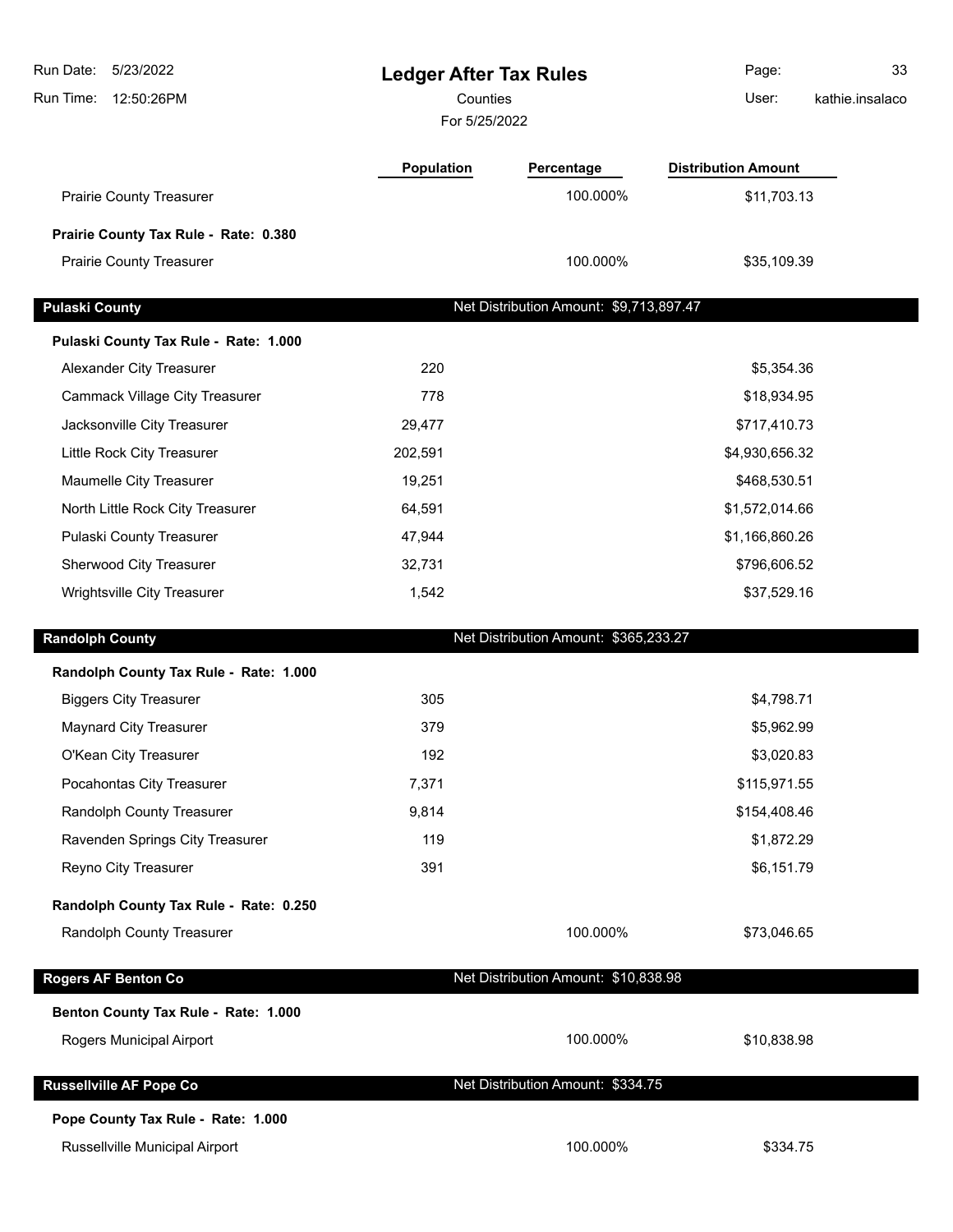| 5/23/2022<br>Run Date:<br>Run Time:<br>12:50:26PM | <b>Ledger After Tax Rules</b><br>Counties<br>For 5/25/2022 |                                       | Page:<br>User:             | 34<br>kathie.insalaco |
|---------------------------------------------------|------------------------------------------------------------|---------------------------------------|----------------------------|-----------------------|
|                                                   | <b>Population</b>                                          | Percentage                            | <b>Distribution Amount</b> |                       |
| <b>Saline County</b>                              |                                                            | Net Distribution Amount: \$733,527.81 |                            |                       |
| Saline County Tax Rule - Rate: 0.380              |                                                            |                                       |                            |                       |
| Saline County Treasurer                           |                                                            | 100.000%                              | \$733,527.81               |                       |
| <b>Saline County AF Co</b>                        |                                                            | Net Distribution Amount: \$133.90     |                            |                       |
| Saline County Tax Rule - Rate: 0.380              |                                                            |                                       |                            |                       |
| Saline County Airport Commission                  |                                                            | 100.000%                              | \$133.90                   |                       |
| <b>Scott County</b>                               |                                                            | Net Distribution Amount: \$190,908.28 |                            |                       |
| Scott County Tax Rule - Rate: 1.000               |                                                            |                                       |                            |                       |
| Mansfield City Treasurer                          |                                                            | 10.000%                               | \$9,545.41                 |                       |
| Scott County Treasurer                            |                                                            | 50.000%                               | \$47,727.07                |                       |
| <b>Waldron City Treasurer</b>                     |                                                            | 40.000%                               | \$38,181.66                |                       |
| Scott County Tax Rule - Rate: 1.000               |                                                            |                                       |                            |                       |
| Scott County Treasurer                            |                                                            | 100.000%                              | \$95,454.14                |                       |
| <b>Searcy City AF White Co</b>                    |                                                            | Net Distribution Amount: \$1,172.10   |                            |                       |
| White County Tax Rule - Rate: 0.500               |                                                            |                                       |                            |                       |
| Searcy Municipal Airport                          |                                                            | 100.000%                              | \$334.89                   |                       |
| White County Tax Rule - Rate: 1.000               |                                                            |                                       |                            |                       |
| Searcy Municipal Airport                          |                                                            | 100.000%                              | \$669.77                   |                       |
| White County Tax Rule - Rate: 0.250               |                                                            |                                       |                            |                       |
| Searcy Municipal Airport                          |                                                            | 100.000%                              | \$167.44                   |                       |
| <b>Searcy County</b>                              |                                                            | Net Distribution Amount: \$94,080.13  |                            |                       |
| Searcy County Tax Rule - Rate: 1.000              |                                                            |                                       |                            |                       |
| <b>Big Flat City Treasurer</b>                    |                                                            |                                       | \$0.00                     |                       |
| <b>Gilbert City Treasurer</b>                     | 26                                                         |                                       | \$208.32                   |                       |
| Leslie City Treasurer                             | 375                                                        |                                       | \$3,004.60                 |                       |
| <b>Marshall City Treasurer</b>                    | 1,329                                                      |                                       | \$10,648.31                |                       |
| <b>Pindall City Treasurer</b>                     | 95                                                         |                                       | \$761.17                   |                       |
| <b>Searcy County Treasurer</b>                    | 5,874                                                      |                                       | \$47,064.10                |                       |
| St. Joe City Treasurer                            | 129                                                        |                                       | \$1,033.59                 |                       |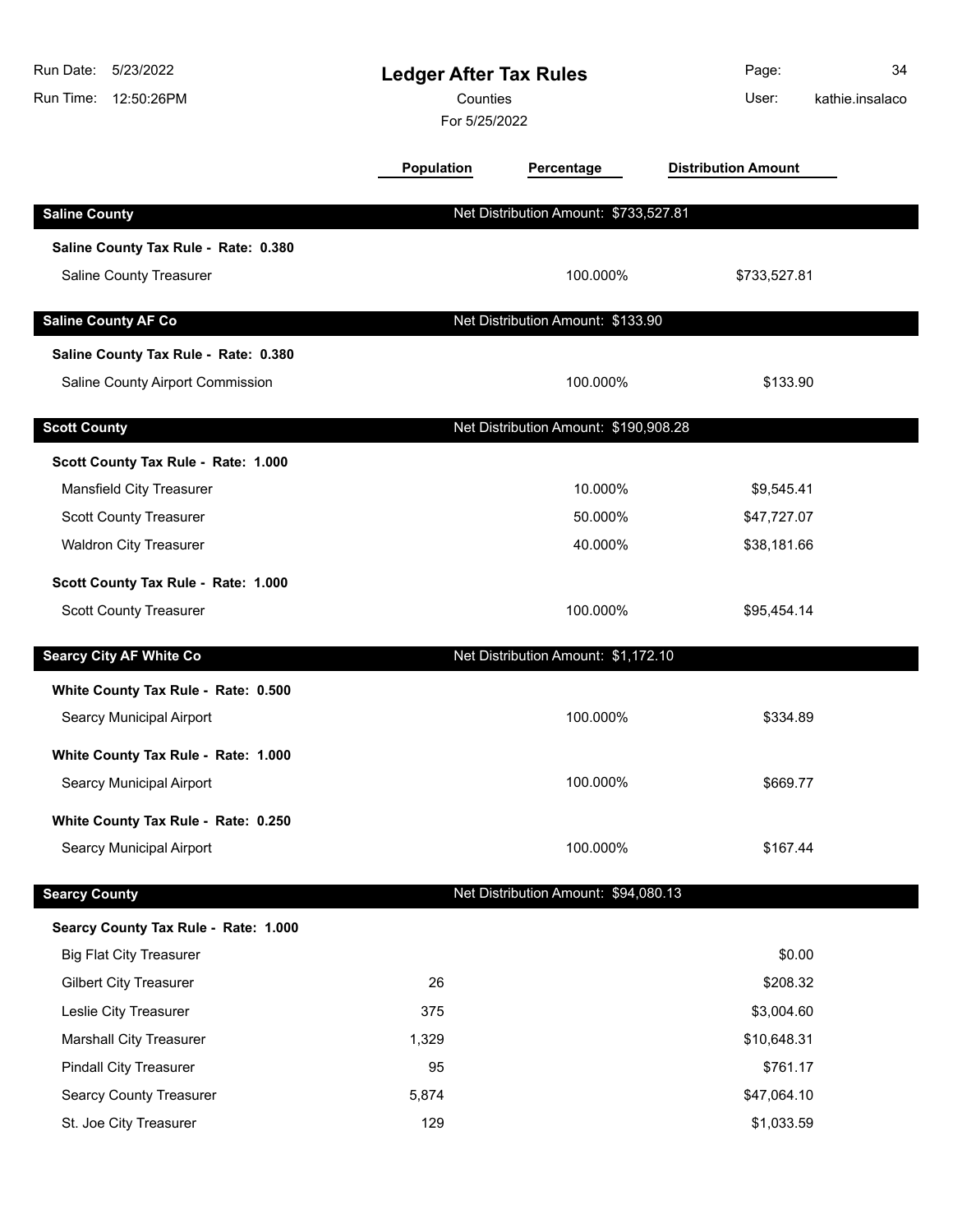| Run Date:<br>5/23/2022<br>Run Time:<br>12:50:26PM | <b>Ledger After Tax Rules</b><br>Counties<br>For 5/25/2022 |                                         | Page:<br>User:             | 35<br>kathie.insalaco |
|---------------------------------------------------|------------------------------------------------------------|-----------------------------------------|----------------------------|-----------------------|
|                                                   | Population                                                 | Percentage                              | <b>Distribution Amount</b> |                       |
| Searcy County Tax Rule - Rate: 0.500              |                                                            |                                         |                            |                       |
| <b>Searcy County Treasurer</b>                    |                                                            | 100.000%                                | \$31,360.04                |                       |
|                                                   |                                                            |                                         |                            |                       |
| <b>Searcy County AF Co</b>                        |                                                            | Net Distribution Amount: \$1.94         |                            |                       |
| Searcy County Tax Rule - Rate: 1.000              |                                                            |                                         |                            |                       |
| <b>Searcy County Treasurer</b>                    |                                                            | 100.000%                                | \$1.29                     |                       |
| Searcy County Tax Rule - Rate: 0.500              |                                                            |                                         |                            |                       |
| <b>Searcy County Airport Commission</b>           |                                                            | 100.000%                                | \$0.65                     |                       |
| <b>Sebastian County</b>                           |                                                            | Net Distribution Amount: \$2,841,495.10 |                            |                       |
| Sebastian County Tax Rule - Rate: 1.000           |                                                            |                                         |                            |                       |
| <b>Barling City Treasurer</b>                     | 4,782                                                      |                                         | \$106,323.44               |                       |
| <b>Bonanza City Treasurer</b>                     | 587                                                        |                                         | \$13,051.41                |                       |
| <b>Central City Treasurer</b>                     | 461                                                        | \$10,249.92                             |                            |                       |
| Fort Smith City Treasurer                         | 89,142                                                     | \$1,981,991.69                          |                            |                       |
| <b>Greenwood City Treasurer</b>                   | 9,516                                                      | \$211,579.65                            |                            |                       |
| <b>Hackett City Treasurer</b>                     | 784                                                        | \$17,431.53                             |                            |                       |
| <b>Hartford City Treasurer</b>                    | 499                                                        |                                         | \$11,094.81                |                       |
| Huntington City Treasurer                         | 490                                                        |                                         | \$10,894.71                |                       |
| Lavaca City Treasurer                             | 2,450                                                      |                                         | \$54,473.53                |                       |
| Mansfield City Treasurer                          | 684                                                        |                                         | \$15,208.12                |                       |
| Midland City Treasurer                            | 227                                                        |                                         | \$5,047.14                 |                       |
| Sebastian County Treasurer                        | 18,177                                                     |                                         | \$404,149.15               |                       |
| <b>Sevier County</b>                              |                                                            | Net Distribution Amount: \$705,831.61   |                            |                       |
| Sevier County Tax Rule - Rate: 1.000              |                                                            |                                         |                            |                       |
| Ben Lomond City Treasurer                         | 140                                                        |                                         | \$1,996.42                 |                       |
| DeQueen City Treasurer                            | 6,105                                                      |                                         | \$87,058.06                |                       |
| <b>Gillham City Treasurer</b>                     | 157                                                        |                                         | \$2,238.84                 |                       |
| Horatio City Treasurer                            | 920                                                        |                                         | \$13,119.32                |                       |
| Lockesburg City Treasurer                         | 594                                                        |                                         | \$8,470.51                 |                       |
| Sevier County Treasurer                           | 7,923                                                      |                                         | \$112,982.97               |                       |
| Sevier County Tax Rule - Rate: 0.500              |                                                            |                                         |                            |                       |
| Sevier County Treasurer                           |                                                            | 100.000%                                | \$112,933.06               |                       |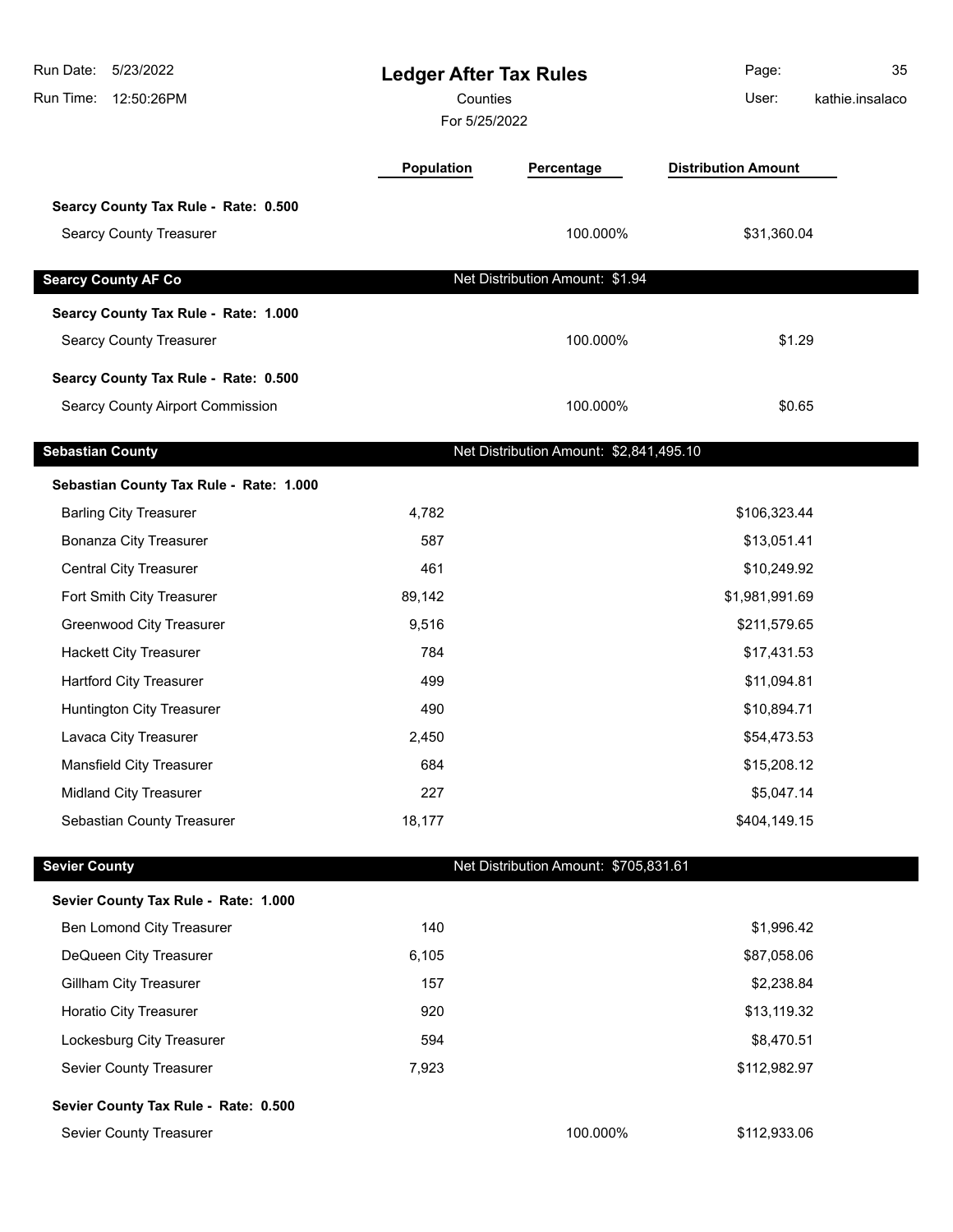| Run Date:<br>5/23/2022<br>Run Time:<br>12:50:26PM | <b>Ledger After Tax Rules</b><br>Counties<br>For 5/25/2022 |                                       | Page:<br>User:             | 36<br>kathie.insalaco |
|---------------------------------------------------|------------------------------------------------------------|---------------------------------------|----------------------------|-----------------------|
|                                                   | <b>Population</b>                                          | Percentage                            | <b>Distribution Amount</b> |                       |
| Sevier County Tax Rule - Rate: 0.250              |                                                            |                                       |                            |                       |
| Sevier County Treasurer                           |                                                            | 100.000%                              | \$56,466.53                |                       |
| Sevier County Tax Rule - Rate: 0.380              |                                                            |                                       |                            |                       |
| Sevier County Treasurer                           |                                                            | 100.000%                              | \$84,699.79                |                       |
|                                                   |                                                            |                                       |                            |                       |
| Sevier County Tax Rule - Rate: 1.000              |                                                            |                                       |                            |                       |
| Sevier County Treasurer                           |                                                            | 100.000%                              | \$225,866.11               |                       |
| <b>Sevier County AF Co</b>                        |                                                            | Net Distribution Amount: \$132.93     |                            |                       |
| Sevier County Tax Rule - Rate: 1.000              |                                                            |                                       |                            |                       |
| Sevier County Airport Commission                  |                                                            | 100.000%                              | \$42.54                    |                       |
| Sevier County Tax Rule - Rate: 0.500              |                                                            |                                       |                            |                       |
| Sevier County Airport Commission                  |                                                            | 100.000%                              | \$21.27                    |                       |
|                                                   |                                                            |                                       |                            |                       |
| Sevier County Tax Rule - Rate: 0.250              |                                                            |                                       |                            |                       |
| Sevier County Airport Commission                  |                                                            | 100.000%                              | \$10.63                    |                       |
| Sevier County Tax Rule - Rate: 0.380              |                                                            |                                       |                            |                       |
| Sevier County Airport Commission                  |                                                            | 100.000%                              | \$15.95                    |                       |
| Sevier County Tax Rule - Rate: 1.000              |                                                            |                                       |                            |                       |
| Sevier County Airport Commission                  |                                                            | 100.000%                              | \$42.54                    |                       |
| <b>Sharp County</b>                               |                                                            | Net Distribution Amount: \$460,670.16 |                            |                       |
|                                                   |                                                            |                                       |                            |                       |
| Sharp County Tax Rule - Rate: 1.000               |                                                            |                                       |                            |                       |
| Ash Flat City Treasurer<br>Cave City Treasurer    | 1,024<br>1,740                                             |                                       | \$15,607.54<br>\$26,520.63 |                       |
| Cherokee Village City Treasurer                   | 3,947                                                      |                                       | \$60,159.15                |                       |
| Evening Shade City Treasurer                      | 420                                                        |                                       | \$6,401.53                 |                       |
| <b>Hardy City Treasurer</b>                       | 708                                                        |                                       | \$10,791.15                |                       |
| <b>Highland City Treasurer</b>                    | 982                                                        |                                       | \$14,967.39                |                       |
| Horseshoe Bend City Treasurer                     | 13                                                         |                                       | \$198.14                   |                       |
| <b>Sharp County Treasurer</b>                     | 8,166                                                      |                                       | \$124,464.05               |                       |
| <b>Sidney City Treasurer</b>                      | 192                                                        |                                       | \$2,926.41                 |                       |
| <b>Williford City Treasurer</b>                   | 79                                                         |                                       | \$1,204.10                 |                       |
| Sharp County Tax Rule - Rate: 0.250               |                                                            |                                       |                            |                       |
| <b>Sharp County Treasurer</b>                     |                                                            | 100.000%                              | \$65,810.02                |                       |
|                                                   |                                                            |                                       |                            |                       |

ı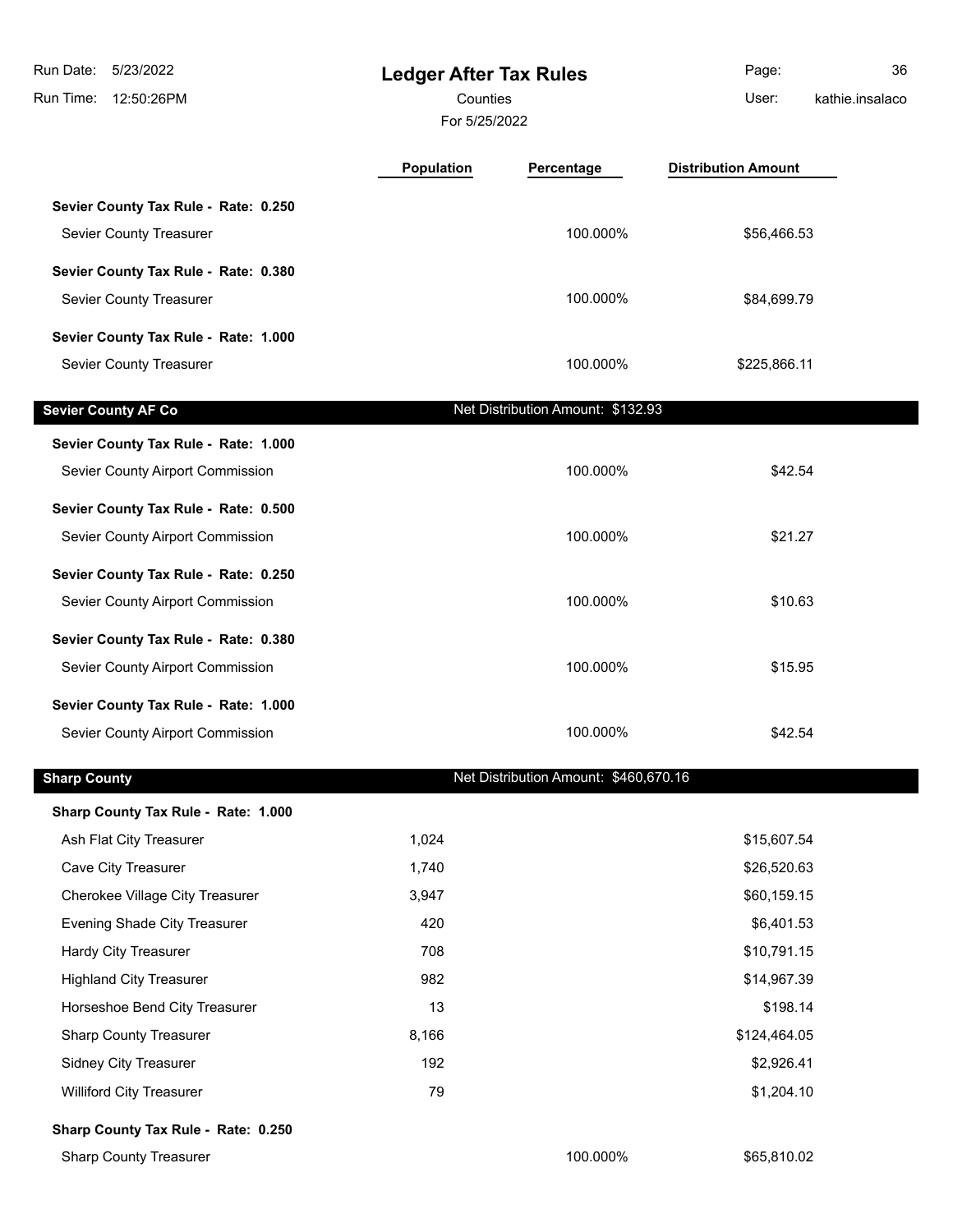| Run Date:<br>5/23/2022<br>Run Time:<br>12:50:26PM | <b>Ledger After Tax Rules</b><br>Counties<br>For 5/25/2022 |                                       | Page:<br>User:             | 37<br>kathie.insalaco |
|---------------------------------------------------|------------------------------------------------------------|---------------------------------------|----------------------------|-----------------------|
|                                                   | <b>Population</b>                                          | Percentage                            | <b>Distribution Amount</b> |                       |
| Sharp County Tax Rule - Rate: 0.500               |                                                            |                                       |                            |                       |
| <b>Sharp County Treasurer</b>                     |                                                            | 100.000%                              | \$131,620.05               |                       |
| <b>Sharp County AF Co</b>                         |                                                            | Net Distribution Amount: \$39.78      |                            |                       |
| Sharp County Tax Rule - Rate: 1.000               |                                                            |                                       |                            |                       |
| Sharp County Regional Airport                     |                                                            | 75.000%                               | \$17.05                    |                       |
| Sharp County Regional Airport                     |                                                            | 25.000%                               | \$5.68                     |                       |
| Sharp County Tax Rule - Rate: 0.250               |                                                            |                                       |                            |                       |
| Sharp County Regional Airport                     |                                                            | 100.000%                              | \$5.68                     |                       |
| Sharp County Tax Rule - Rate: 0.500               |                                                            |                                       |                            |                       |
| Sharp County Regional Airport                     |                                                            | 100.000%                              | \$11.37                    |                       |
| <b>Sheridan AF Grant Co</b>                       |                                                            | Net Distribution Amount: \$28.14      |                            |                       |
| Grant County Tax Rule - Rate: 1.000               |                                                            |                                       |                            |                       |
| Sheridan/Grant County Airport                     |                                                            | 100.000%                              | \$22.51                    |                       |
| Grant County Tax Rule - Rate: 0.250               |                                                            |                                       |                            |                       |
| <b>Grant County Treasurer</b>                     |                                                            | 100.000%                              | \$5.63                     |                       |
| Springdale AF Washington Co                       |                                                            | Net Distribution Amount: \$2,435.40   |                            |                       |
| Washington County Tax Rule - Rate: 1.000          |                                                            |                                       |                            |                       |
| Springdale Municipal Airport                      |                                                            | 75.000%                               | \$1,461.24                 |                       |
| Springdale Municipal Airport                      |                                                            | 25.000%                               | \$487.08                   |                       |
| Washington County Tax Rule - Rate: 0.250          |                                                            |                                       |                            |                       |
| Springdale Municipal Airport                      |                                                            | 100.000%                              | \$487.08                   |                       |
| <b>St. Francis County</b>                         |                                                            | Net Distribution Amount: \$927,660.13 |                            |                       |
| St. Francis County Tax Rule - Rate: 1.000         |                                                            |                                       |                            |                       |
| <b>Caldwell City Treasurer</b>                    | 451                                                        |                                       | \$6,039.77                 |                       |
| <b>Colt City Treasurer</b>                        | 293                                                        |                                       | \$3,923.84                 |                       |
| <b>Forrest City Treasurer</b>                     | 13,015                                                     |                                       | \$174,296.18               |                       |
| <b>Hughes City Treasurer</b>                      | 1,056                                                      |                                       | \$14,141.90                |                       |
| <b>Madison City Treasurer</b>                     | 759                                                        |                                       | \$10,164.49                |                       |
| Palestine City Treasurer                          | 506                                                        |                                       | \$6,776.32                 |                       |
| St. Francis County Treasurer                      | 6,519                                                      |                                       | \$87,302.10                |                       |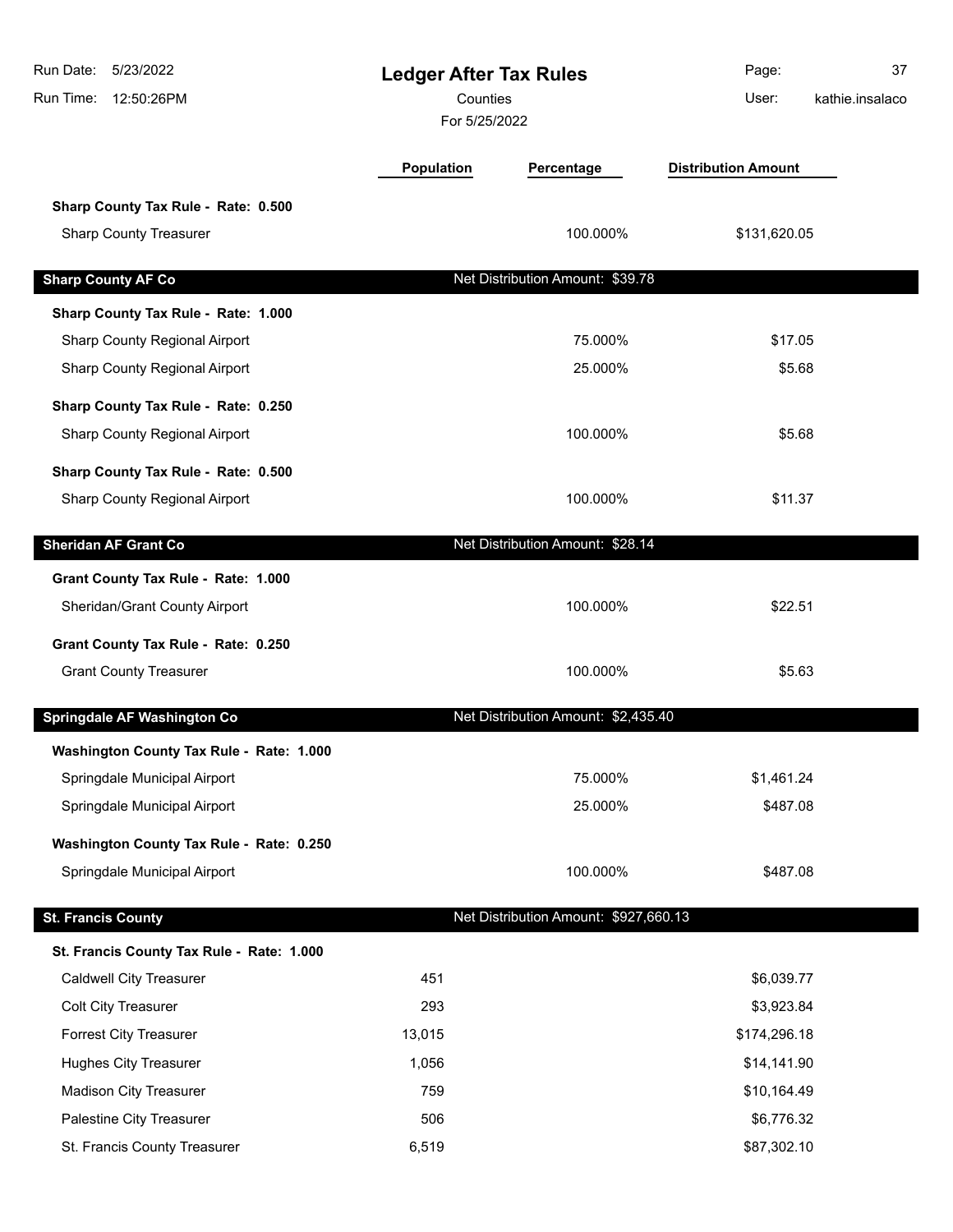5/23/2022 Run Date:

Run Time: 12:50:26PM

# **Ledger After Tax Rules**

For 5/25/2022 Counties **Counties** User:

Page: 38 kathie.insalaco

|                                           | <b>Population</b> | Percentage                            | <b>Distribution Amount</b> |
|-------------------------------------------|-------------------|---------------------------------------|----------------------------|
| <b>Wheatley City Treasurer</b>            | 279               |                                       | \$3,736.35                 |
| <b>Widener City Treasurer</b>             | 212               |                                       | \$2,839.09                 |
| St. Francis County Tax Rule - Rate: 1.000 |                   |                                       |                            |
| <b>Caldwell City Treasurer</b>            | 451               |                                       | \$6,039.77                 |
| <b>Colt City Treasurer</b>                | 293               |                                       | \$3,923.84                 |
| Forrest City Treasurer                    | 13,015            |                                       | \$174,296.18               |
| <b>Hughes City Treasurer</b>              | 1,056             |                                       | \$14,141.90                |
| <b>Madison City Treasurer</b>             | 759               |                                       | \$10,164.49                |
| Palestine City Treasurer                  | 506               |                                       | \$6,776.32                 |
| St. Francis County Treasurer              | 6,519             |                                       | \$87,302.10                |
| <b>Wheatley City Treasurer</b>            | 279               |                                       | \$3,736.35                 |
| <b>Widener City Treasurer</b>             | 212               |                                       | \$2,839.09                 |
| St. Francis County Tax Rule - Rate: 0.250 |                   |                                       |                            |
| St. Francis County Treasurer              |                   | 100.000%                              | \$77,305.01                |
| St. Francis County Tax Rule - Rate: 0.630 |                   |                                       |                            |
| St. Francis County Treasurer              |                   | 100.000%                              | \$193,262.53               |
| St. Francis County Tax Rule - Rate: 0.130 |                   |                                       |                            |
| St. Francis County Treasurer              |                   | 100.000%                              | \$38,652.51                |
| <b>Stone County</b>                       |                   | Net Distribution Amount: \$255,785.51 |                            |
| Stone County Tax Rule - Rate: 1.000       |                   |                                       |                            |
| Fifty Six City Treasurer                  | 158               |                                       | \$2,180.01                 |
| <b>Mountain View City Treasurer</b>       | 2,877             |                                       | \$39,695.49                |
| <b>Stone County Treasurer</b>             | 9,324             |                                       | \$128,648.17               |
| Stone County Tax Rule - Rate: 0.500       |                   |                                       |                            |
| <b>Stone County Treasurer</b>             |                   | 100.000%                              | \$85,261.84                |
| <b>Stuttgart AF Prairie Co</b>            |                   | Net Distribution Amount: \$693.75     |                            |
| Prairie County Tax Rule - Rate: 1.000     |                   |                                       |                            |
| <b>Biscoe City Treasurer</b>              | 305               |                                       | \$17.03                    |
| Des Arc City Treasurer                    | 1,905             |                                       | \$106.38                   |
| DeValls Bluff City Treasurer              | 520               |                                       | \$29.04                    |
| Hazen City Treasurer                      | 1,481             |                                       | \$82.70                    |
| Prairie County Treasurer                  | 3,896             |                                       | \$217.57                   |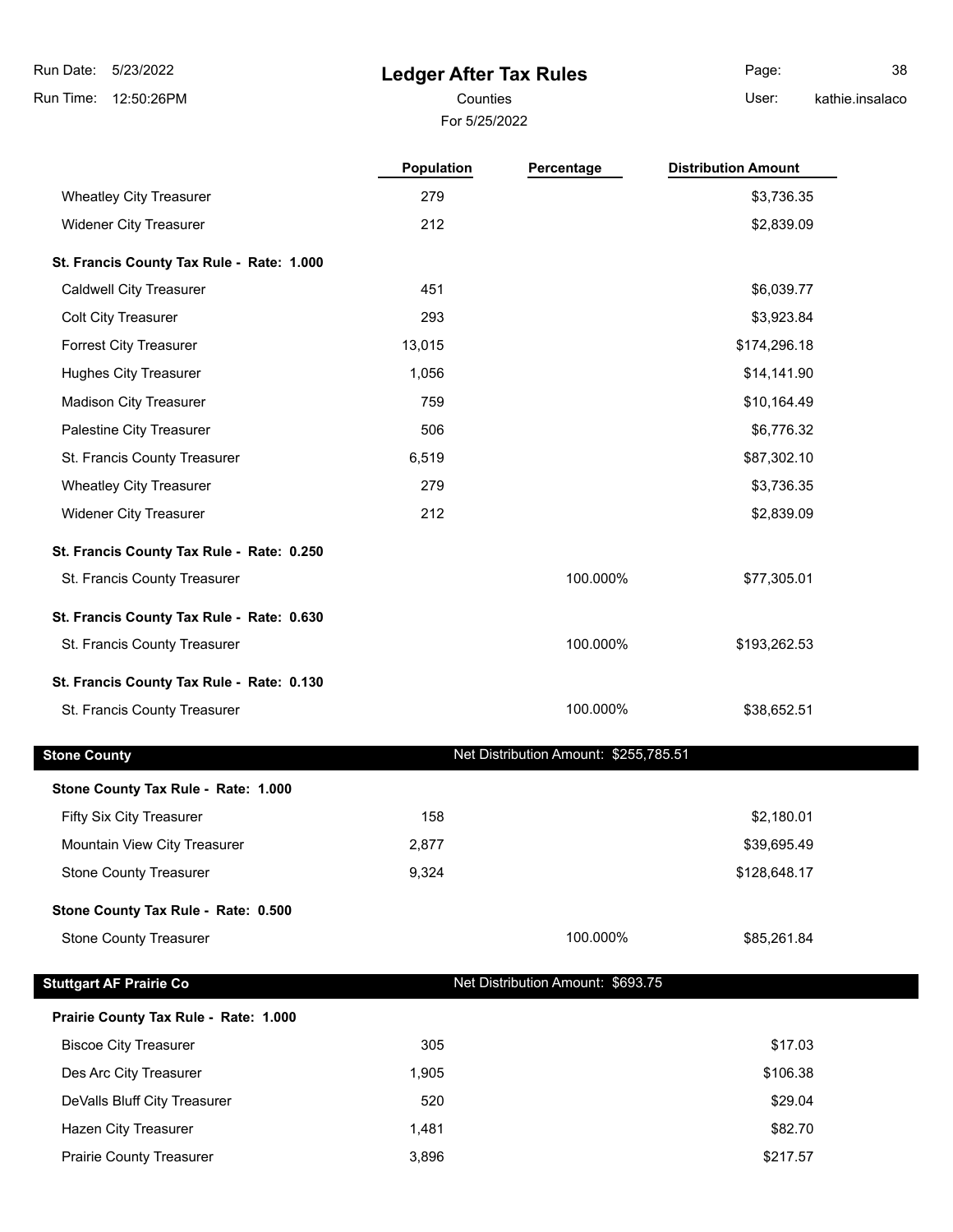| Run Date:<br>5/23/2022<br>Run Time: 12:50:26PM | <b>Ledger After Tax Rules</b><br>Counties<br>For 5/25/2022 |                                         | Page:<br>User:             | 39<br>kathie.insalaco |
|------------------------------------------------|------------------------------------------------------------|-----------------------------------------|----------------------------|-----------------------|
|                                                | Population                                                 | Percentage                              | <b>Distribution Amount</b> |                       |
| Ulm City Treasurer                             | 175                                                        |                                         | \$9.78                     |                       |
| Prairie County Tax Rule - Rate: 0.130          |                                                            |                                         |                            |                       |
| <b>Prairie County Treasurer</b>                |                                                            | 100.000%                                | \$57.81                    |                       |
| Prairie County Tax Rule - Rate: 0.380          |                                                            |                                         |                            |                       |
| <b>Prairie County Treasurer</b>                |                                                            | 100.000%                                | \$173.44                   |                       |
| <b>Texarkana AF Miller Co</b>                  |                                                            | Net Distribution Amount: \$3,746.25     |                            |                       |
| Miller County Tax Rule - Rate: 0.250           |                                                            |                                         |                            |                       |
| Texarkana Regional Airport                     |                                                            | 100.000%                                | \$749.25                   |                       |
| Miller County Tax Rule - Rate: 1.000           |                                                            |                                         |                            |                       |
| Texarkana Regional Airport                     |                                                            | 100.000%                                | \$2,997.00                 |                       |
|                                                |                                                            |                                         |                            |                       |
| <b>Union County</b>                            |                                                            | Net Distribution Amount: \$1,752,658.01 |                            |                       |
| Union County Tax Rule - Rate: 1.000            |                                                            |                                         |                            |                       |
| <b>Calion City Treasurer</b>                   | 429                                                        |                                         | \$9,626.29                 |                       |
| El Dorado City Treasurer                       | 17,756                                                     |                                         | \$398,425.20               |                       |
| <b>Felsenthal City Treasurer</b>               | 85                                                         |                                         | \$1,907.31                 |                       |
| <b>Huttig City Treasurer</b>                   | 448                                                        |                                         | \$10,052.63                |                       |
| Junction City Treasurer                        | 503                                                        |                                         | \$11,286.77                |                       |
| Norphlet City Treasurer                        | 766                                                        |                                         | \$17,188.20                |                       |
| Smackover City Treasurer                       | 1,630                                                      |                                         | \$36,575.42                |                       |
| <b>Strong City Treasurer</b>                   | 410                                                        |                                         | \$9,199.95                 |                       |
| <b>Union County Treasurer</b>                  | 17,027                                                     |                                         | \$382,067.24               |                       |
| Union County Tax Rule - Rate: 1.000            |                                                            |                                         |                            |                       |
| <b>Calion City Treasurer</b>                   |                                                            | 1.100%                                  | \$9,639.62                 |                       |
| El Dorado City Treasurer                       |                                                            | 52.000%                                 | \$455,691.08               |                       |
| <b>Felsenthal City Treasurer</b>               |                                                            | 0.200%                                  | \$1,752.66                 |                       |
| <b>Huttig City Treasurer</b>                   |                                                            | 1.700%                                  | \$14,897.59                |                       |
| Junction City Treasurer                        |                                                            | 1.400%                                  | \$12,268.61                |                       |
| Norphlet City Treasurer                        |                                                            | 1.500%                                  | \$13,144.94                |                       |
| Smackover City Treasurer                       |                                                            | 4.800%                                  | \$42,063.79                |                       |
| <b>Strong City Treasurer</b>                   |                                                            | 1.300%                                  | \$11,392.28                |                       |
| <b>Union County Treasurer</b>                  |                                                            | 36.000%                                 | \$315,478.43               |                       |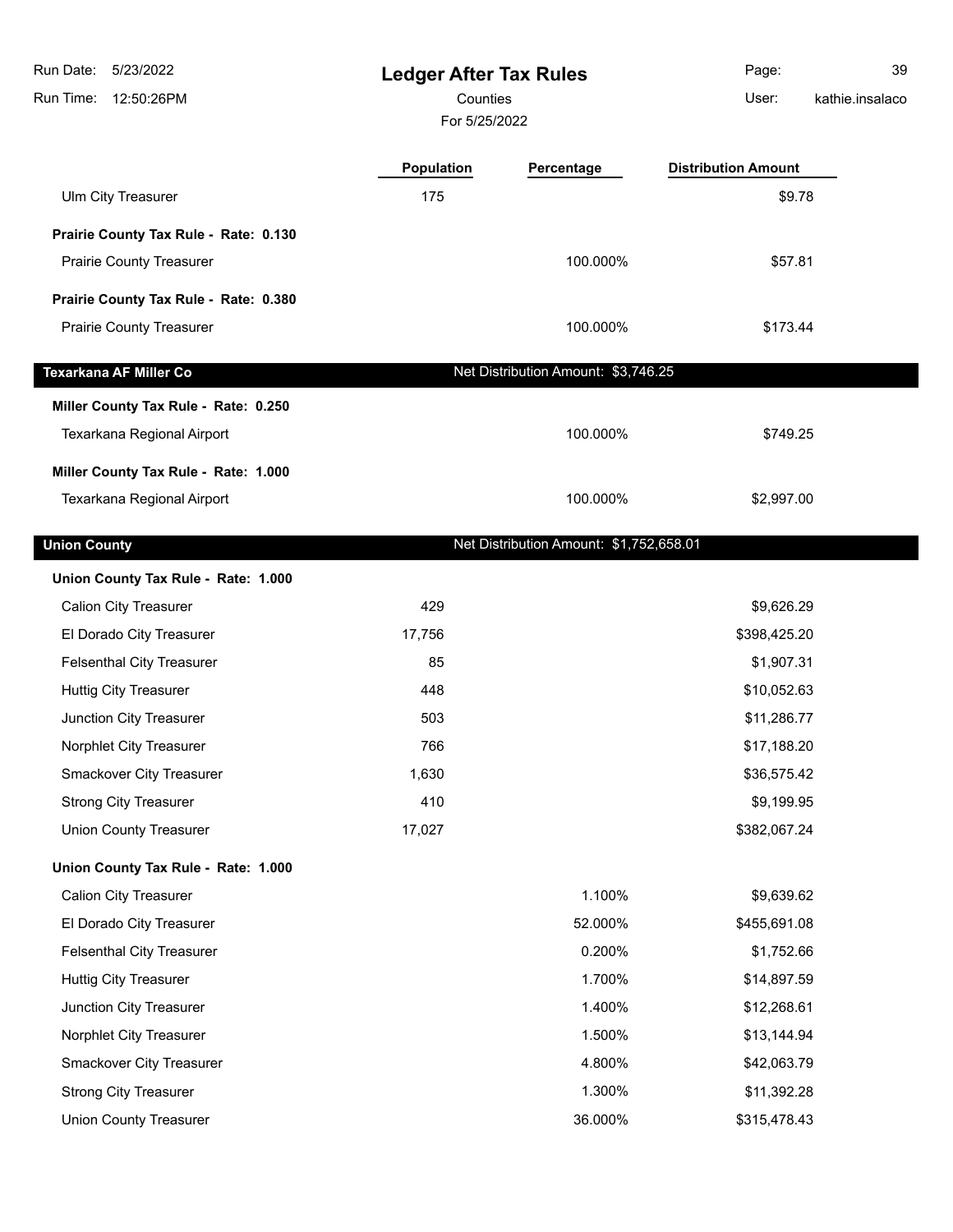# **Ledger After Tax Rules**

For 5/25/2022

Counties User: Page: 40

kathie.insalaco

|                                          | <b>Population</b> | Percentage                              | <b>Distribution Amount</b> |  |
|------------------------------------------|-------------------|-----------------------------------------|----------------------------|--|
| <b>Van Buren County</b>                  |                   | Net Distribution Amount: \$358,556.42   |                            |  |
| Van Buren County Tax Rule - Rate: 1.000  |                   |                                         |                            |  |
| <b>Clinton City Treasurer</b>            | 2,509             |                                         | \$37,968.18                |  |
| Damascus City Treasurer                  | 245               |                                         | \$3,707.53                 |  |
| Fairfield Bay City Treasurer             | 1,947             |                                         | \$29,463.55                |  |
| <b>Shirley City Treasurer</b>            | 248               |                                         | \$3,752.93                 |  |
| Van Buren County Treasurer               | 10,847            |                                         | \$164,145.42               |  |
| Van Buren County Tax Rule - Rate: 0.500  |                   |                                         |                            |  |
| Van Buren County Treasurer               |                   | 100.000%                                | \$119,518.81               |  |
| <b>Walnut Ridge AF Lawrence Co</b>       |                   | Net Distribution Amount: \$0.97         |                            |  |
| Lawrence County Tax Rule - Rate: 1.000   |                   |                                         |                            |  |
| Walnut Ridge Regional Airport            |                   | 100.000%                                | \$0.39                     |  |
| Lawrence County Tax Rule - Rate: 0.500   |                   |                                         |                            |  |
| Walnut Ridge Regional Airport            |                   | 100.000%                                | \$0.19                     |  |
| Lawrence County Tax Rule - Rate: 0.500   |                   |                                         |                            |  |
| Walnut Ridge Regional Airport            |                   | 100.000%                                | \$0.19                     |  |
| Lawrence County Tax Rule - Rate: 0.130   |                   |                                         |                            |  |
| Walnut Ridge Regional Airport            |                   | 100.000%                                | \$0.05                     |  |
| Lawrence County Tax Rule - Rate: 0.380   |                   |                                         |                            |  |
| Walnut Ridge Regional Airport            |                   | 100.000%                                | \$0.15                     |  |
| <b>Washington County</b>                 |                   | Net Distribution Amount: \$6,442,645.40 |                            |  |
| Washington County Tax Rule - Rate: 1.000 |                   |                                         |                            |  |
| <b>Elkins City Treasurer</b>             | 3,602             |                                         | \$75,507.59                |  |
| Elm Springs City Treasurer               | 1,896             |                                         | \$39,745.25                |  |
| <b>Farmington City Treasurer</b>         | 7,584             |                                         | \$158,981.00               |  |
| Fayetteville City Treasurer              | 93,949            |                                         | \$1,969,423.29             |  |
| Goshen City Treasurer                    | 2,102             |                                         | \$44,063.56                |  |
| <b>Greenland City Treasurer</b>          | 1,213             |                                         | \$25,427.74                |  |
| Johnson City Treasurer                   | 3,609             |                                         | \$75,654.33                |  |
| <b>Lincoln City Treasurer</b>            | 2,294             |                                         | \$48,088.40                |  |
| Prairie Grove City Treasurer             | 7,045             |                                         | \$147,682.12               |  |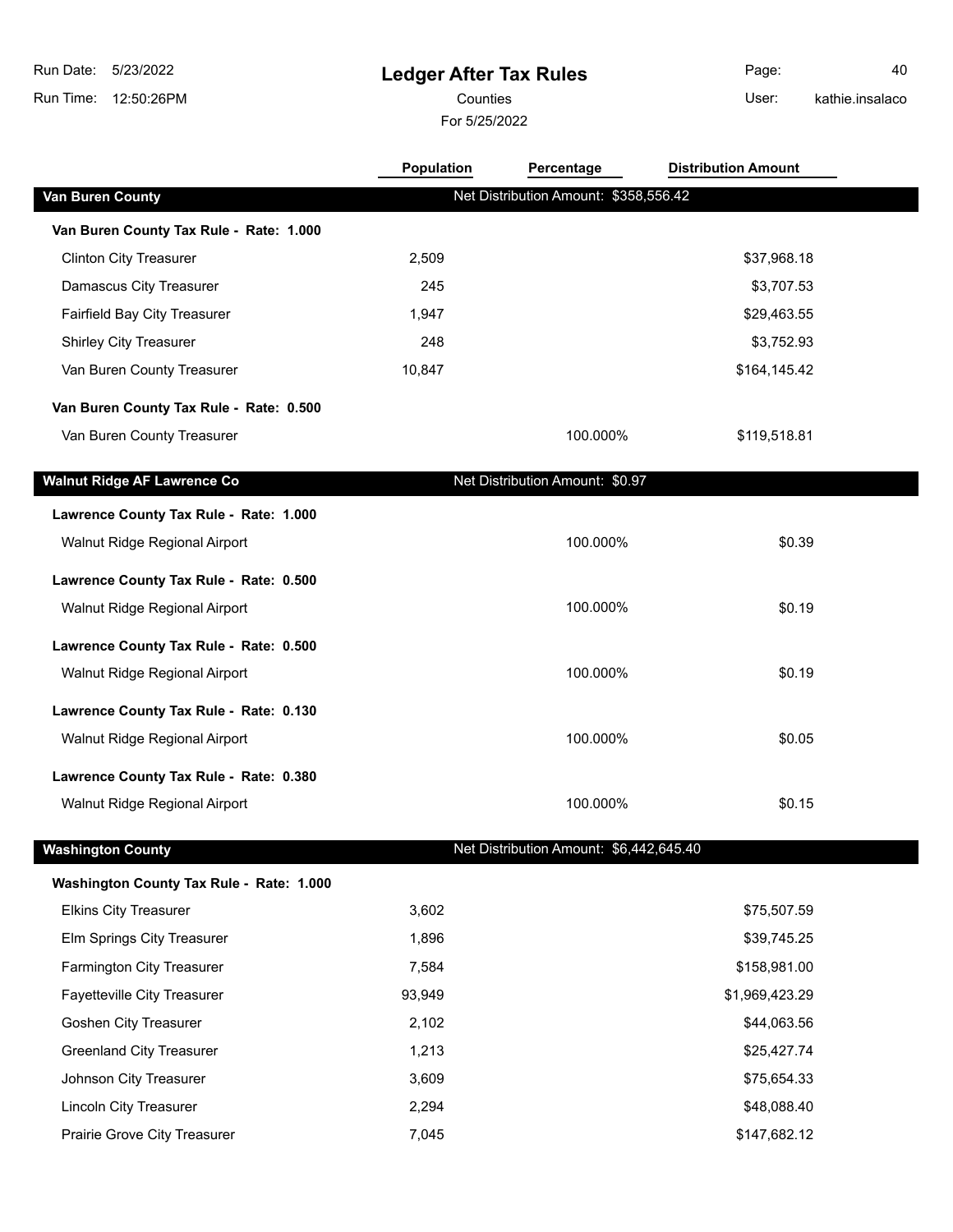**Ledger After Tax Rules** Run Time: 12:50:26PM 5/23/2022 Run Date: For 5/25/2022 Counties **Counties** User: Page: 41 kathie.insalaco **Population Percentage Distribution Amount** Springdale City Treasurer 1990 1990 1991 128 to 2012 15,083 \$1,573,941.28 Tontitown City Treasurer 1.1 and 1.301 \$90,160.51 Washington County Treasurer 40,497 \$848,925.85 West Fork City Treasurer 1988 102 and 2,331 1999 10:30 and 2,331 1999 10:48,864.02 Winslow City Treasurer 2008 and the control of the control of the 365  $\text{F},651.38$ **Washington County Tax Rule - Rate: 0.250** Washington County Treasurer 100.000% \$1,288,529.08 **West Memphis AF Crittenden Co** Net Distribution Amount: \$1,631.04 **Crittenden County Tax Rule - Rate: 0.750** West Memphis Municipal Airport **100.000%** \$699.02 **Crittenden County Tax Rule - Rate: 1.000** West Memphis Municipal Airport **100.000%** \$932.02 **White County Net Distribution Amount: \$2,276,472.13 White County Tax Rule - Rate: 1.000** Bald Knob City Treasurer 2,522 \$42,705.50 Beebe City Treasurer 6,437 \$142,865.29 Bradford City Treasurer **678** \$11,480.70 Garner City Treasurer **211 33,572.90 33,572.90 33,572.90** Georgetown City Treasurer 81 \$1,371.59 \$1,371.59 Griffithville City Treasurer 155 **\$2,624.64 \$2,624.64** Higginson City Treasurer 1988 and the control of the 1990 and the 1990 and the 1990 and the 1990 and the 1990  $\frac{1}{311,937.90}$ Judsonia City Treasurer 1,854 \$31,394.13 Kensett City Treasurer 1,400 **\$23,706.46** \$23,706.46 Letona City Treasurer 240 \$4,063.96 McRae City Treasurer 1988 10.430.84 Pangburn City Treasurer 500 \$8,466.59 Rose Bud City Treasurer 494 \$8,364.99 Russell City Treasurer 184 **184** \$3,115.71 Searcy City Treasurer 22,937 \$388,396.49 \$388,396.49 West Point City Treasurer 170 **170 170 170 170 170 170 170 170 170 170 120 120 120 120 120 120 120 120 120 120 120 120 120 120 120 120 120 120 120 120 120 120** White County Treasurer 1980 and the county Treasurer 1980 and the state of the 35,638 \$603,464.89 \$603,464.89